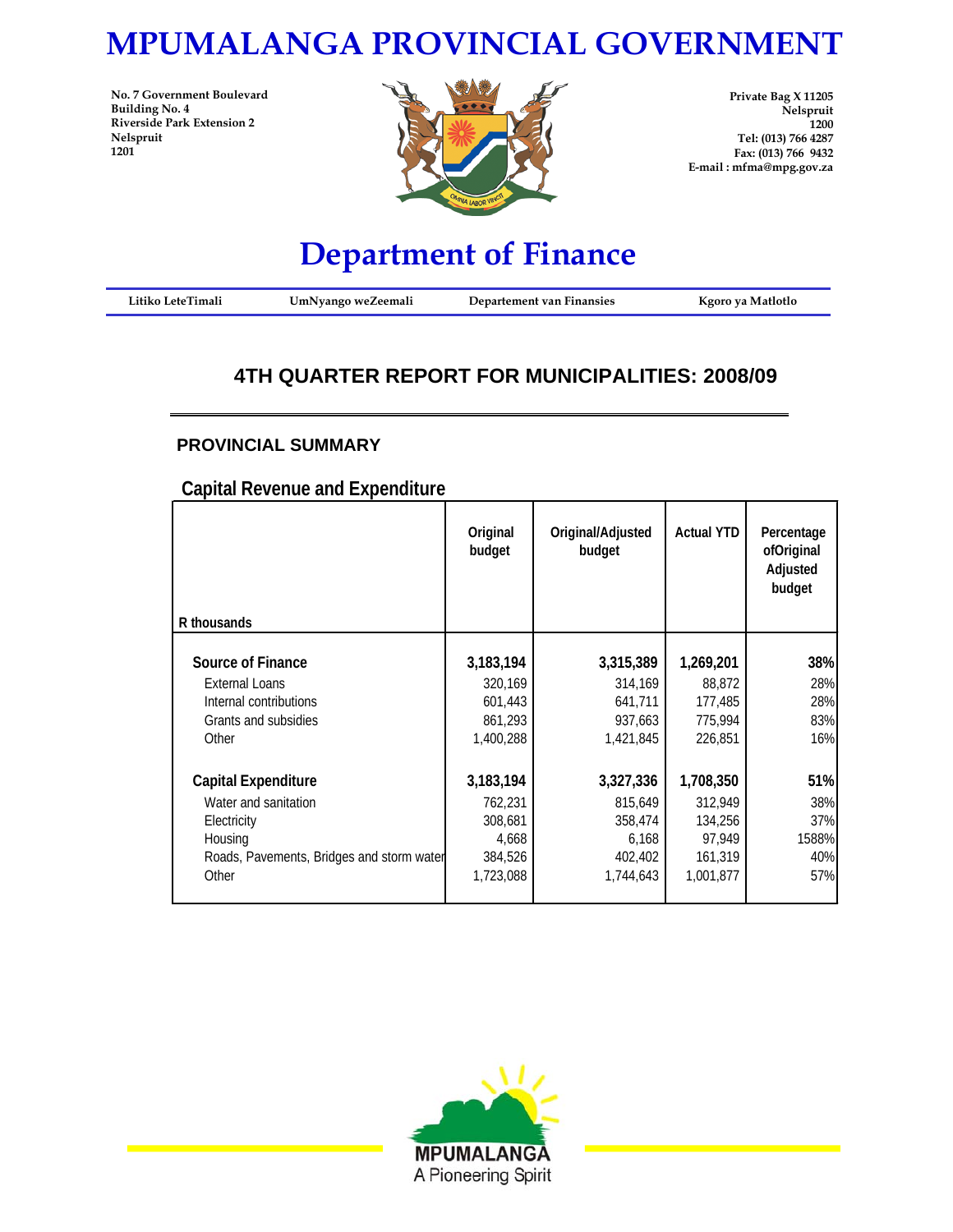| <b>Operating Revenue and Expenditure</b> |  |
|------------------------------------------|--|
|                                          |  |

| R thousands                   | Original<br>budget | Original/Adjusted<br>budget | <b>Actual YTD</b> | Percentage of<br>Original<br>/Adjusted<br>budget |
|-------------------------------|--------------------|-----------------------------|-------------------|--------------------------------------------------|
|                               |                    |                             |                   |                                                  |
| <b>Operating Revenue</b>      | 5,642,762          | 5,949,966                   | 5,243,356         | 88%                                              |
| Property rates                | 804.655            | 796,213                     | 399,020           | 50%                                              |
| Service charges               | 1,982,119          | 2,044,865                   | 1,110,914         | 54%                                              |
| Other own revenue             | 2,855,988          | 3,108,888                   | 3,733,422         | 120%                                             |
| <b>Operating Expenditure</b>  | 5,621,448          | 6,012,278                   | 4,508,934         | 75%                                              |
| Employee related costs        | 1,756,250          | 1,767,815                   | 1,038,291         | 59%                                              |
| Provision for working capital | 185,087            | 186,514                     | 113,728           | 61%                                              |
| Repairs and maintenance       | 395,505            | 433,432                     | 226,221           | 52%                                              |
| Bulk purchases                | 895,027            | 1,008,854                   | 530,504           | 53%                                              |
| Other expenditure             | 2,389,578          | 2,615,663                   | 2,600,189         | 99%                                              |
| Surplus/(Deficit)             | 21,314             | (62, 312)                   | 734,422           |                                                  |

## **Cash Receipts and Payments**

|                                    | Original<br>budget | Original /Adjusted<br>budget | <b>Actual YTD</b> | Percentage of<br>original/Adjust<br>ed budget |
|------------------------------------|--------------------|------------------------------|-------------------|-----------------------------------------------|
| R thousands                        |                    |                              |                   |                                               |
| <b>Cash Receipts and Payments</b>  |                    |                              |                   |                                               |
| <b>Receipts</b>                    | 6,446,722          | 6,487,134                    | 5,991,138         | 92%                                           |
| <b>External Loans</b>              | 168,772            | 162,772                      | 147,915           | 91%                                           |
| Grants and subsidies               | 2,105,783          | 2,218,174                    | 1,487,308         | 67%                                           |
| Investments redeemded              | 1,258,000          | 1,258,000                    | 1,878,865         | 149%                                          |
| Statury Receipts (including VAT)   | 85,669             | 85,669                       | 339,857           | 397%                                          |
| Other Receipts                     | 2,828,498          | 2,762,518                    | 2,137,193         | 77%                                           |
| Payments                           | 6,239,250          | 6,334,787                    | 5,473,135         | 86%                                           |
| Salaries, wages and allowances     | 1,839,737          | 1,838,762                    | 1,310,001         | 71%                                           |
| Cash and creditor payments         | 1,543,107          | 1,601,113                    | 1,760,310         | 110%                                          |
| Capital payments                   | 1,167,872          | 1,200,543                    | 612,747           | 51%                                           |
| Investments made                   | 1,015,924          | 1,013,250                    | 1,433,325         | 141%                                          |
| External loans repaid              | 70,481             | 70,481                       | 90,440            | 128%                                          |
| Statutory Payments (including VAT) | 138,759            | 153,873                      | 92,821            | 60%                                           |
| Other payments                     | 463,370            | 456,765                      | 173,490           | 38%                                           |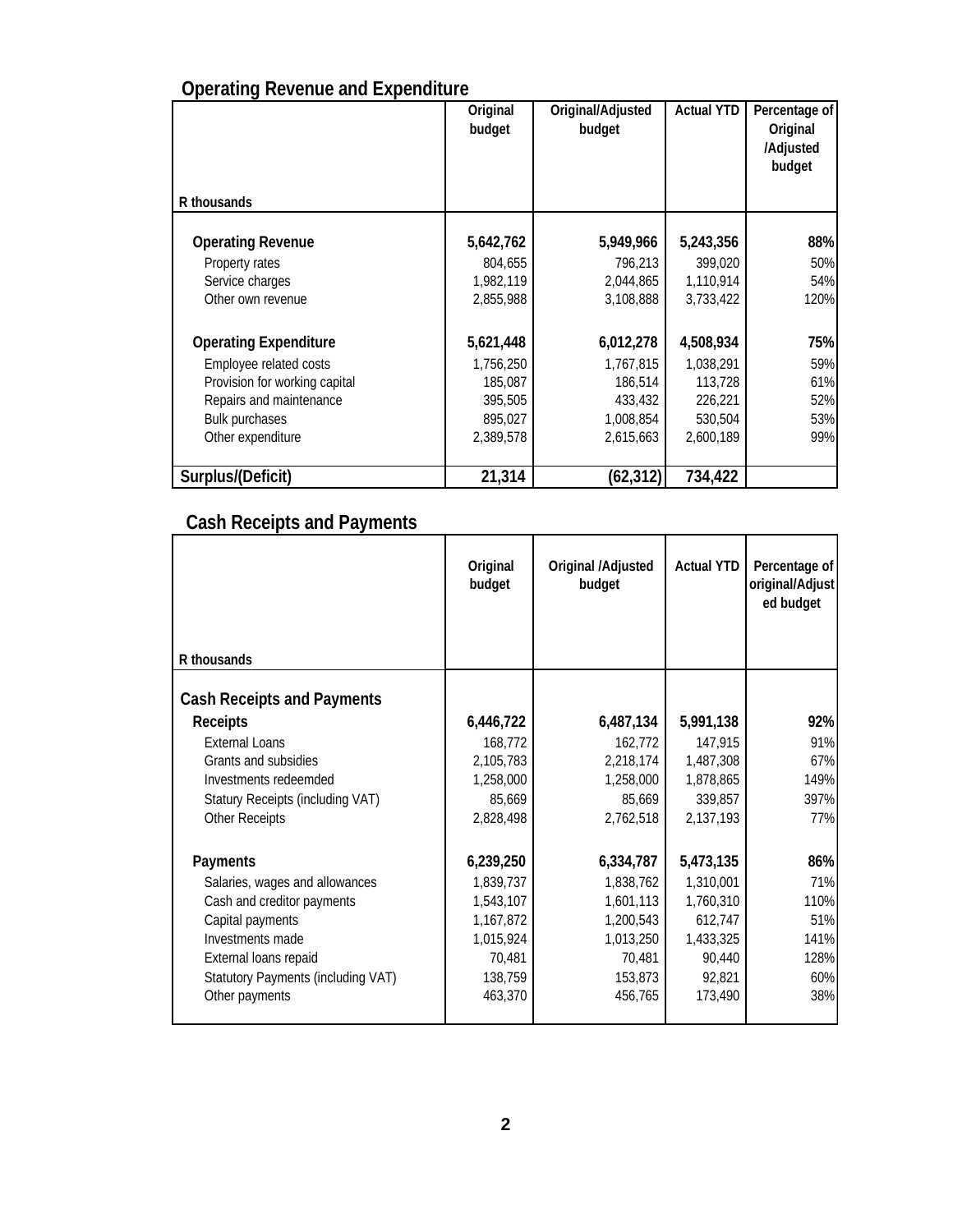## **Operating Revenue and Expenditure by Function**

|                               | Original<br>budget | Original /Adjusted<br>budget | <b>Actual YTD</b> | Percentage of<br>original/Adjust<br>ed budget |
|-------------------------------|--------------------|------------------------------|-------------------|-----------------------------------------------|
| R thousands                   |                    |                              |                   |                                               |
| Water                         |                    |                              |                   |                                               |
| <b>Operating Revenue</b>      | 984,958            | 985,604                      | 909,465           | 92%                                           |
| Service charges               | 368,892            | 362,114                      | 331,100           | 91%                                           |
| Grants & subsidies            | 530,758            | 530,301                      | 513,250           | 97%                                           |
| Other revenue                 | 85,307             | 93,189                       | 65,115            | 70%                                           |
| <b>Operating Expenditure</b>  | 805,261            | 775,467                      | 732,507           | 94%                                           |
| Employee related costs        | 230,830            | 212,912                      | 217.248           | 102%                                          |
| Provision for working capital | 34,073             | 33,836                       | 33.755            | 100%                                          |
| Repairs and maintenance       | 86,280             | 83,772                       | 75,697            | 90%                                           |
| <b>Bulk purchases</b>         | 146,226            | 155,076                      | 137,215           | 88%                                           |
| Other expenditure             | 307,851            | 289,870                      | 268,592           | 93%                                           |
| Surplus/(Deficit)             | 179,697            | 210,137                      | 176,958           | 84%                                           |

## **Operating Revenue and Expenditure by Function**

| R thousands                   | Original budget | Original/Adjusted<br>budget | <b>Actual YTD</b> | Percentage of<br>original/Adjusted<br>budget |
|-------------------------------|-----------------|-----------------------------|-------------------|----------------------------------------------|
| Electricity                   |                 |                             |                   |                                              |
| <b>Operating Revenue</b>      | 860,321         | 935,319                     | 876,301           | 94%                                          |
| Service charges               | 764,312         | 853,358                     | 812,076           | 95%                                          |
| Grants & subsidies            | 24,437          | 10,054                      | 17,246            | 172%                                         |
| Other revenue                 | 71.571          | 71,908                      | 46,979            | 65%                                          |
| <b>Operating Expenditure</b>  | 670,348         | 710,037                     | 659,986           | 93%                                          |
| Employee related costs        | 68,424          | 65,647                      | 64,289            | 98%                                          |
| Provision for working capital | 38,378          | 39,138                      | 28,953            | 74%                                          |
| Repairs and maintenance       | 48,052          | 59,829                      | 50,359            | 84%                                          |
| <b>Bulk purchases</b>         | 383,584         | 421,157                     | 391,230           | 93%                                          |
| Other expenditure             | 131,910         | 124,267                     | 125,155           | <b>101%</b>                                  |
| Surplus/(Deficit)             | 189,972         | 225,282                     | 216,316           | 114%                                         |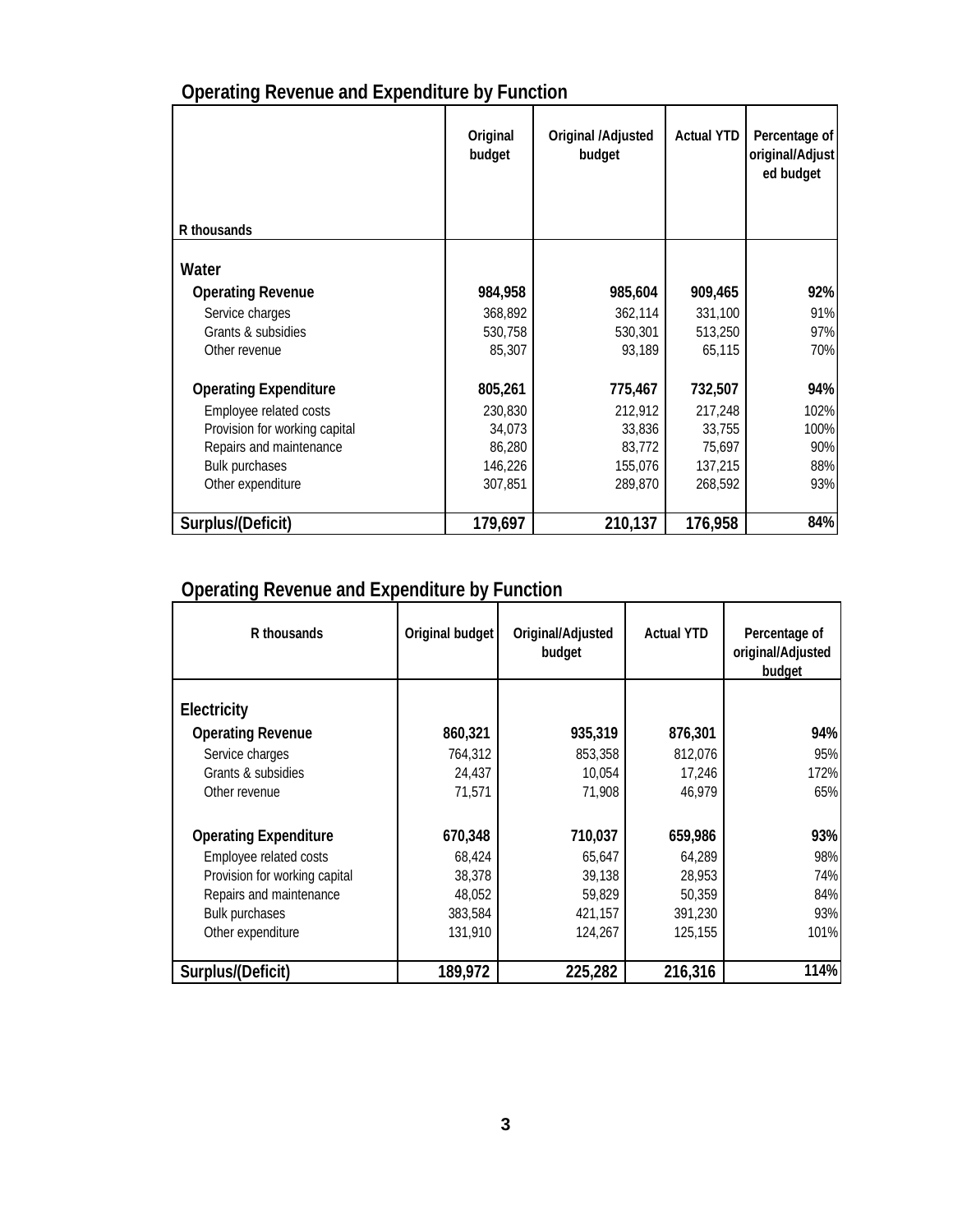### **Grants**

| R thousands            | Original<br><b>Budget</b> | Adjusted<br><b>Budget</b> | <b>Actuals</b><br><b>YTD</b> | %   |
|------------------------|---------------------------|---------------------------|------------------------------|-----|
| <b>Grants Receipts</b> |                           |                           |                              |     |
| 1 National             | 1,319,708                 | 1,479,395                 | 1,267,400                    | 86  |
| 2 Provincial           | 134,268                   | 144.121                   | 46,476                       | 32  |
| 3 Other grants         | 79,368                    | 84,677                    | 91,054                       | 108 |
| Total                  | 1,533,343                 | 1,708,194                 | 1,404,930                    |     |
| Expenditure            |                           |                           |                              |     |
| 1 National             | 1,261,004                 | 1,420,691                 | 1,086,160                    | 76  |
| 2 Provincial           | 134,268                   | 144.121                   | 82,619                       | 57  |
| 3 Other grants         | 138,072                   | 140,382                   | 62,046                       | 44  |
| Total                  | 1,533,343                 | 1,705,194                 | 1,230,824                    |     |

### **Debtor Age Analysis**

|                       | 0 - 30 Days |       | 30 - 60 Days |      | 60 - 90 Days |      | Over 90 Days |       | Total     |        |
|-----------------------|-------------|-------|--------------|------|--------------|------|--------------|-------|-----------|--------|
| R thousands           | Amount      | %     | Amount I     | %    | Amount I     | %    | Amount       | %     | Amount    | %      |
|                       |             |       |              |      |              |      |              |       |           |        |
| Water                 | 42.106      | 7.7%  | 27.042       | 5.0% | 21,372       | 3.9% | 455.744      | 83.4% | 546,263   | 28.8%  |
| Electricity           | 60.501      | 20.0% | 15,401       | 5.1% | 16.252       | 5.4% | 210.739      | 69.6% | 302,893   | 16.0%  |
| <b>Property Rates</b> | 38,248      | 8.1%  | 14,972       | 3.2% | 16,988       | 3.6% | 400.520      | 85.1% | 470,725   | 24.8%  |
| Other                 | 61.031      | 10.5% | 18,277       | 3.2% | 19.164       | 3.3% | 481.150      | 83.2% | 578,622   | 30.5%  |
|                       |             |       |              |      |              |      |              |       |           |        |
| <b>Total</b>          | 201,886     | 10.6% | 75,692       | 4.0% | 73,776       | 3.9% | 1,548,152    | 81.5% | 1,898,504 | 100.0% |

### **Creditor Age Analysis**

|                         | 0 - 30 Days |        | $30 - 60$ |      | $60 - 90$ |      | Over <sub>90</sub> |       | Total   |        |
|-------------------------|-------------|--------|-----------|------|-----------|------|--------------------|-------|---------|--------|
| R thousands             | Amount      | %      | Amount    | %    | Amount    | %    | Amount             | %     | Amount  | %      |
|                         |             |        |           |      |           |      |                    |       |         |        |
|                         |             |        |           |      |           |      |                    |       |         |        |
| <b>Bulk Electricity</b> | 40.603      | 100.0% |           |      |           |      |                    |       | 40,603  | 11.1%  |
| <b>Bulk Water</b>       | 6.787       | 6.0%   | 4,000     | 3.5% | 1,600     | 1.4% | 100.939            | 89.1% | 113,326 | 31.0%  |
| <b>PAYE</b> deductions  | 4,712       | 100.0% |           |      |           |      |                    |       | 4.712   | 1.3%   |
| VAT (output less input) | 2.602       | 100.0% |           |      |           |      |                    |       | 2.602   | 0.7%   |
| Pensions / Retirement   | 15,505      | 100.0% |           |      |           |      |                    |       | 15,505  | 4.2%   |
| Loan repayments         | 15,259      | 100.0% |           |      |           |      |                    |       | 15,259  | 4.2%   |
| <b>Trade Creditors</b>  | 49.292      | 48.9%  | 5,137     | 5.1% | 7.531     | 7.5% | 38.765             | 38.5% | 100.724 | 27.6%  |
| Auditor-General         | 329         | 93.9%  | 14        | 4.0% | ℸ         | 2.1% |                    |       | 350     | 0.1%   |
| Other                   | 50,700      | 70.5%  |           |      |           |      | 21,242             | 29.5% | 71,942  | 19.7%  |
|                         |             |        |           |      |           |      |                    |       |         |        |
| Total                   | 185,789     | 50.9%  | 9,151     | 2.5% | 9,139     | 2.5% | 160,945            | 44.1% | 365,024 | 100.0% |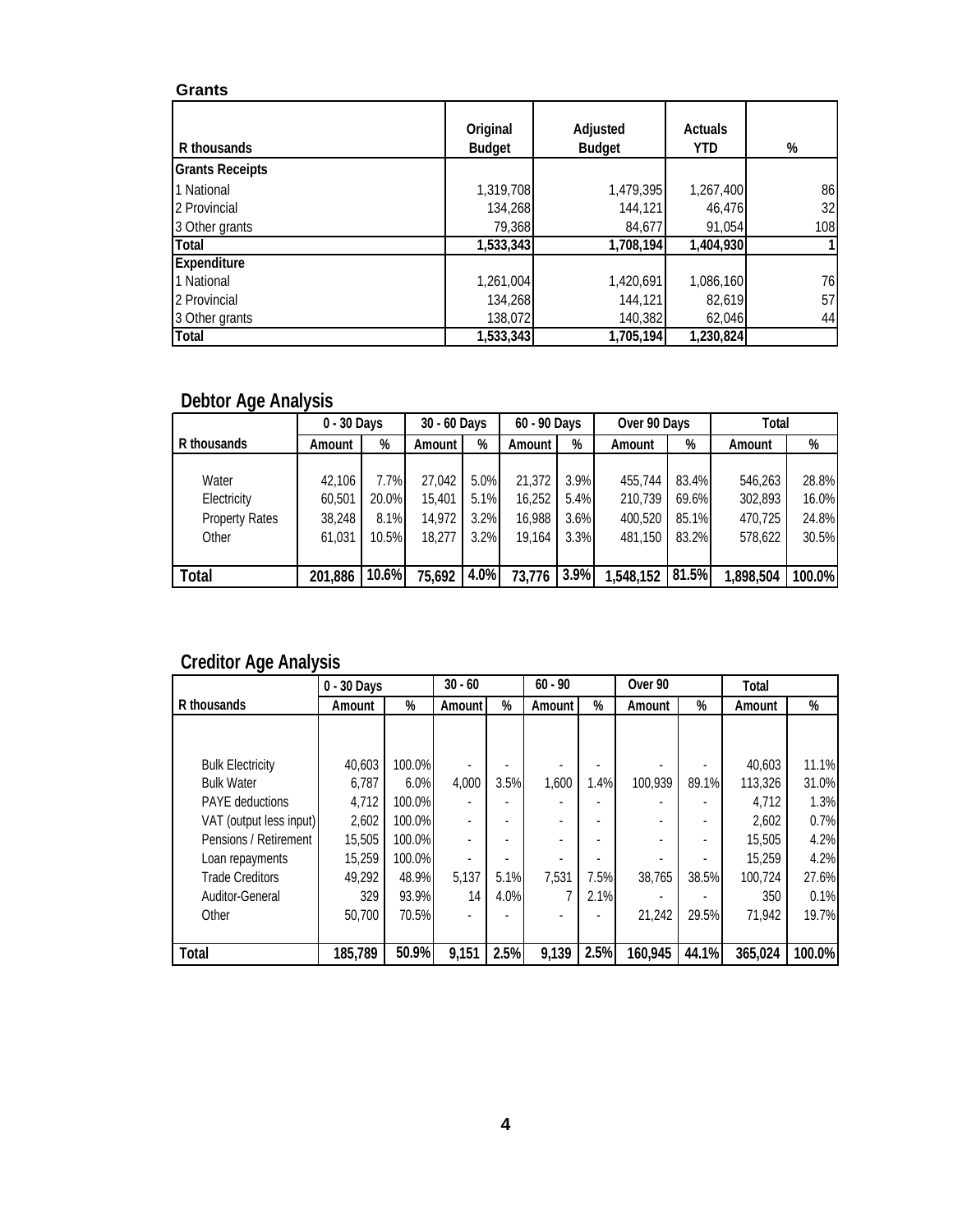### **Capex: Sources of Revenue**



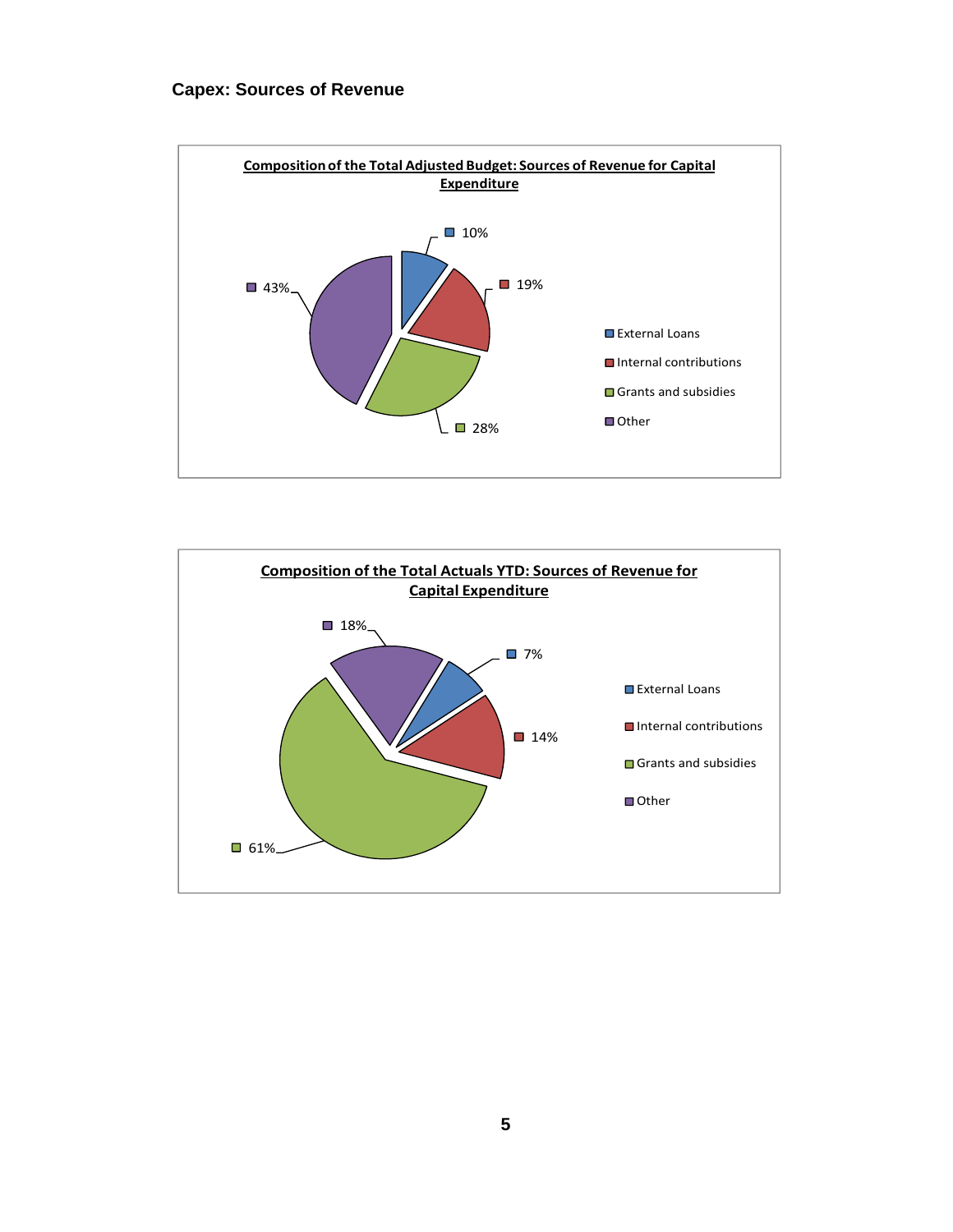### **Capital Expenditure**



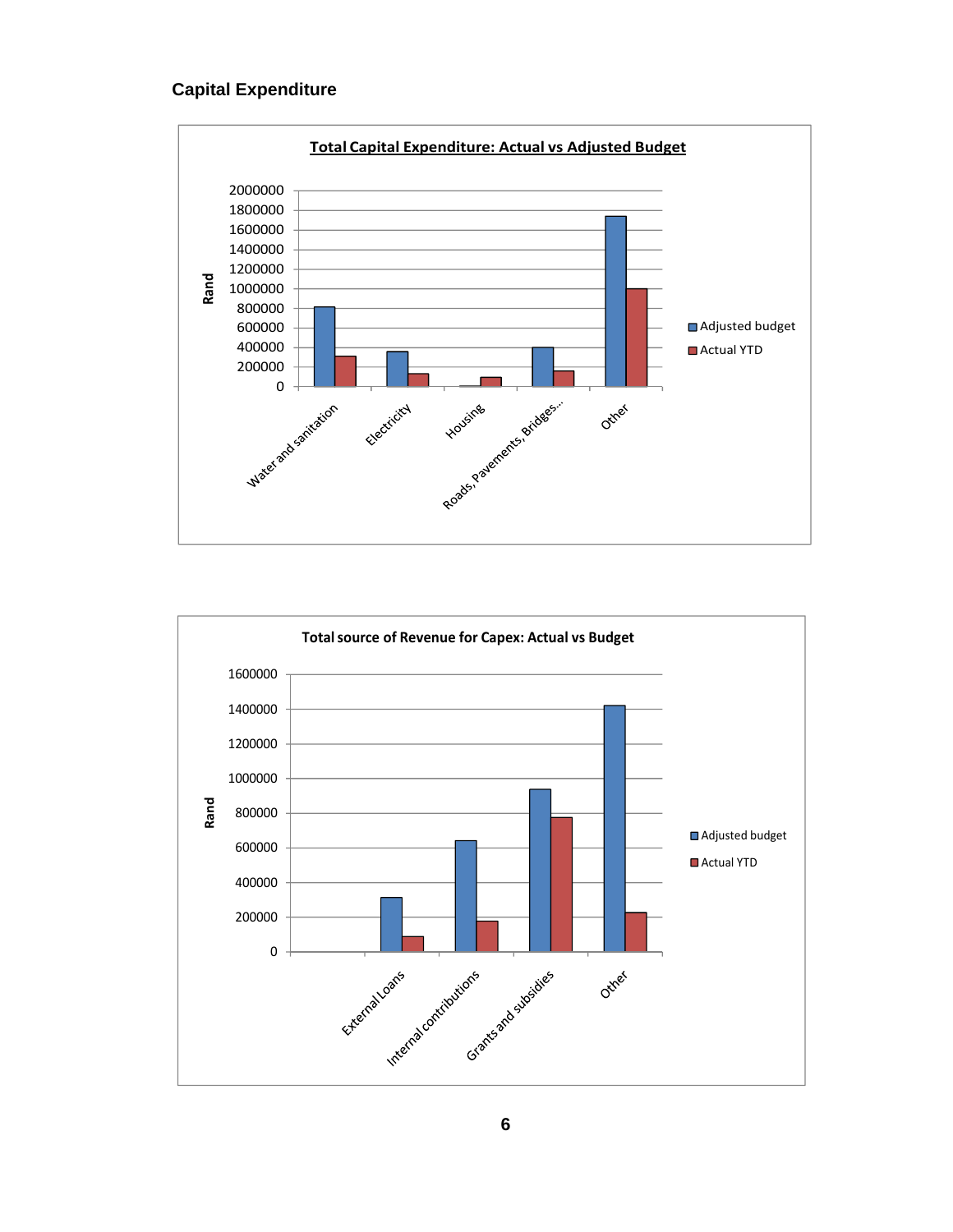### **Operating Expenditure & Revenue**



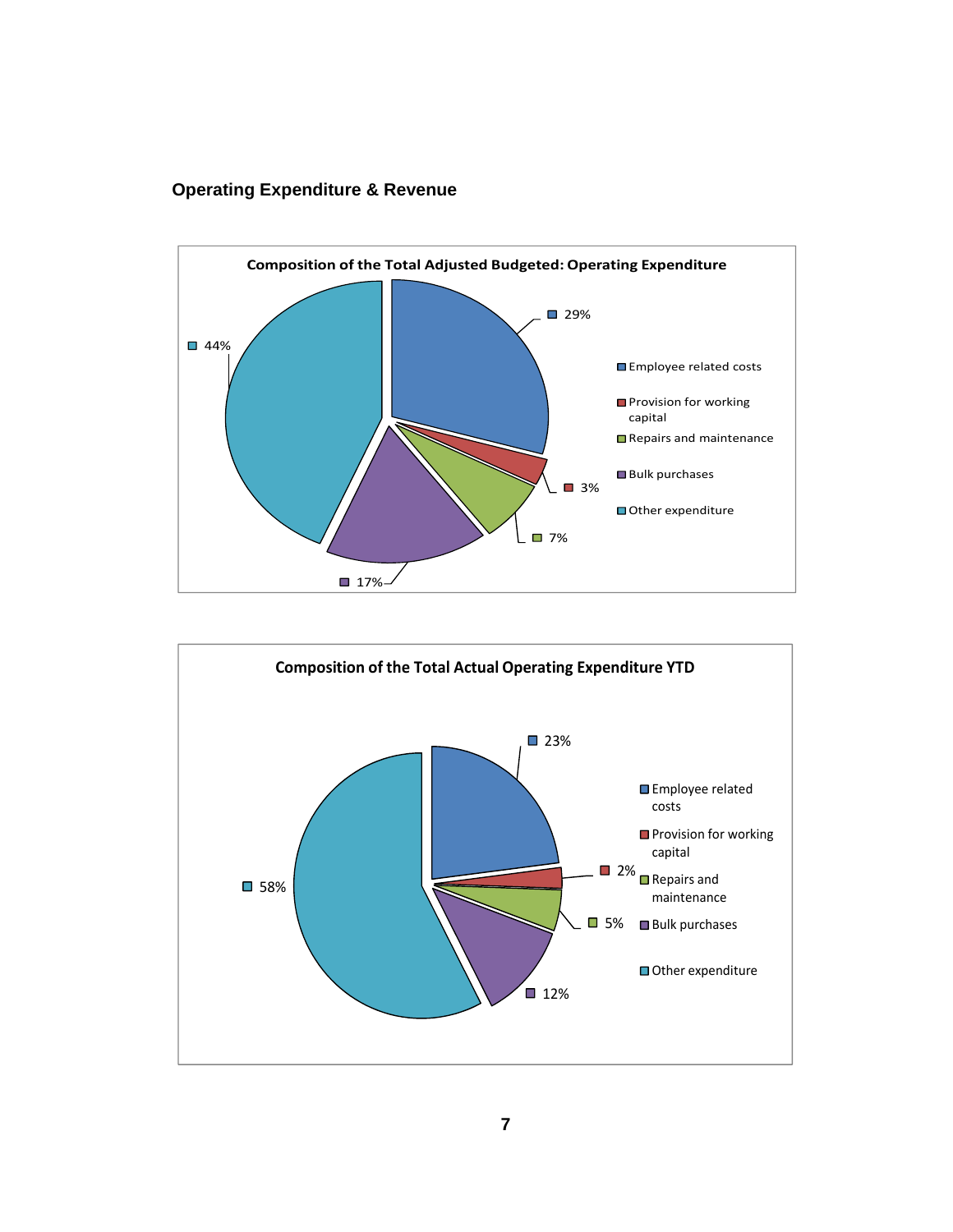

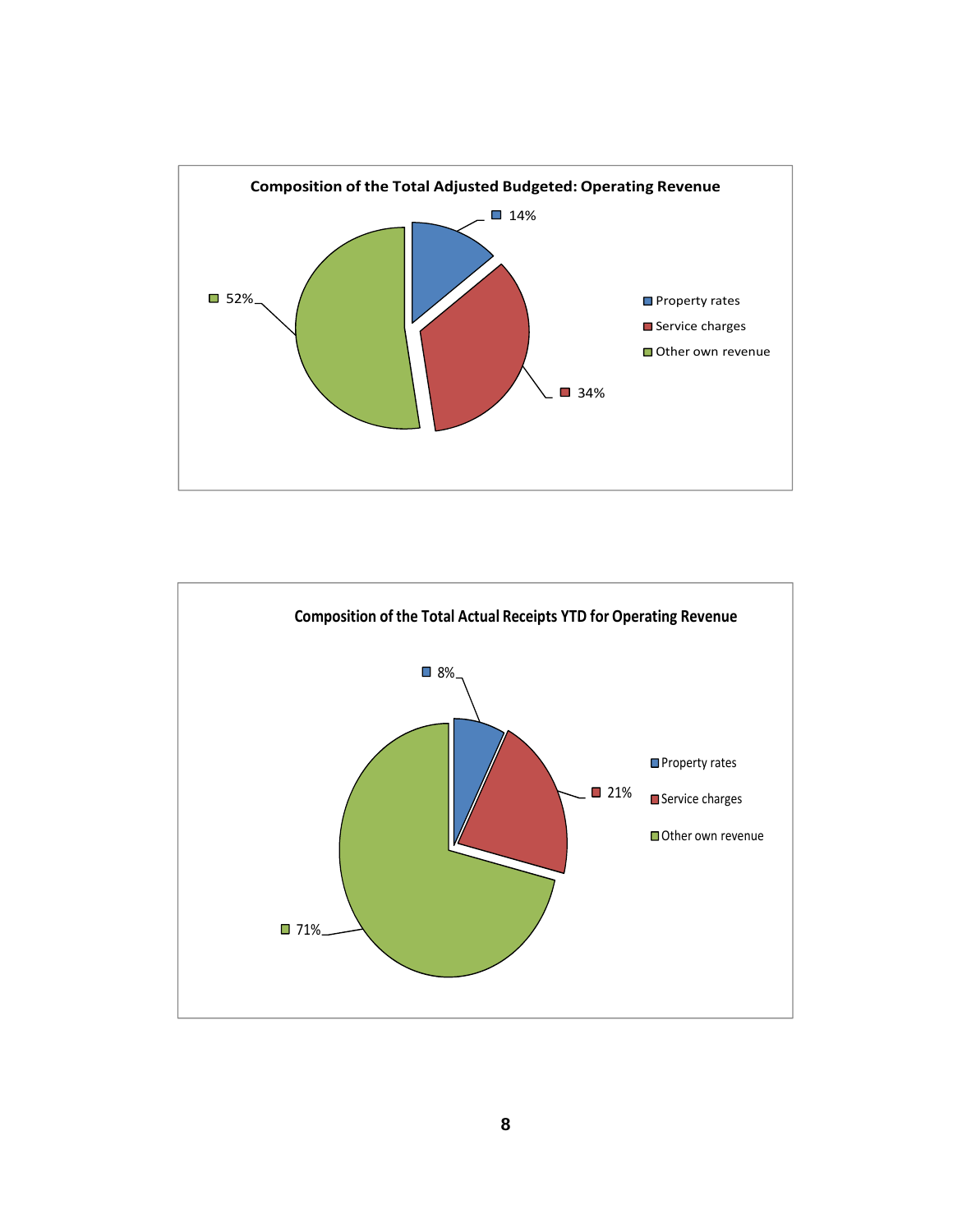

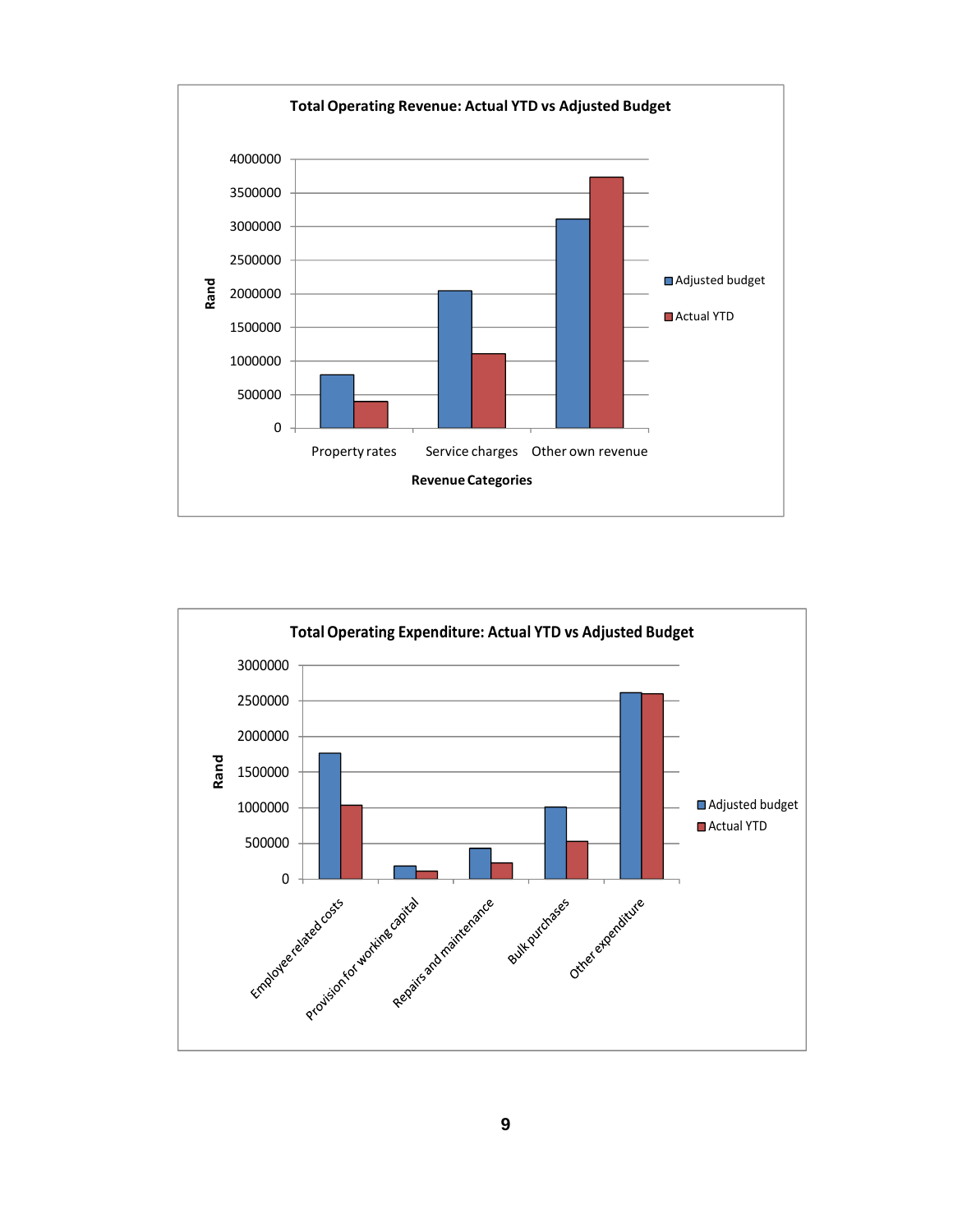### **Grants Receipts**



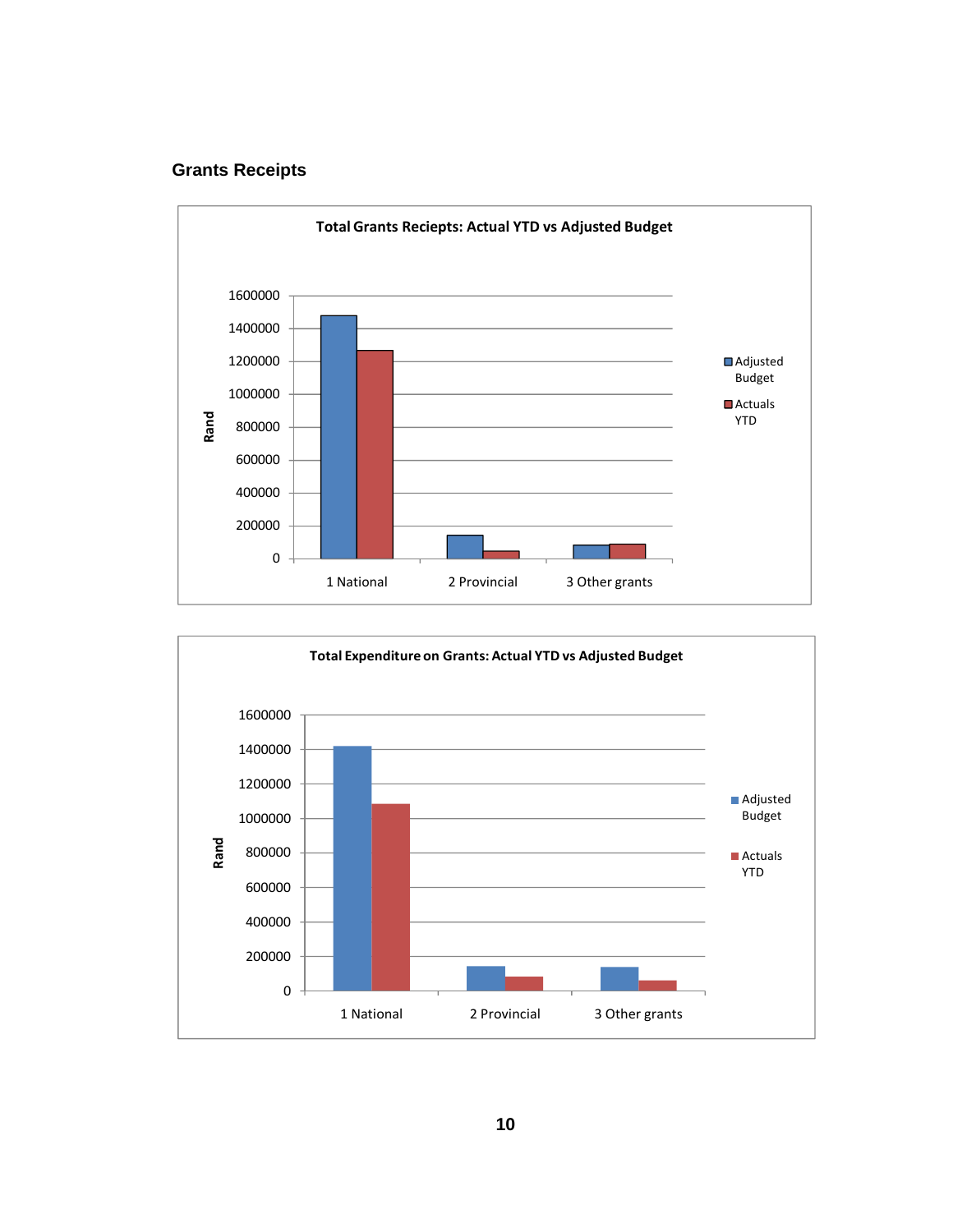### **Debtors**



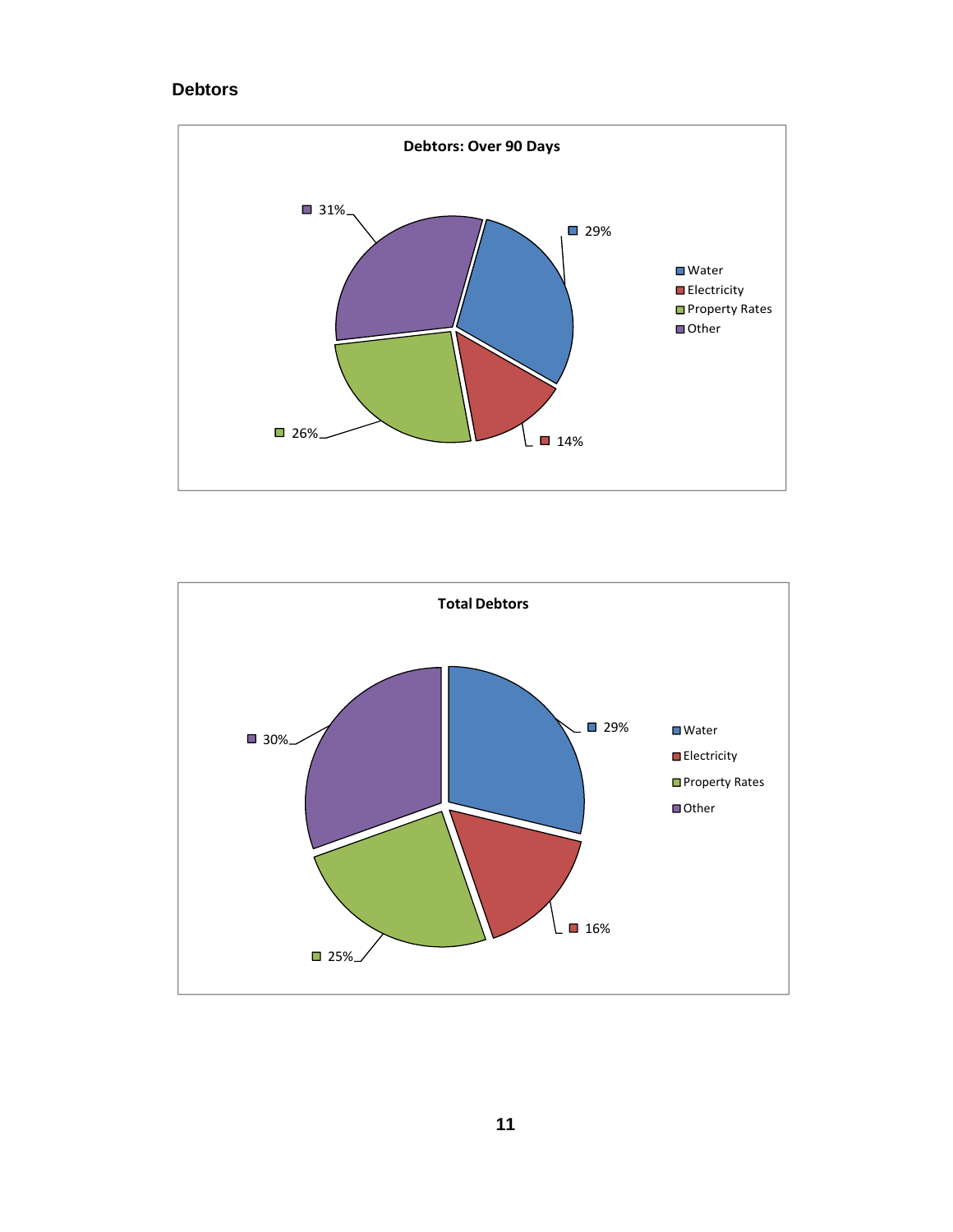#### **Creditors**



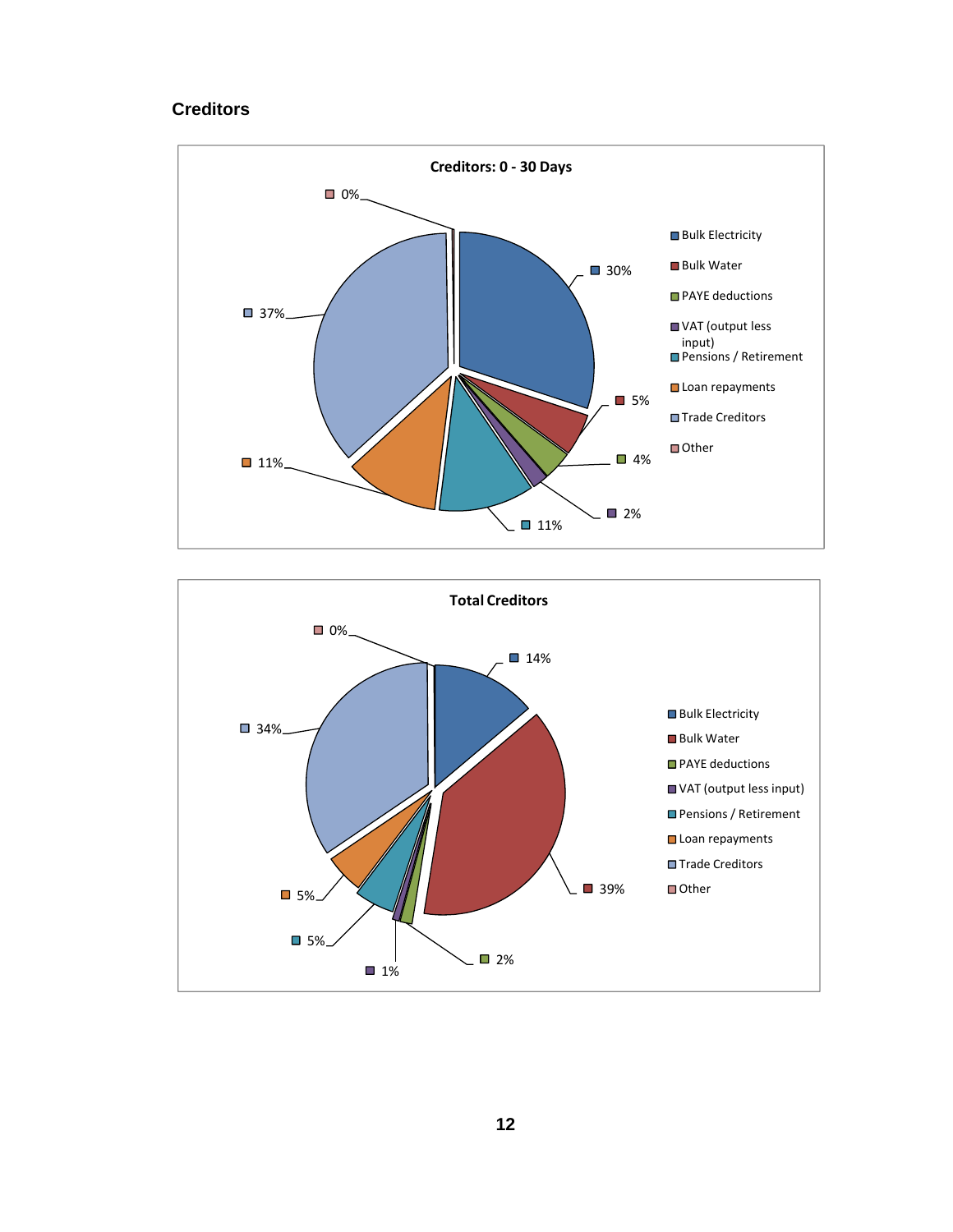## **DISTRICT SUMMARY**

### **NKANGALA DISTRICT**

## **Capital Revenue and Expenditure**

|                                  | Original budget  | Adjusted<br>budget | <b>Actual YTD</b> | Percentage of<br><b>Adjusted budget</b> |
|----------------------------------|------------------|--------------------|-------------------|-----------------------------------------|
| R thousands                      |                  |                    |                   |                                         |
|                                  |                  |                    |                   |                                         |
| <b>Source of Finance</b>         | 905,446          | 944,514            | 405,671           | 43%                                     |
| <b>External Loans</b>            | 266,369          | 266,369            | 87,057            | 33%                                     |
| Internal contributions           | 309,026          | 348,096            | 61,749            | 18%                                     |
| Grants and subsidies             | 297,354          | 297,354            | 120,460           | 41%                                     |
| Other                            | 32,697           | 32,695             | 136,404           | 417%                                    |
| <b>Capital Expenditure</b>       | 905,446          | 944,515            | 405,670           | 43%                                     |
| Water and sanitation             | 211,847          | 211,847            |                   | 39%                                     |
|                                  |                  |                    | 81,713            | 30%                                     |
| Electricity<br>Housing           | 159,558<br>2,422 | 198,628<br>2,422   | 59,637<br>93,179  | 3847%                                   |
|                                  | 198,729          | 198,729            |                   | 34%                                     |
| Roads, Pavements, Bridg<br>Other | 332,889          | 332,889            | 68,268<br>102,872 | 31%                                     |
|                                  |                  |                    |                   |                                         |

### **Operating Revenue and Expenditure**

|                              | Original budget | Adjusted<br>budget | <b>Actual YTD</b> | Percentage of<br>Adjusted budget |
|------------------------------|-----------------|--------------------|-------------------|----------------------------------|
| R thousands                  |                 |                    |                   |                                  |
| <b>Operating Revenue and</b> |                 |                    |                   |                                  |
|                              | 2,218,445       | 2,247,401          | 1,966,595         | 88%                              |
| Property rates               | 337,654         | 337,654            | 186,674           | 55%                              |
| Service charges              | 783,971         | 835,195            | 557,596           | 67%                              |
| Other own revenue            | 1,096,819       | 1,074,552          | 1,222,325         | 114%                             |
| <b>Operating Expenditure</b> | 2,263,980       | 2,349,991          | 1,583,771         | 67%                              |
| Employee related costs       | 599,775         | 599,775            | 364,050           | 61%                              |
| Provision for working cap    | 70,680          | 70,680             | 60,660            | 86%                              |
| Repairs and maintenance      | 155,042         | 155,041            | 105,280           | 68%                              |
| <b>Bulk purchases</b>        | 362,581         | 404,001            | 250,613           | 62%                              |
| Other expenditure            | 1,075,902       | 1,120,493          | 803,169           | 72%                              |
| Surplus/(Deficit)            | (45, 535)       | (102, 589)         | 382,824           |                                  |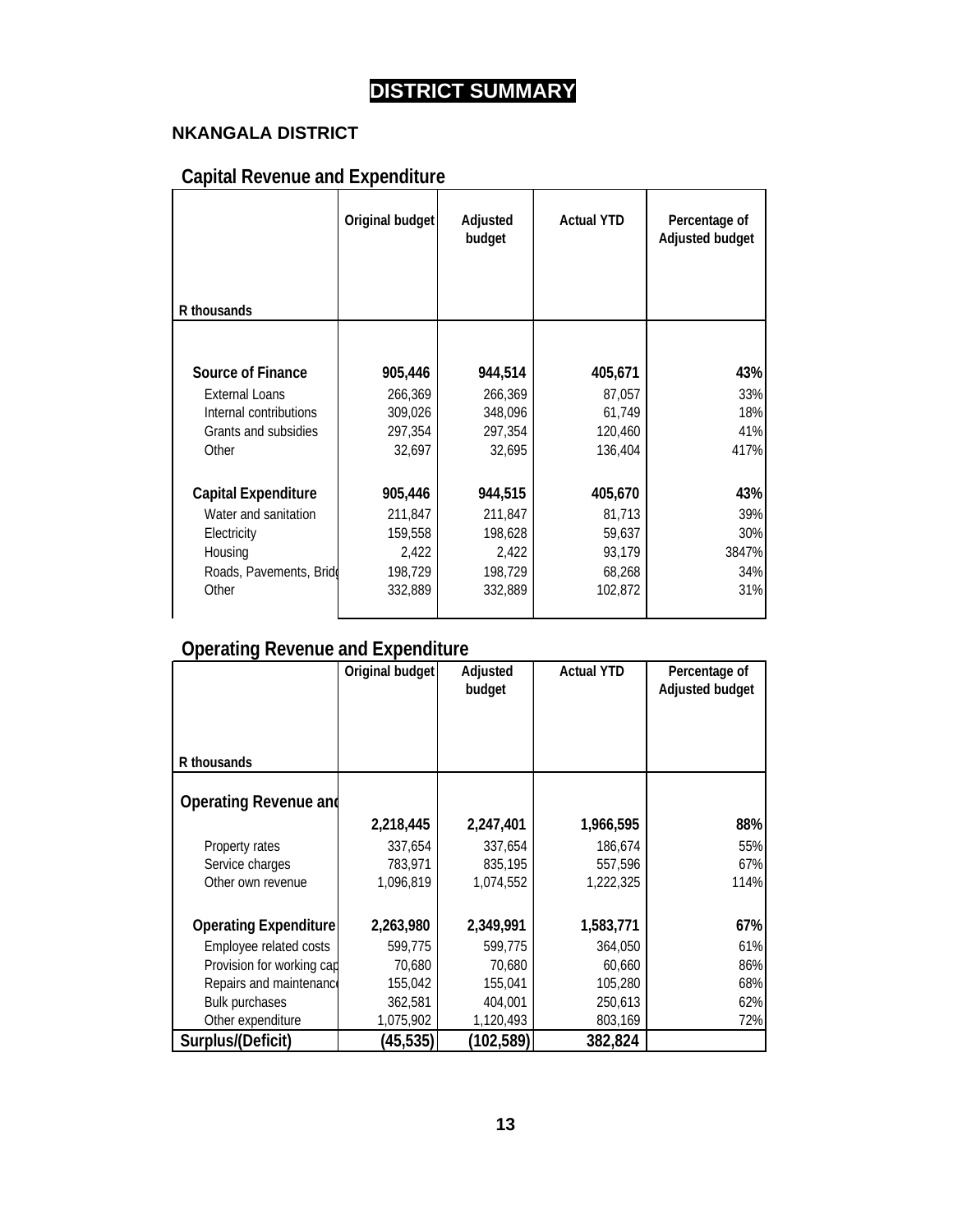|  |  | <b>Cash Receipts and Payments</b> |
|--|--|-----------------------------------|
|  |  |                                   |

|                                 | Original budget | Adjusted<br>budget | <b>Actual YTD</b> | Percentage of<br>Adjusted budget |
|---------------------------------|-----------------|--------------------|-------------------|----------------------------------|
| R thousands                     |                 |                    |                   |                                  |
|                                 |                 |                    |                   |                                  |
| <b>Receipts</b>                 | 2,918,688       | 2,918,689          | 3,117,326         | 107%                             |
| <b>External Loans</b>           | 162,772         | 162,772            | 138,772           | 85%                              |
| Grants and subsidies            | 775,872         | 775,872            | 338,540           | 44%                              |
| Investments redeemded           | 780,000         | 780,000            | 1,226,814         | 157%                             |
| Statury Receipts (includir      | 44,636          | 44,636             | 109,113           | 244%                             |
| <b>Other Receipts</b>           | 1,155,409       | 1,155,409          | 1,304,087         | 113%                             |
| Payments                        | 3,002,129       | 3,002,129          | 3,054,027         | 102%                             |
| Salaries, wages and allo        | 624,097         | 624,097            | 471,275           | 76%                              |
| Cash and creditor payme         | 609,041         | 609,041            | 794,764           | 130%                             |
| Capital payments                | 906,847         | 906,847            | 302,630           | 33%                              |
| Investments made                | 560,000         | 560,000            | 1,221,500         | 218%                             |
| External loans repaid           | 43,318          | 43,318             | 72,558            | 167%                             |
| <b>Statutory Payments (incl</b> | 72,138          | 72,138             | 54,366            | 75%                              |
| Other payments                  | 186,688         | 186,688            | 136,934           | 73%                              |
|                                 |                 |                    |                   |                                  |

## **Operating Revenue and Expenditure by Function**

|                              | Original budget | Adjusted<br>budget | <b>Actual YTD</b> | Percentage of<br>Adjusted budget |
|------------------------------|-----------------|--------------------|-------------------|----------------------------------|
| R thousands                  |                 |                    |                   |                                  |
| Water                        |                 |                    |                   |                                  |
| <b>Operating Revenue</b>     | 271,320         | 268,265            | 234,824           | 88%                              |
| Service charges              | 173,221         | 173,049            | 160,339           | 93%                              |
| Grants & subsidies           | 44,465          | 41,549             | 64,004            | 154%                             |
| Other revenue                | 53,634          | 53,667             | 10,481            | 20%                              |
| <b>Operating Expenditure</b> | 235,574         | 236,689            | 174,547           | 74%                              |
| Employee related costs       | 30,879          | 31,152             | 37,558            | 121%                             |
| Provision for working cap    | 16,315          | 16,515             | 19,788            | 120%                             |
| Repairs and maintenance      | 23,862          | 24,073             | 20,611            | 86%                              |
| <b>Bulk purchases</b>        | 33,668          | 33,368             | 25,272            | 76%                              |
| Other expenditure            | 130,851         | 131,581            | 71,318            | 54%                              |
| Surplus/(Deficit)            | 35,745          | 31,576             | 60,276            | 191%                             |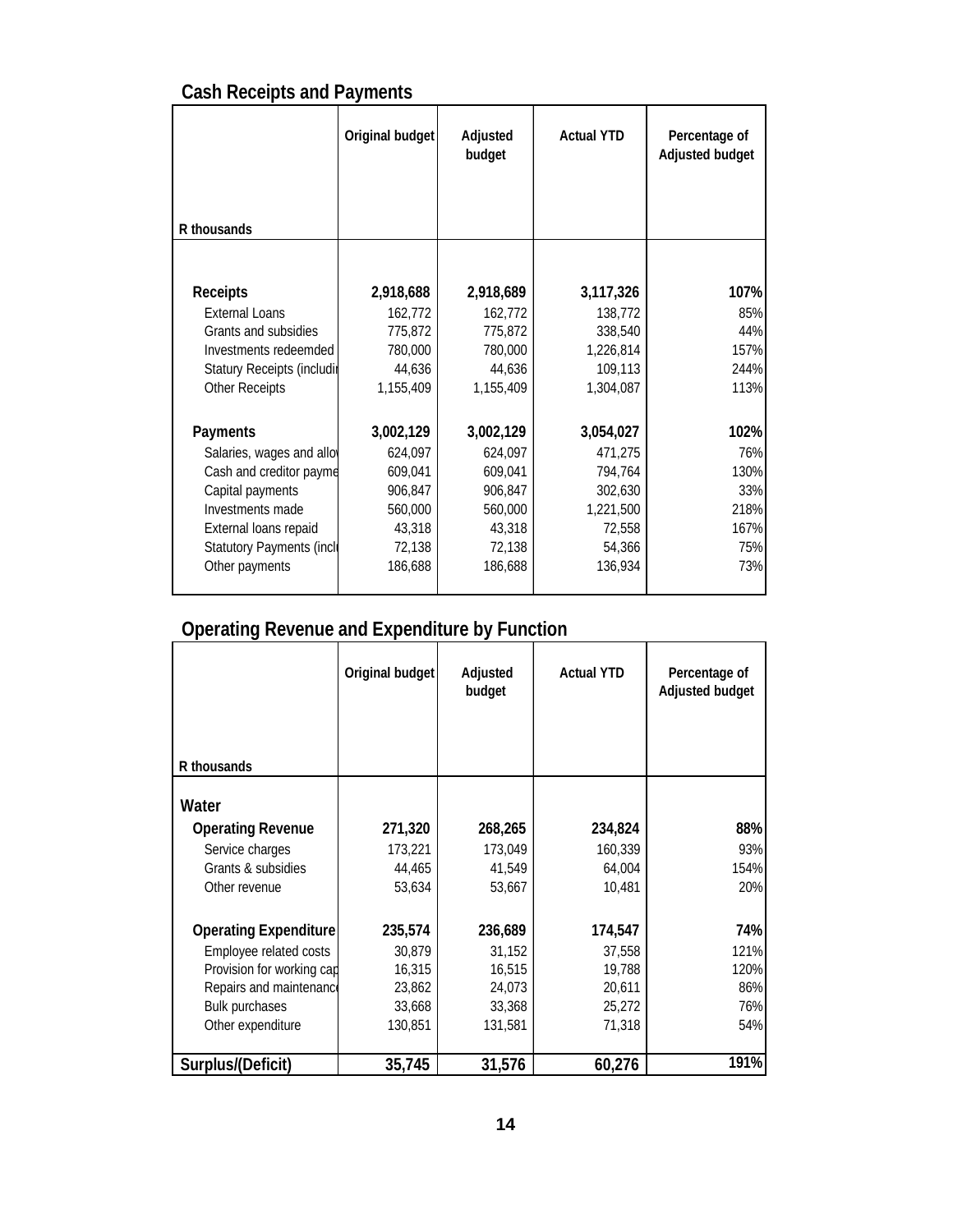| R thousands                   | Original budget | Original/Adjusted<br>budget | <b>Actual YTD</b> | Percentage of<br>Original/Adjusted<br>budget |
|-------------------------------|-----------------|-----------------------------|-------------------|----------------------------------------------|
| Electricity                   |                 |                             |                   |                                              |
| <b>Operating Revenue</b>      | 212,214         | 242,291                     | 245,161           | 101%                                         |
| Service charges               | 191,837         | 222,236                     | 235,093           | 106%                                         |
| Grants & subsidies            | 7,921           | 5,019                       | 4,893             | 97%                                          |
| Other revenue                 | 12,456          | 15,036                      | 5,175             | 34%                                          |
| <b>Operating Expenditure</b>  | 179,159         | 211,531                     | 189,889           | 90%                                          |
| Employee related costs        | 16,301          | 16,285                      | 16,243            | 100%                                         |
| Provision for working capital | 1,368           | 1,568                       | 1,568             | 100%                                         |
| Repairs and maintenance       | 10,984          | 15,822                      | 14,115            | 89%                                          |
| <b>Bulk purchases</b>         | 118,187         | 145,505                     | 127,624           | 88%                                          |
| Other expenditure             | 32,318          | 32,351                      | 30,338            | 94%                                          |
| Surplus/(Deficit)             | 33,055          | 30,760                      | 55,273            |                                              |

## **Operating Revenue and Expenditure by Function**

### **Grants**

|                        | Original<br><b>Budget</b> | <b>Adjusted</b><br><b>Budget</b> | <b>Actuals</b><br>YTD | ℅     |
|------------------------|---------------------------|----------------------------------|-----------------------|-------|
| <b>Grants Receipts</b> |                           |                                  |                       |       |
| 1 National             | 247,705                   | 247,705                          | 285,355               | 115.2 |
| 2 Provincial           | 118,742                   | 118,742                          | 25,788                | 21.7  |
| 3 Other grants         | 18,688                    | 21,688                           | 7,735                 | 41.4  |
| <b>Total</b>           | 385,135                   | 388,135                          | 318,878               | 83    |
| <b>Expenditure</b>     |                           |                                  |                       |       |
| 1 National             | 247,705                   | 247,705                          | 219,947               | 88.8  |
| 2 Provincial           | 118,742                   | 118,742                          | 54,807                | 46.2  |
| 3 Other grants         | 18,688                    | 18,688                           | 5,574                 | 29.8  |
| <b>Total</b>           | 385,135                   | 385,135                          | 280,328               | 73    |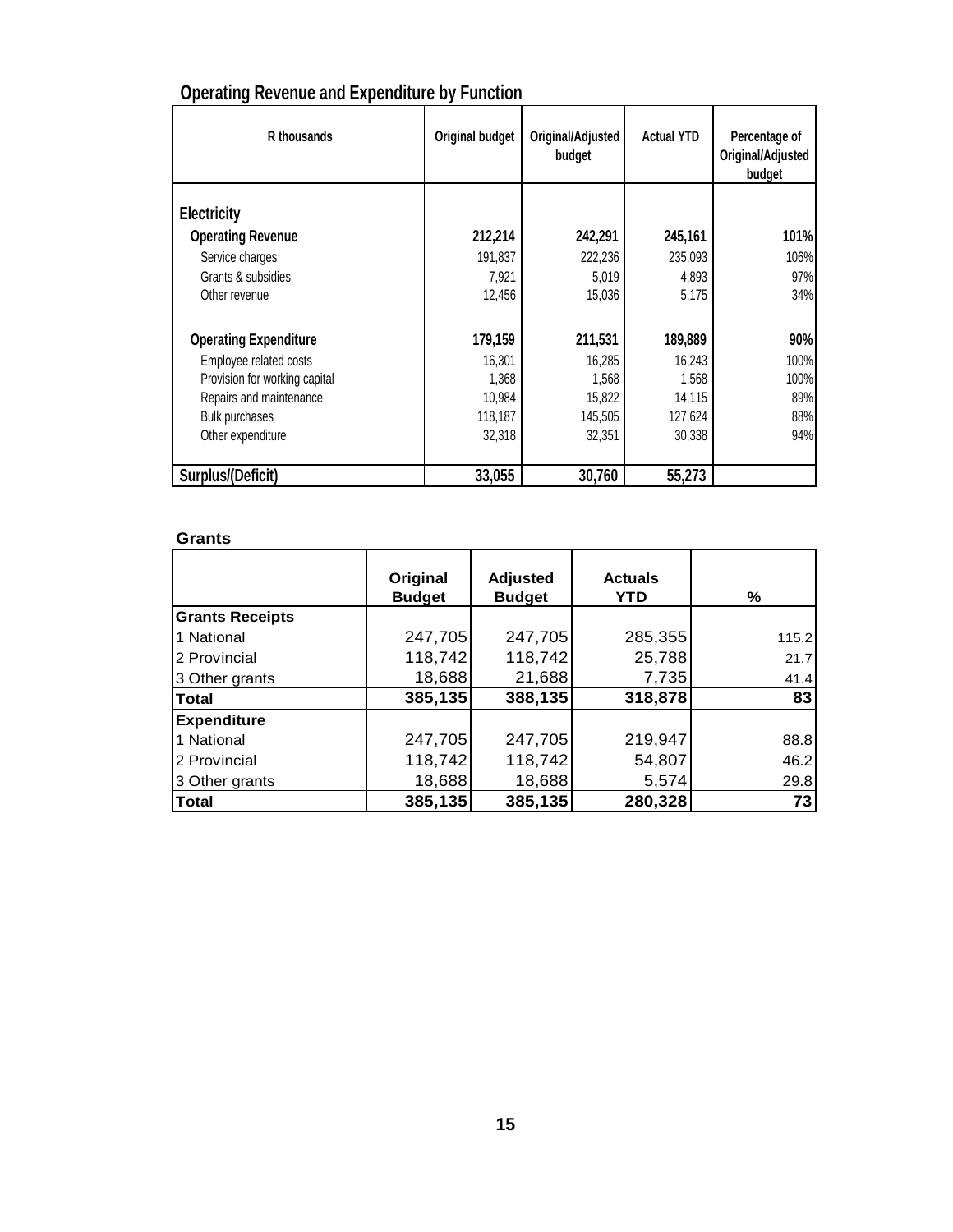|                       | 0 - 30 Days |       | 30 - 60 Days |      | 60 - 90 Days |      | Over 90 Days |       | Total   |        |
|-----------------------|-------------|-------|--------------|------|--------------|------|--------------|-------|---------|--------|
|                       | Amount I    | %     | Amount       | %    | Amount       | %    | Amount       | %     | Amount  | %      |
| R thousands           |             |       |              |      |              |      |              |       |         |        |
|                       |             |       |              |      |              |      |              |       |         |        |
|                       |             |       |              |      |              |      |              |       |         |        |
| Water                 | 18,133      | 8.1%  | 9,186        | 4.1% | 7,452        | 3.3% | 188,421      | 84.4% | 223,192 | 49.9%  |
| Electricity           | 19,757      | 21.2% | 4,899        | 5.2% | 2,924        | 3.1% | 65,779       | 70.5% | 93,362  | 20.9%  |
| <b>Property Rates</b> | 13,412      | 10.3% | 6,550        | 5.0% | 3,921        | 3.0% | 106.945      | 81.7% | 130,827 | 29.2%  |
| Other                 |             |       |              |      |              |      |              |       |         |        |
|                       |             |       |              |      |              |      |              |       |         |        |
| Total                 | 51,302      | 11.5% | 20,636       | 4.6% | 14,297       | 3.2% | 361,145      | 80.7% | 447,381 | 100.0% |

### **Debtor Age Analysis**

### **Creditor Age Analysis**

|                         | 0 - 30 Days |        | 30 - 60 Days |      | 60 - 90 Days |       | Over 90 Days |      | Total   |        |
|-------------------------|-------------|--------|--------------|------|--------------|-------|--------------|------|---------|--------|
|                         | Amount      | %      | Amountl      | %    | Amount       | %     | Amount I     | %    | Amount  | %      |
| R thousands             |             |        |              |      |              |       |              |      |         |        |
|                         |             |        |              |      |              |       |              |      |         |        |
|                         |             |        |              |      |              |       |              |      |         |        |
| <b>Bulk Electricity</b> | 37,143      | 100.0% |              |      |              |       |              |      | 37,143  | 33.9%  |
| <b>Bulk Water</b>       | 2,126       | 100.0% |              |      | ٠            |       |              |      | 2,126   | 1.9%   |
| <b>PAYE</b> deductions  | 4,202       |        |              |      |              |       |              |      | 4,202   | 3.8%   |
| VAT (output less input) | 2,045       |        |              |      |              |       |              |      | 2,045   | 1.9%   |
| Pensions / Retirement   | 5.648       | 100.0% |              |      |              |       |              |      | 5,648   | 5.2%   |
| Loan repayments         | 15,259      | 100.0% |              |      |              |       |              |      | 15,259  | 13.9%  |
| <b>Trade Creditors</b>  | 25,210      | 84.1%  | 755          | 2.5% | 3,958        | 13.2% | 66           | 0.2% | 29,990  | 27.4%  |
| <b>Auditor-General</b>  |             |        |              |      |              |       |              |      |         |        |
| Other                   | 13,129      | 100.0% |              |      |              |       |              |      | 13.129  | 12.0%  |
|                         |             |        |              |      |              |       |              |      |         |        |
| <b>Total</b>            | 104,762     | 95.6%  | 755          | 0.7% | 3,958        | 3.6%  | 66 I         | 0.1% | 109,542 | 100.0% |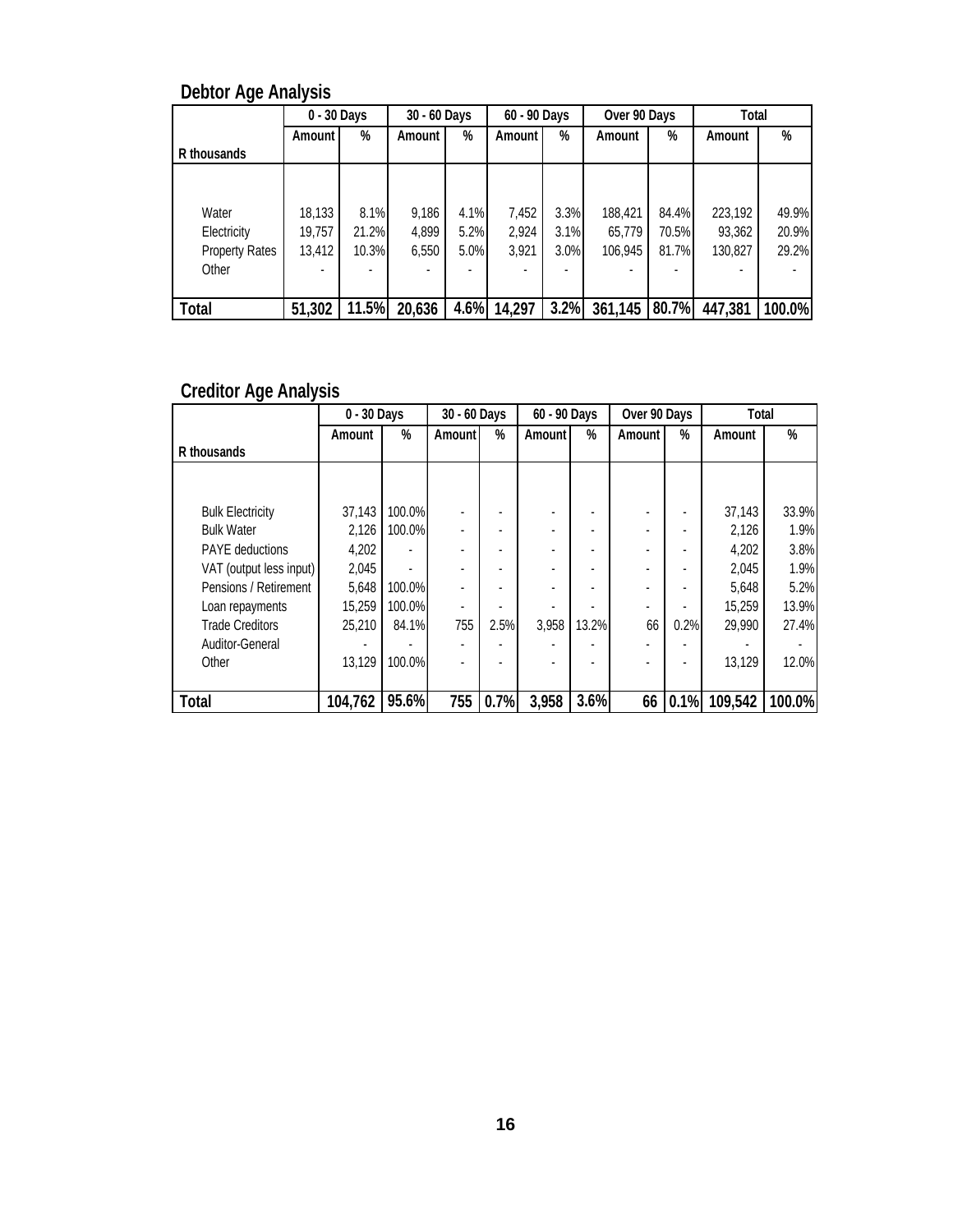### **EHLANZENI DISTRICT**

## **Capital Revenue and Expenditure**

| R thousands                               | Original<br>budget | Original<br>/Adjusted<br>budget | <b>Actual YTD</b> | Percentage<br>ofOriginal/<br>Adjusted<br>budget |
|-------------------------------------------|--------------------|---------------------------------|-------------------|-------------------------------------------------|
|                                           |                    |                                 |                   |                                                 |
| <b>Source of Finance</b>                  | 1,865,314          | 1,897,404                       | 558,872           | 29%                                             |
| <b>External Loans</b>                     | 34,300             | 28,300                          |                   | $0\%$                                           |
| Internal contributions                    | 220,660            | 219,140                         | 96,394            | 44%                                             |
| Grants and subsidies                      | 334,103            | 373,713                         | 462,478           | 124%                                            |
| Other                                     | 1,276,251          | 1,276,251                       |                   | $0\%$                                           |
| <b>Capital Expenditure</b>                | 1,865,314          | 1,909,349                       | 998,021           | 52%                                             |
| Water and sanitation                      | 391,617            | 422,358                         | 185,514           | 44%                                             |
| Electricity                               | 104,438            | 103,257                         | 61,238            | 59%                                             |
| Housing                                   | 2,246              | 3,746                           | 1,116             | 30%                                             |
| Roads, Pavements, Bridges and storm water | 167,842            | 181,031                         | 59,060            | 33%                                             |
| Other                                     | 1,199,171          | 1,198,957                       | 691,093           | 58%                                             |
|                                           |                    |                                 |                   |                                                 |

### **Operating Revenue and Expenditure**

|                               | Original<br>budget | Original/Adjus<br>ted budget | <b>Actual YTD</b> | Percentage of<br>Original/<br>Adjusted<br>budget |
|-------------------------------|--------------------|------------------------------|-------------------|--------------------------------------------------|
| R thousands                   |                    |                              |                   |                                                  |
|                               |                    |                              |                   |                                                  |
| <b>Operating Revenue</b>      | 1,578,611          | 1,756,672                    | 1,665,048         | 95%                                              |
| Property rates                | 216,836            | 206,326                      | 89,183            | 43%                                              |
| Service charges               | 450,956            | 453,916                      | 181.294           | 40%                                              |
| Other own revenue             | 910,818            | 1,096,430                    | 1,394,571         | 127%                                             |
| <b>Operating Expenditure</b>  | 1,445,688          | 1,694,099                    | 1,375,558         | 81%                                              |
| Employee related costs        | 551,567            | 563,120                      | 352,109           | 63%                                              |
| Provision for working capital | 7,921              | 7,922                        | 3,500             | 44%                                              |
| Repairs and maintenance       | 135,390            | 170,395                      | 77,513            | 45%                                              |
| Bulk purchases                | 209,042            | 271,320                      | 123,726           | 46%                                              |
| Other expenditure             | 541,768            | 681,342                      | 818,711           | 120%                                             |
| Surplus/(Deficit)             | 132,923            | 62,573                       | 289,491           |                                                  |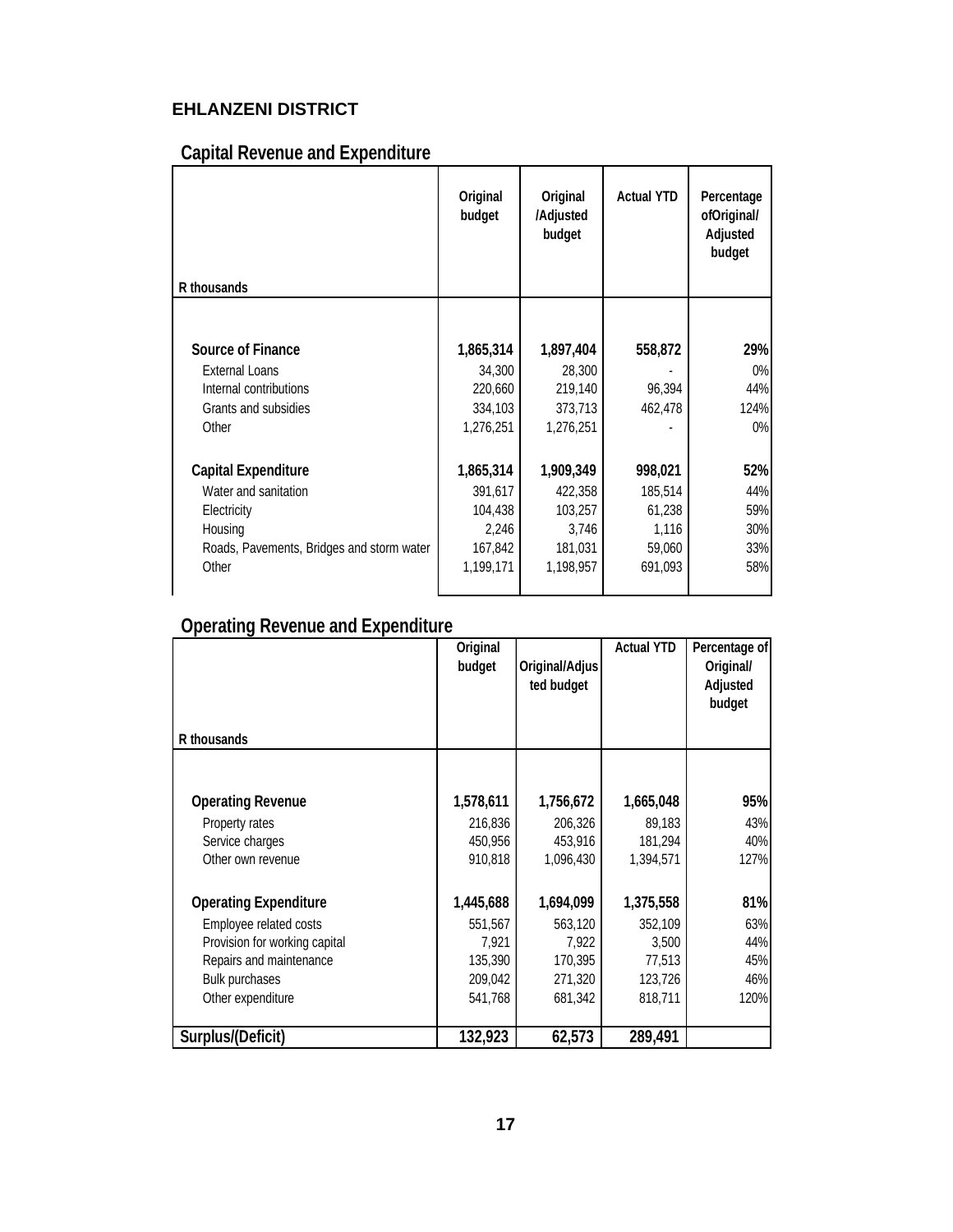## **Cash Receipts and Payments**

|                                    | Original<br>budget | Original/Adju<br>sted budget | <b>Actual YTD</b> | Percentage of<br>Original/Adjuste<br>d budget |
|------------------------------------|--------------------|------------------------------|-------------------|-----------------------------------------------|
| R thousands                        |                    |                              |                   |                                               |
|                                    |                    |                              |                   |                                               |
| <b>Receipts</b>                    | 1,396,709          | 1,445,891                    | 1,381,576         | 96%                                           |
| External Loans                     | 6,000              |                              |                   | $0\%$                                         |
| Grants and subsidies               | 618,663            | 679,202                      | 813,851           | 120%                                          |
| Investments redeemded              | 3,000              | 3,000                        | 123,880           | 4129%                                         |
| Statury Receipts (including VAT)   | 1,000              | 1,000                        | 35,047            | 3505%                                         |
| <b>Other Receipts</b>              | 768,047            | 762,690                      | 408,798           | 54%                                           |
| Payments                           | 1,040,781          | 1,079,857                    | 1,114,282         | 103%                                          |
| Salaries, wages and allowances     | 659,794            | 657,586                      | 497,340           | 76%                                           |
| Cash and creditor payments         | 249,422            | 281,513                      | 534,910           | 190%                                          |
| Capital payments                   | 6,000              | 3,000                        | 148,087           | 4936%                                         |
| Investments made                   | 3,924              | 1,250                        | 6,704             | 537%                                          |
| External loans repaid              | 5,000              | 5,000                        | 10,764            | 215%                                          |
| Statutory Payments (including VAT) | 26,588             | 41,702                       | 31,783            | 76%                                           |
| Other payments                     | 90,053             | 89,807                       | (115, 306)        | $-128%$                                       |
|                                    |                    |                              |                   |                                               |

## **Operating Revenue and Expenditure by Function**

|                               | Original<br>budget | Original/Adjus<br>ted budget | <b>Actual YTD</b> | Percentage of<br>Original/ Adjusted<br>budget |
|-------------------------------|--------------------|------------------------------|-------------------|-----------------------------------------------|
| R thousands                   |                    |                              |                   |                                               |
| Water                         |                    |                              |                   |                                               |
| <b>Operating Revenue</b>      | 661,058            | 663,057                      | 583,023           | 88%                                           |
| Service charges               | 132,151            | 124,384                      | 97,782            | 79%                                           |
| Grants & subsidies            | 471,077            | 473,036                      | 439,614           | 93%                                           |
| Other revenue                 | 57,831             | 65,638                       | 45,627            | 70%                                           |
| <b>Operating Expenditure</b>  | 519,844            | 487,757                      | 473,080           | 97%                                           |
| Employee related costs        | 186,745            | 167,740                      | 171,181           | 102%                                          |
| Provision for working capital | 3,500              | 3,500                        | 3,500             | 100%                                          |
| Repairs and maintenance       | 64,588             | 61,008                       | 56,912            | 93%                                           |
| <b>Bulk purchases</b>         | 71,102             | 80,352                       | 72,395            | 90%                                           |
| Other expenditure             | 193,909            | 175,157                      | 169,092           | 97%                                           |
| Surplus/(Deficit)             | 141,215            | 175,300                      | 109,943           | 63%                                           |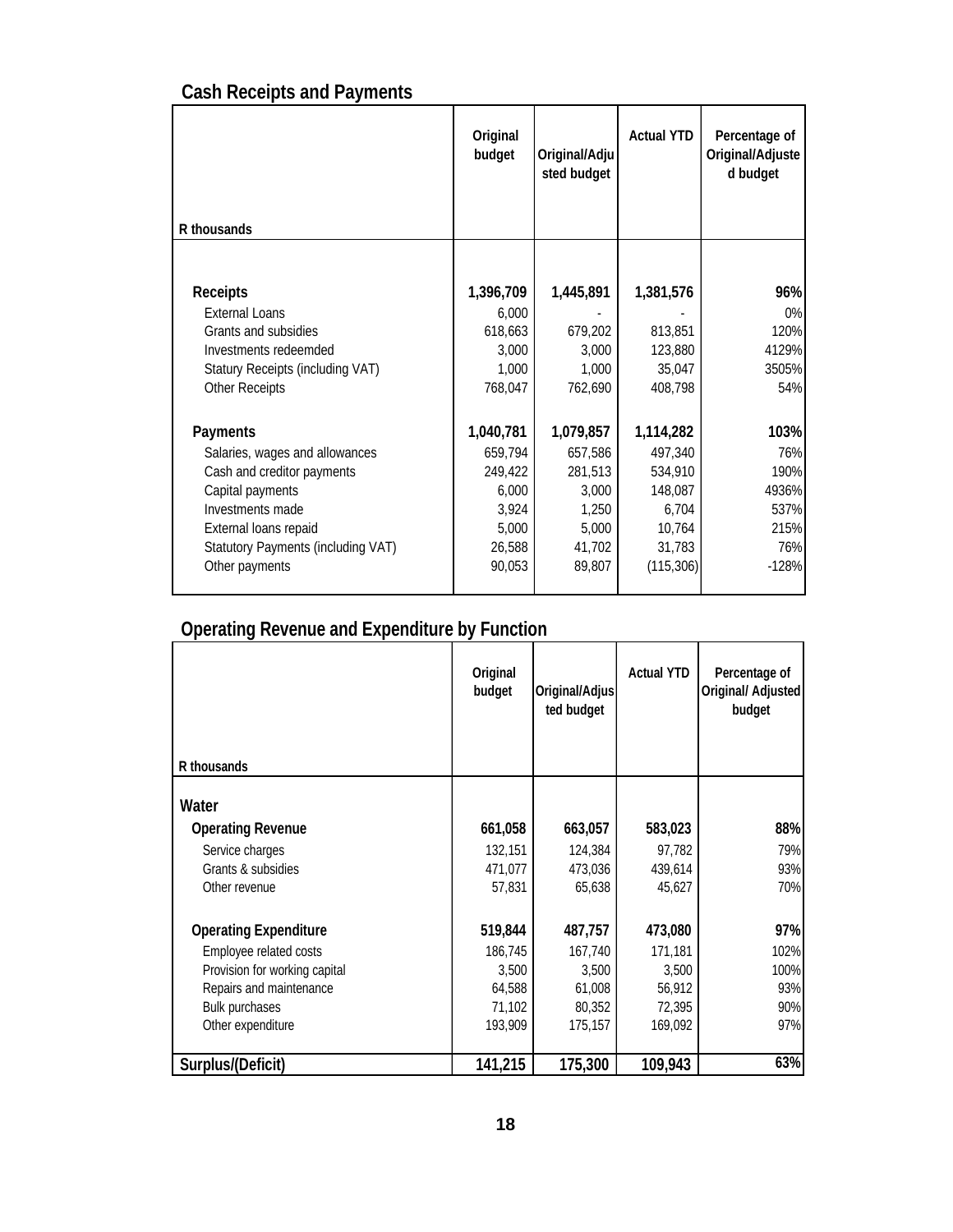| <b>Operating Revenue and Expenditure by Function</b> |  |  |
|------------------------------------------------------|--|--|
|                                                      |  |  |

|                               | Original<br>budget | Original<br>/Adjusted<br>budget | <b>Actual YTD</b> | Percentage of<br>Original/ Adjusted<br>budget |
|-------------------------------|--------------------|---------------------------------|-------------------|-----------------------------------------------|
| R thousands                   |                    |                                 |                   |                                               |
| Electricity                   |                    |                                 |                   |                                               |
| <b>Operating Revenue</b>      | 237,214            | 242,555                         | 271,559           | 112%                                          |
| Service charges               | 221,038            | 240,088                         | 258,654           | 108%                                          |
| Grants & subsidies            | 11,491             |                                 | 9,290             | 81%                                           |
| Other revenue                 | 4,685              | 2,467                           | 3,615             | 147%                                          |
| <b>Operating Expenditure</b>  | 93,350             | 82,114                          | 87,275            | 106%                                          |
| Employee related costs        | 18,092             | 15,413                          | 15,441            | 100%                                          |
| Provision for working capital |                    |                                 |                   | 0%                                            |
| Repairs and maintenance       | 15,198             | 14,844                          | 13,462            | 91%                                           |
| Bulk purchases                | 23,000             | 23,000                          | 23,923            | 104%                                          |
| Other expenditure             | 37,060             | 28,857                          | 34,449            | 119%                                          |
| Surplus/(Deficit)             | 143,864            | 160,441                         | 184,284           | 128%                                          |

### **Grants**

|                        | Original      | <b>Adjusted</b> | Actual     |       |
|------------------------|---------------|-----------------|------------|-------|
| R thousands            | <b>Budget</b> | <b>Budget</b>   | <b>YTD</b> | ℅     |
| <b>Grants Receipts</b> |               |                 |            | 0.0   |
| 1 National             | 787,628       | 920,504         | 734,589    | 93.3  |
| 2 Provincial           | 13,450        | 13,450          | 13,359     | 99.3  |
| 3 Other grants         |               | 500             | 47,316     | 0.0   |
| <b>Total</b>           | 801,078       | 934,454         | 795,264    | 99.3  |
| <b>Expenditure</b>     |               |                 |            |       |
| 1 National             | 787,628       | 920,504         | 710,760    | 90.2  |
| 2 Provincial           | 13,450        | 13,450          | 23,612     | 175.6 |
| 3 Other grants         |               | 500             | 14         | 0.0   |
| Total                  | 801,078       | 934,454         | 734,386    | 91.7  |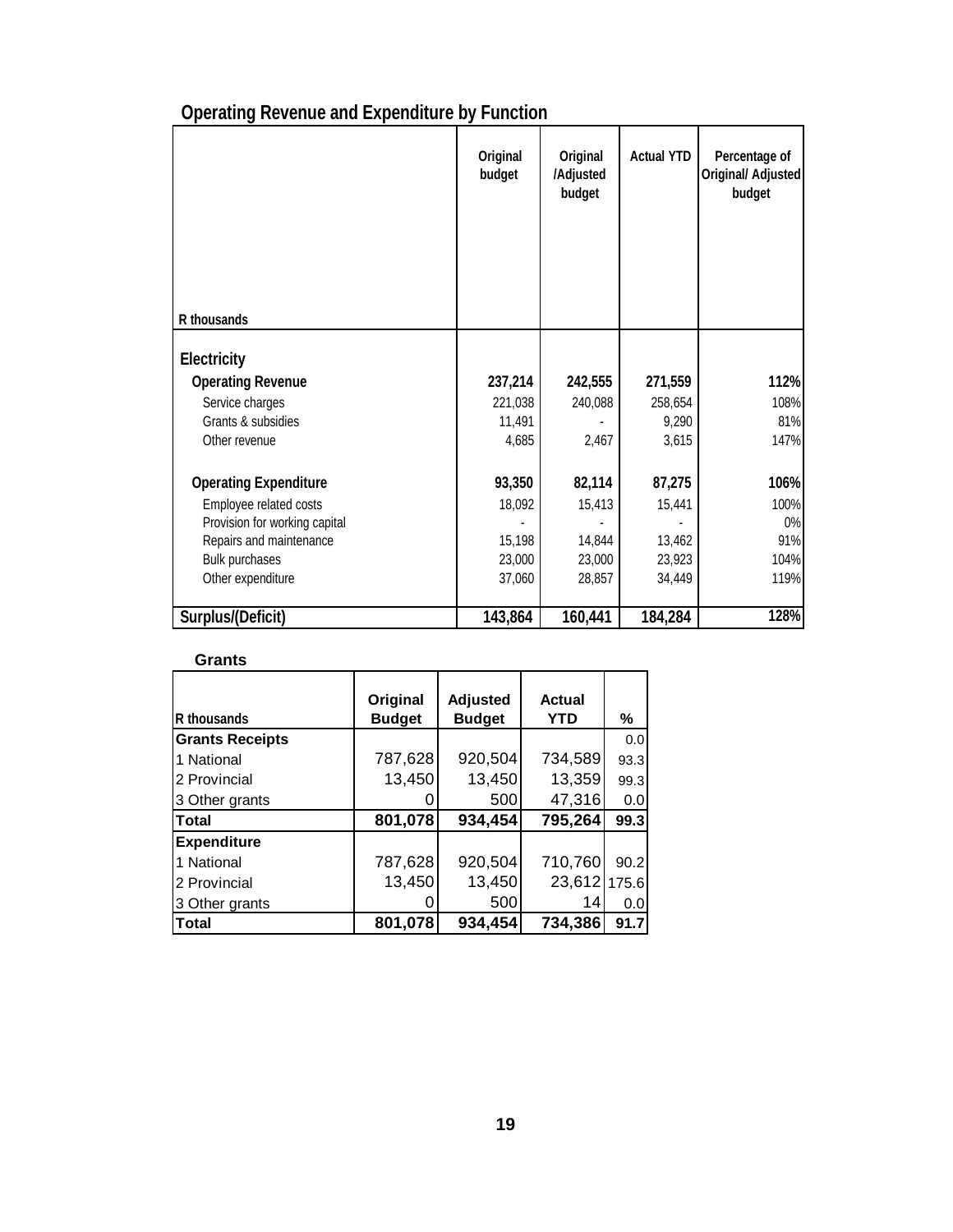### **Debtor Age Analysis**

|                       | 0 - 30 Days |       | 30 - 60 Days |      | 60 - 90 Days |       | Over 90 Days |       | Total   |        |
|-----------------------|-------------|-------|--------------|------|--------------|-------|--------------|-------|---------|--------|
| R thousands           | Amount      | %     | Amount       | %    | Amount       | %     | Amount       | %     | Amount  | %      |
|                       |             |       |              |      |              |       |              |       |         |        |
|                       |             |       |              |      |              |       |              |       |         |        |
| Water                 | 6.750       | 5.3%  | 2.120        | 1.7% | 4.893        | 3.9%  | 112.765      | 89.1% | 126,528 | 26.1%  |
| Electricity           | 17,327      | 46.8% | 759          | 2.0% | 3,951        | 10.7% | 14.984       | 40.5% | 37,019  | 7.6%   |
| <b>Property Rates</b> | 10,826      | 8.5%  | 545          | 0.4% | 3,503        | 2.7%  | 113,184      | 88.4% | 128,057 | 26.4%  |
| Other                 | 31,323      | 16.2% | 2,955        | 1.5% | 6,225        | 3.2%  | 153,009      | 79.1% | 193,512 | 39.9%  |
|                       |             |       |              |      |              |       |              |       |         |        |
| Total                 | 66,226      | 13.7% | 6,380        | 1.3% | 18,573       | 3.8%  | 393,941      | 81.2% | 485,117 | 100.0% |

## **Creditor Age Analysis**

|                         | 0 - 30 Days |        | 30 - 60 Days             |      | 60 - 90 Days |      | Over 90 Days |       | Total   |        |
|-------------------------|-------------|--------|--------------------------|------|--------------|------|--------------|-------|---------|--------|
| R thousands             | Amount      | %      | Amount I                 | %    | Amount       | %    | Amount       | %     | Amount  | %      |
|                         |             |        |                          |      |              |      |              |       |         |        |
|                         |             |        |                          |      |              |      |              |       |         |        |
| <b>Bulk Electricity</b> |             |        |                          |      |              |      |              |       | 1.041   | 0.6%   |
| <b>Bulk Water</b>       | 4.560       | 4.1%   | 4.000                    | 3.6% | 1.600        | 1.4% | 100.939      | 90.8% | 111.227 | 62.6%  |
| <b>PAYE</b> deductions  |             |        | ٠                        |      |              |      |              |       | 120     | 0.1%   |
| VAT (output less input) |             |        | ٠                        |      |              |      |              |       | 162     | 0.1%   |
| Pensions / Retirement   |             |        | ٠                        |      |              |      |              |       | 167     | 0.1%   |
| Loan repayments         |             |        |                          |      |              |      |              |       | 171     | 0.1%   |
| <b>Trade Creditors</b>  | 14,764      | 24.0%  | 4.367                    | 7.1% | 3.587        | 5.8% | 38.698       | 62.8% | 61.605  | 34.7%  |
| Auditor-General         |             |        | -                        |      |              |      |              |       | 263     | 0.1%   |
| Other                   | 5.840       | 199.9% | $\overline{\phantom{0}}$ |      |              |      |              |       | 2.922   | 1.6%   |
|                         |             |        |                          |      |              |      |              |       |         |        |
| Total                   | 25,163      | 14.2%  | 8,367                    | 4.7% | 5,187        | 2.9% | 139,637      | 78.6% | 177,677 | 100.0% |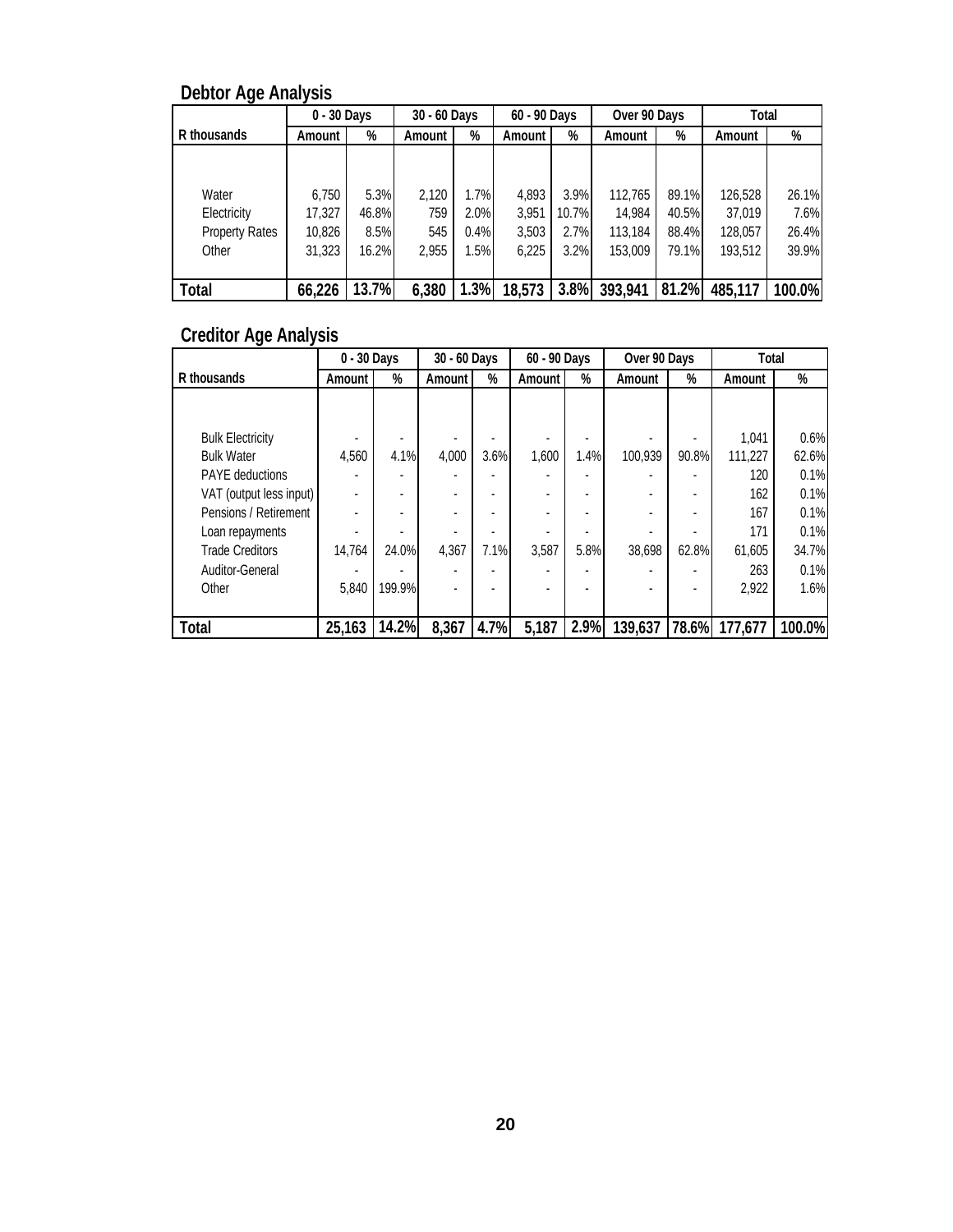### **GERT SIBANDE DISTRICT**

## **Capital Revenue and Expenditure**

| R thousands                               | Original<br>budget | Original<br>/Adjusted<br>budget | <b>Actual YTD</b> | Percentage of<br>original/<br>Adjusted budget |
|-------------------------------------------|--------------------|---------------------------------|-------------------|-----------------------------------------------|
|                                           |                    |                                 |                   |                                               |
|                                           |                    |                                 |                   |                                               |
| <b>Source of Finance</b>                  | 412,434            | 473,470                         | 304,659           | 64%                                           |
| <b>External Loans</b>                     | 19,500             | 19,500                          | 1,815             | 9%                                            |
| Internal contributions                    | 71,758             | 74,475                          | 19,341            | 26%                                           |
| Grants and subsidies                      | 229,836            | 266,596                         | 193,056           | 72%                                           |
| Other                                     | 91,340             | 112,899                         | 90,447            | 80%                                           |
|                                           |                    |                                 |                   |                                               |
| <b>Capital Expenditure</b>                | 412,434            | 473,472                         | 304,660           | 64%                                           |
| Water and sanitation                      | 158,767            | 181,445                         | 45,721            | 25%                                           |
| Electricity                               | 44,685             | 56,588                          | 13,381            | 24%                                           |
| Housing                                   |                    |                                 | 3,655             | $\Omega$                                      |
| Roads, Pavements, Bridges and storm water | 17,955             | 22,642                          | 33,991            | 150%                                          |
| Other                                     | 191,027            | 212,797                         | 207,912           | 98%                                           |
|                                           |                    |                                 |                   |                                               |

### **Operating Revenue and Expenditure**

|                               | Original<br>budget | Original/Adju<br>sted budget | <b>Actual YTD</b> | Percentage of<br>original/ Adjusted<br>budget |
|-------------------------------|--------------------|------------------------------|-------------------|-----------------------------------------------|
| R thousands                   |                    |                              |                   |                                               |
|                               |                    |                              |                   |                                               |
| <b>Operating Revenue</b>      | 1,845,706          | 1,945,892                    | 1,611,713         | 83%                                           |
| Property rates                | 250,164            | 252,233                      | 123,162           | 49%                                           |
| Service charges               | 747,191            | 755,754                      | 372,024           | 49%                                           |
| Other own revenue             | 848,350            | 937,905                      | 1,116,526         | 119%                                          |
| <b>Operating Expenditure</b>  | 1,911,780          | 1,968,188                    | 1,549,605         | 79%                                           |
| Employee related costs        | 604,909            | 604,920                      | 322,133           | 53%                                           |
| Provision for working capital | 106,486            | 107,912                      | 49,568            | 46%                                           |
| Repairs and maintenance       | 105,074            | 107,995                      | 43,428            | 40%                                           |
| <b>Bulk purchases</b>         | 323,403            | 333,532                      | 156,165           | 47%                                           |
| Other expenditure             | 771,909            | 813,828                      | 978,310           | 120%                                          |
| Surplus/(Deficit)             | (66, 074)          | (22, 295)                    | 62,108            |                                               |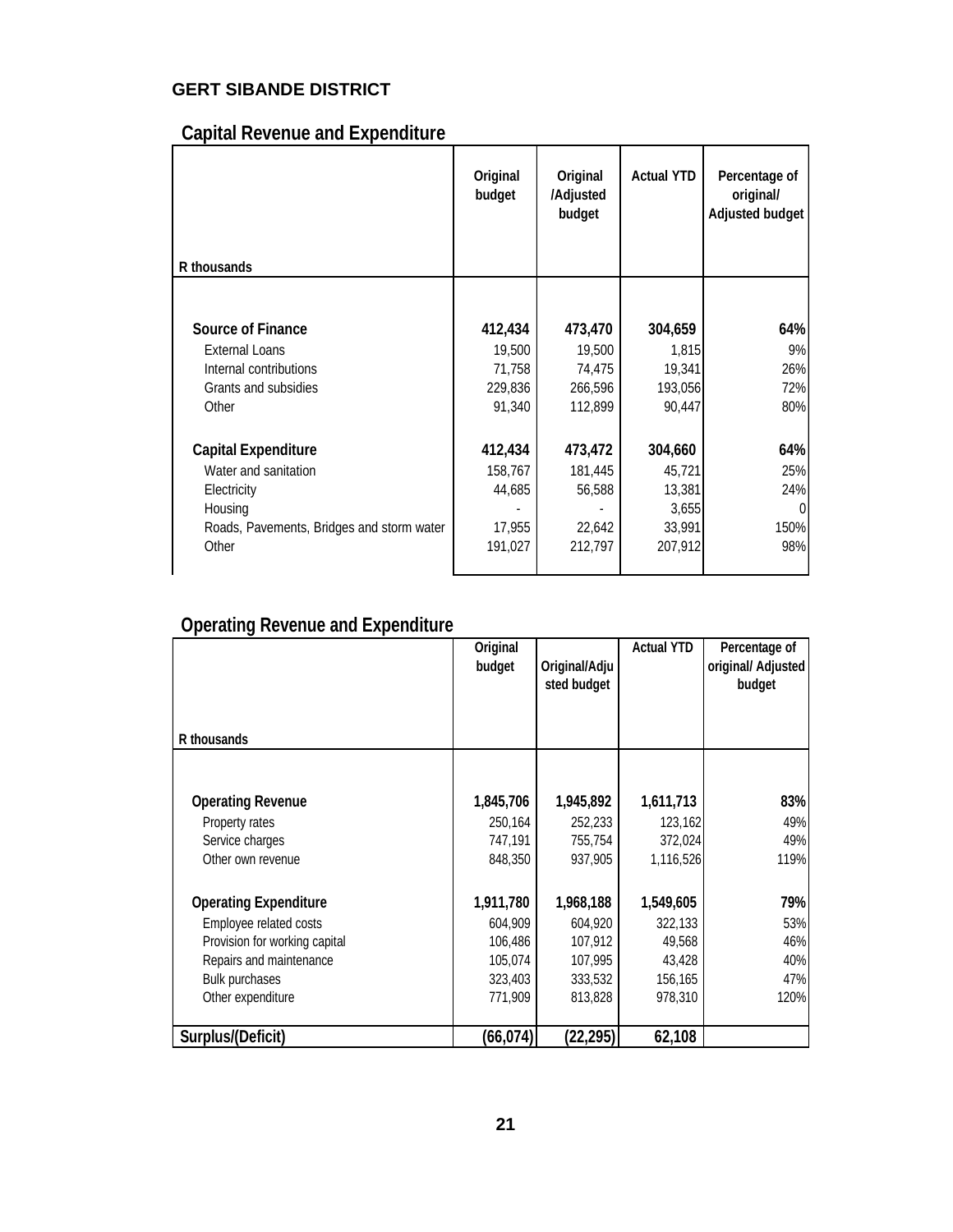## **Cash Receipts and Payments**

|                                    | Original<br>budget | Original/Adjusted<br>budget | <b>Actual YTD</b> | Percentage of<br>original/Adjusted<br>budget |
|------------------------------------|--------------------|-----------------------------|-------------------|----------------------------------------------|
| R thousands                        |                    |                             |                   |                                              |
|                                    |                    |                             |                   |                                              |
| Receipts                           | 2,131,324          | 2,122,553                   | 1,492,236         | 70%                                          |
| <b>External Loans</b>              |                    |                             | 9.143             | 0%                                           |
| Grants and subsidies               | 711,249            | 763,101                     | 334,917           | 44%                                          |
| Investments redeemded              | 475,000            | 475,000                     | 528,171           | 111%                                         |
| Statury Receipts (including VAT)   | 40,033             | 40,033                      | 195,697           | 489%                                         |
| <b>Other Receipts</b>              | 905,042            | 844,419                     | 424,308           | 50%                                          |
| Payments                           | 2,196,340          | 2,252,800                   | 1,304,827         | 58%                                          |
| Salaries, wages and allowances     | 555,846            | 557,080                     | 341,385           | 61%                                          |
| Cash and creditor payments         | 684,644            | 710,558                     | 430,636           | 61%                                          |
| Capital payments                   | 255,025            | 290,697                     | 162,030           | 56%                                          |
| Investments made                   | 452,000            | 452,000                     | 205,121           | 45%                                          |
| External loans repaid              | 22,163             | 22,163                      | 7,119             | 32%                                          |
| Statutory Payments (including VAT) | 40,033             | 40,033                      | 6,672             | 17%                                          |
| Other payments                     | 186,629            | 180,270                     | 151,862           | 84%                                          |

## **Operating Revenue and Expenditure by Function**

| R thousands                   | Original budget | Original/Adjusted<br>budget | <b>Actual YTD</b> | Percentage of<br>original/Adjusted<br>budget |
|-------------------------------|-----------------|-----------------------------|-------------------|----------------------------------------------|
| Water                         |                 |                             |                   |                                              |
| <b>Operating Revenue</b>      | 207,641         | 209,343                     | 176,714           | 84%                                          |
| Service charges               | 167,191         | 168,352                     | 158,043           | 94%                                          |
| Grants & subsidies            | 23,094          | 23,594                      | 9,632             | 41%                                          |
| Other revenue                 | 17,355          | 17,396                      | 9,039             | 52%                                          |
| <b>Operating Expenditure</b>  | 188,091         | 189,269                     | 158,170           | 84%                                          |
| Employee related costs        | 29,700          | 30,515                      | 25,160            | 82%                                          |
| Provision for working capital | 20,506          | 20.069                      | 16.715            | 83%                                          |
| Repairs and maintenance       | 10,115          | 10,975                      | 9,240             | 84%                                          |
| <b>Bulk purchases</b>         | 66,456          | 66,356                      | 56,911            | 86%                                          |
| Other expenditure             | 61,315          | 61,355                      | 50,144            | 82%                                          |
| Surplus/(Deficit)             | 19,550          | 20,073                      | 18,544            |                                              |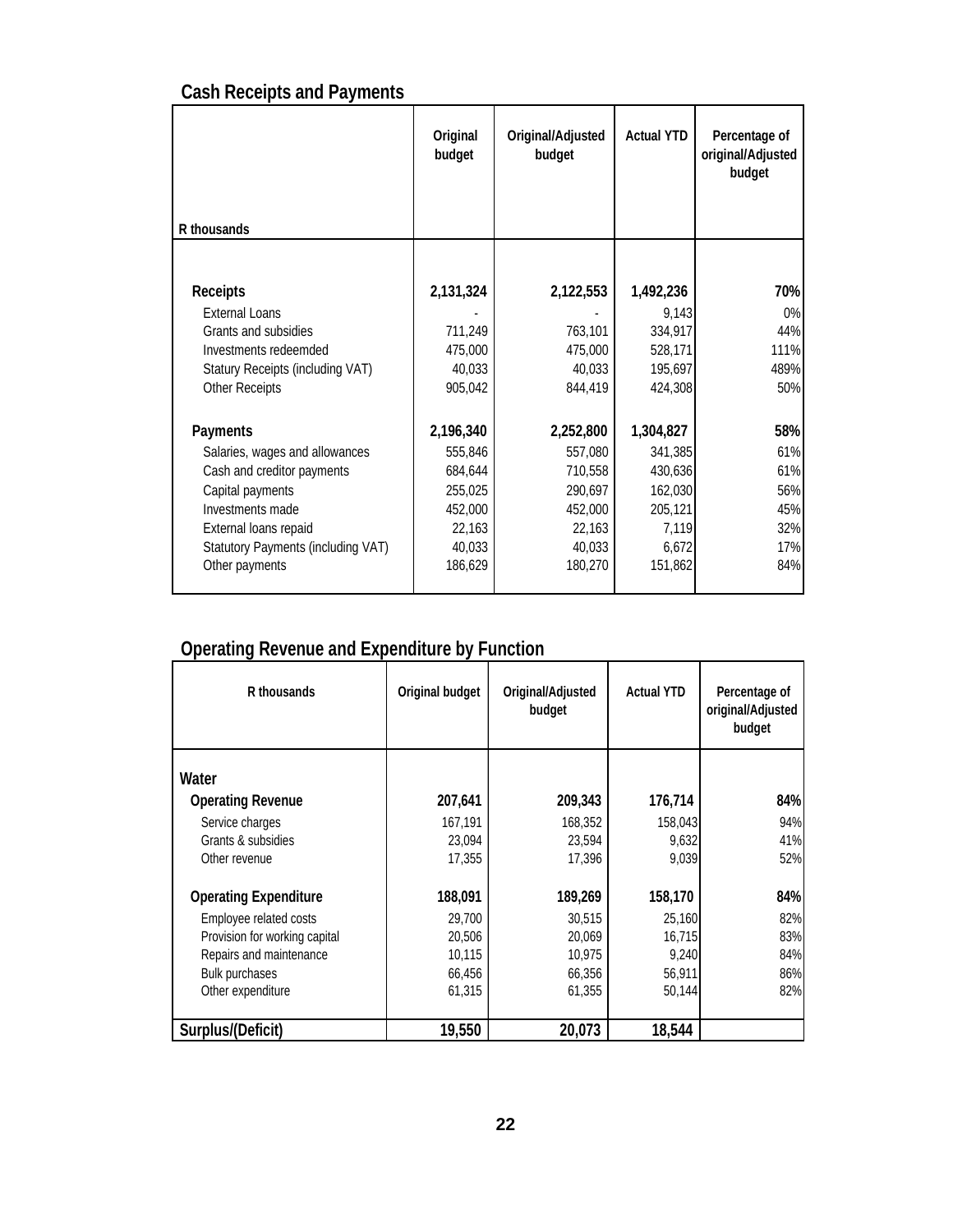| R thousands                   | Original budget | Original/Adjusted<br>budget | <b>Actual YTD</b> | Percentage of<br>original/Adjusted<br>budget |
|-------------------------------|-----------------|-----------------------------|-------------------|----------------------------------------------|
| Electricity                   |                 |                             |                   |                                              |
| <b>Operating Revenue</b>      | 410,893         | 450,473                     | 359,580           | 80%                                          |
| Service charges               | 351,437         | 391,034                     | 318,329           | 81%                                          |
| Grants & subsidies            | 5,026           | 5,035                       | 3,063             | 61%                                          |
| Other revenue                 | 54,431          | 54,405                      | 38,188            | 70%                                          |
| <b>Operating Expenditure</b>  | 397,839         | 439,392                     | 382,822           | 87%                                          |
| Employee related costs        | 34,030          | 33,948                      | 32,605            | 96%                                          |
| Provision for working capital | 37,010          | 37,569                      | 27,385            | 73%                                          |
| Repairs and maintenance       | 21,870          | 29,163                      | 22,782            | 78%                                          |
| <b>Bulk purchases</b>         | 242,398         | 275,652                     | 239,682           | 87%                                          |
| Other expenditure             | 62,532          | 63,059                      | 60,367            | 96%                                          |
| Surplus/(Deficit)             | 13,054          | 11,082                      | (23, 241)         |                                              |

## **Operating Revenue and Expenditure by Function**

### **Grants**

| <b>R</b> thousands     | Original<br><b>Budget</b> | <b>Adjusted</b><br><b>Budget</b> | <b>Actuals</b><br><b>YTD</b> | %    |
|------------------------|---------------------------|----------------------------------|------------------------------|------|
| <b>Grants Receipts</b> |                           |                                  |                              |      |
| 1 National             | 284,375                   | 311,187                          | 247,456                      | 79.5 |
| 2 Provincial           | 2,075                     | 11,929                           | 7,329                        | 61.4 |
| 3 Other grants         | 60,680                    | 62,489                           | 36,003                       | 57.6 |
| <b>Total</b>           | 347,131                   | 385,605                          | 290,788                      | 75.4 |
| <b>Expenditure</b>     |                           |                                  |                              |      |
| 1 National             | 225,671                   | 252,483                          | 155,453                      | 61.6 |
| 2 Provincial           | 2,075                     | 11,929                           | 4,200                        | 35.2 |
| 3 Other grants         | 119,384                   | 121,193                          | 56,457                       | 46.6 |
| <b>Total</b>           | 347,131                   | 385,605                          | 216,110                      | 56.0 |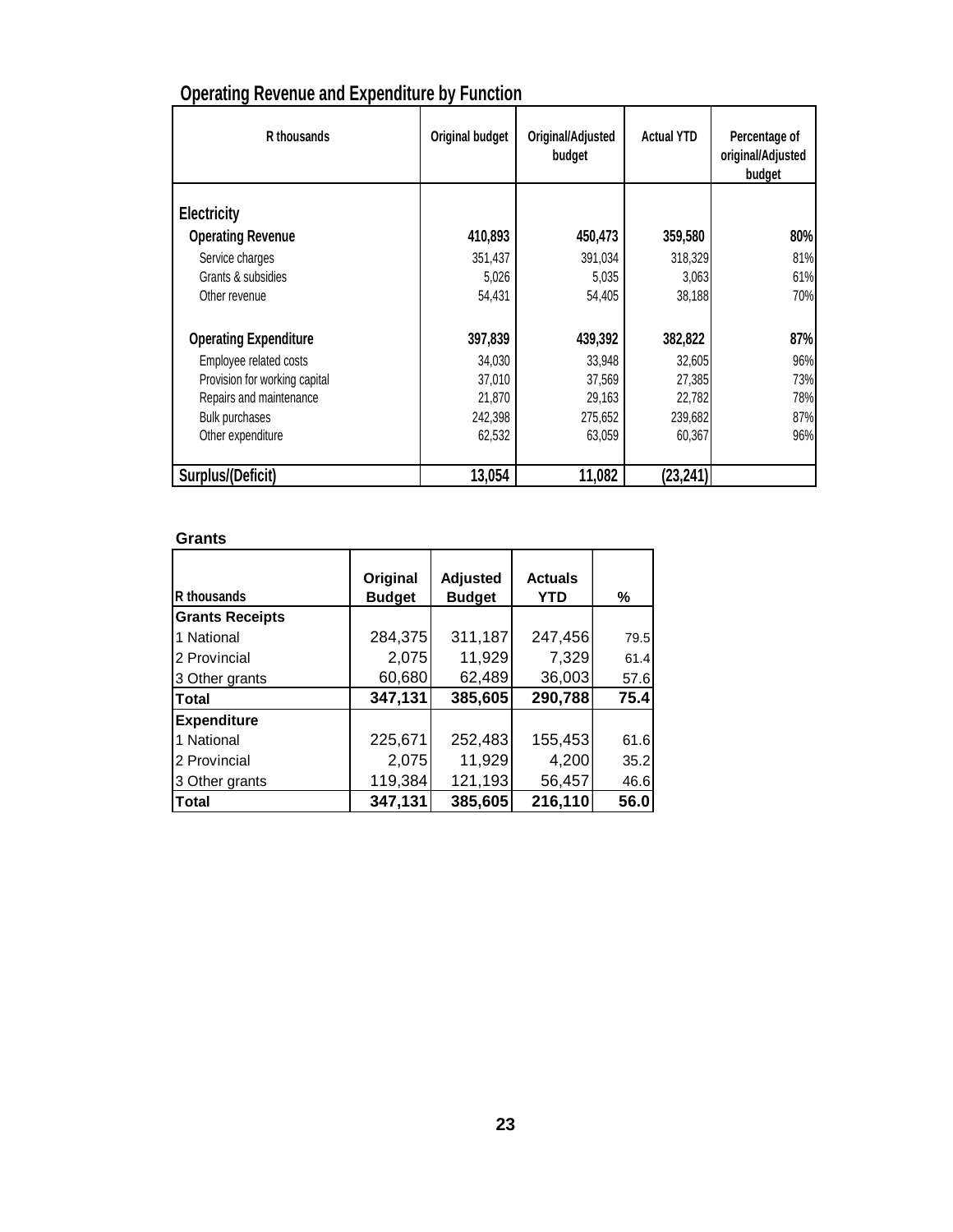## **Debtor Age Analysis**

|                       | 0 - 30 Days |       | 30 - 60 Days<br>60 - 90 Days<br>Over 90 Days |      |        | Total |         |       |         |        |
|-----------------------|-------------|-------|----------------------------------------------|------|--------|-------|---------|-------|---------|--------|
| R thousands           | Amount      | %     | Amount                                       | %    | Amount | %     | Amount  | %     | Amount  | %      |
|                       |             |       |                                              |      |        |       |         |       |         |        |
|                       |             |       |                                              |      |        |       |         |       |         |        |
| Water                 | 17,223      | 8.8%  | 15.736                                       | 8.0% | 9.027  | 4.6%  | 154,558 | 78.6% | 196,543 | 20.3%  |
| Electricity           | 23,417      | 13.6% | 9.743                                        | 5.6% | 9.376  | 5.4%  | 129,976 | 75.3% | 172,512 | 17.9%  |
| <b>Property Rates</b> | 14.010      | 6.6%  | 7.876                                        | 3.7% | 9.564  | 4.5%  | 180,391 | 85.2% | 211,841 | 21.9%  |
| Other                 | 29,708      | 7.7%  | 15,321                                       | 4.0% | 12.939 | 3.4%  | 328,142 | 85.2% | 385,110 | 39.9%  |
|                       |             |       |                                              |      |        |       |         |       |         |        |
| Total                 | 84,357      | 8.7%  | 48,676                                       | 5.0% | 40,906 | 4.2%  | 793,067 | 82.1% | 966,006 | 100.0% |

### **Creditor Age Analysis**

|                         | 0 - 30 Days |        | 30 - 60 Days |      | 60 - 90 Days |           | Over 90 Days |       |        | Total  |
|-------------------------|-------------|--------|--------------|------|--------------|-----------|--------------|-------|--------|--------|
| R thousands             | Amount      | %      | Amount       | %    | Amount       | %         | Amount       | %     | Amount | %      |
|                         |             |        |              |      |              |           |              |       |        |        |
|                         |             |        |              |      |              |           |              |       |        |        |
| <b>Bulk Electricity</b> | 3.460       | 100.0% |              |      |              |           |              |       | 3.460  | 4.5%   |
| <b>Bulk Water</b>       | 101         | 100.0% |              |      |              |           |              |       | 101    | 0.1%   |
| <b>PAYE</b> deductions  | 510         | 100.0% |              |      | ٠            |           |              |       | 510    | 0.7%   |
| VAT (output less input) | 557         | 100.0% |              |      |              |           |              |       | 557    | 0.7%   |
| Pensions / Retirement   | 9.857       | 100.0% |              |      |              |           |              |       | 9.857  | 12.8%  |
| Loan repayments         |             |        |              |      |              |           |              |       |        |        |
| <b>Trade Creditors</b>  | 9.318       | 100.0% | 14           | 0.1% | (13)         | $(0.1\%)$ |              |       | 9.318  | 12.1%  |
| <b>Auditor-General</b>  | 329         | 93.9%  | 14           | 4.0% |              | 2.1%      |              |       | 350    | 0.5%   |
| Other                   | 31.732      | 59.9%  |              |      |              |           | 21.242       | 40.1% | 52.974 | 68.7%  |
|                         |             |        |              |      |              |           |              |       |        |        |
| Total                   | 55,864      | 72.4%  | 28           | 0.0% | (6)          | $(0.0\%)$ | 21,242       | 27.5% | 77,128 | 100.0% |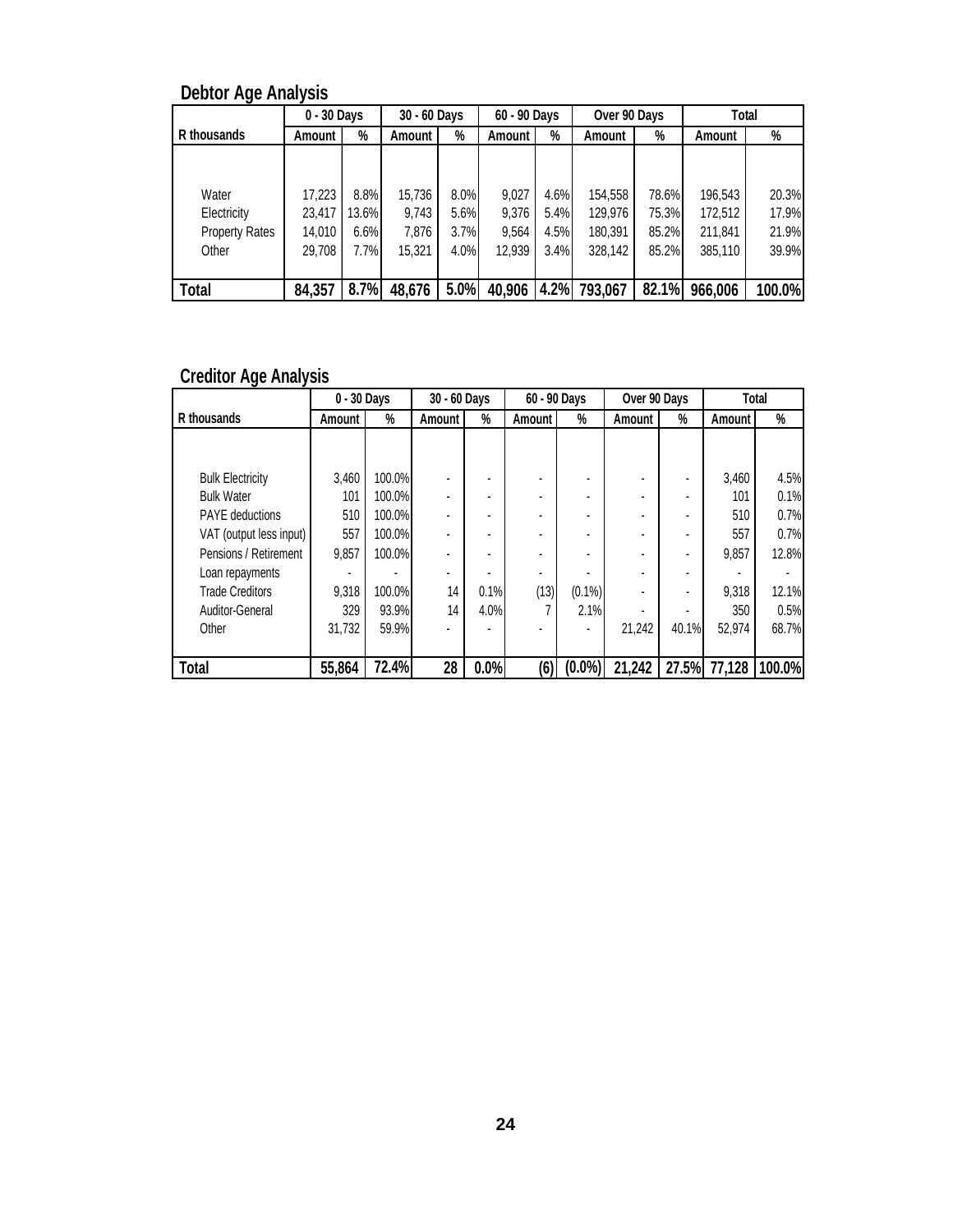| <b>Report Name</b>    |                    | Capex |                            |                           |                                    |                          |      |
|-----------------------|--------------------|-------|----------------------------|---------------------------|------------------------------------|--------------------------|------|
| Municipality          | Item Class 1       | Code  | Item                       | Original<br><b>Budget</b> | Original/Adjusted<br><b>Budget</b> | <b>Actual YTD</b>        | YTD% |
|                       |                    |       |                            |                           |                                    |                          |      |
| Emakhazeni            | <b>Total Capex</b> | А     | Capital Expenditure        | 17,366                    | 17,366                             | 7,045                    | 41%  |
| <b>Delmas</b>         | <b>Total Capex</b> | А     | Capital Expenditure        | 32,175                    | 32,175                             | 17,039                   | 53%  |
| Dr JS Moroka          | <b>Total Capex</b> | Α     | Capital Expenditure        | 128,006                   | 128,006                            | 82,307                   | 64%  |
| Thembisile            | <b>Total Capex</b> | А     | <b>Capital Expenditure</b> |                           | $\blacksquare$                     |                          | 0%   |
|                       |                    |       |                            |                           |                                    |                          |      |
| Emalahleni            | <b>Total Capex</b> | А     | Capital Expenditure        | 448,958                   | 448,958                            | 136,748                  | 30%  |
| <b>Steve Tshwete</b>  | <b>Total Capex</b> | А     | <b>Capital Expenditure</b> | 277,385                   | 316,455                            | 155,311                  | 49%  |
| Nkangala District     | <b>Total Capex</b> | А     | <b>Capital Expenditure</b> | 1,555                     | 1,555                              | 7,218                    | 464% |
| Nkomazi               | <b>Total Capex</b> | А     | Capital Expenditure        | 125,591                   | 137,536                            | 66,939                   | 49%  |
| Thaba-Chweu           | Total Capex        | А     | Capital Expenditure        | $\overline{\phantom{a}}$  | $\blacksquare$                     | $\overline{\phantom{a}}$ | 0%   |
| Bushbuckridge         |                    |       | Capital Expenditure        |                           | 253,086                            | 108.988                  | 43%  |
|                       | <b>Total Capex</b> | А     |                            | 213,975                   |                                    |                          |      |
| Mbombela              | <b>Total Capex</b> | А     | Capital Expenditure        | 1,276,251                 | 1,276,251                          | 681,384                  | 53%  |
| Umjindi               | <b>Total Capex</b> | А     | <b>Capital Expenditure</b> | 35,446                    | 28,427                             | 27,370                   | 96%  |
| Ehlanzeni             | <b>Total Capex</b> | А     | Capital Expenditure        | 214,049                   | 214,049                            | 113,343                  | 53%  |
| Dipaleseng            | <b>Total Capex</b> | А     | Capital Expenditure        | 21,586                    | 34,159                             | 33,287                   | 97%  |
| <b>Albert Luthuli</b> | <b>Total Capex</b> | А     | Capital Expenditure        | 37,191                    | 68,284                             | 50,139                   | 73%  |
|                       |                    |       |                            |                           |                                    |                          |      |
| Lekwa                 | <b>Total Capex</b> | А     | Capital Expenditure        | 34,425                    | 34,425                             | 15,997                   | 46%  |
| Pixley kaSeme         | <b>Total Capex</b> | А     | <b>Capital Expenditure</b> | 36,462                    | 36,462                             | 8,880                    | 24%  |
| Mkhondo               | <b>Total Capex</b> | А     | <b>Capital Expenditure</b> | 76,288                    | 76,288                             | 52,262                   | 69%  |
| Msukaligwa            | <b>Total Capex</b> | А     | <b>Capital Expenditure</b> | 31,480                    | 27,294                             | 15,337                   | 56%  |
|                       |                    |       |                            |                           |                                    |                          |      |
| Govan Mbeki           | <b>Total Capex</b> | А     | Capital Expenditure        | 109,002                   | 109,002                            | 58,138                   | 53%  |
| Gert Sibande          | <b>Total Capex</b> | А     | <b>Capital Expenditure</b> | 66,000                    | 87,559                             | 70,619                   | 81%  |
| <b>GRAND TOTAL</b>    |                    |       |                            | 3,183,191                 | 3,327,337                          | 1,708,351                | 51%  |

#### **TOTAL CAPITAL EXPENDITURE FOR THE QUARTER ENDED 30 JUNE 2009**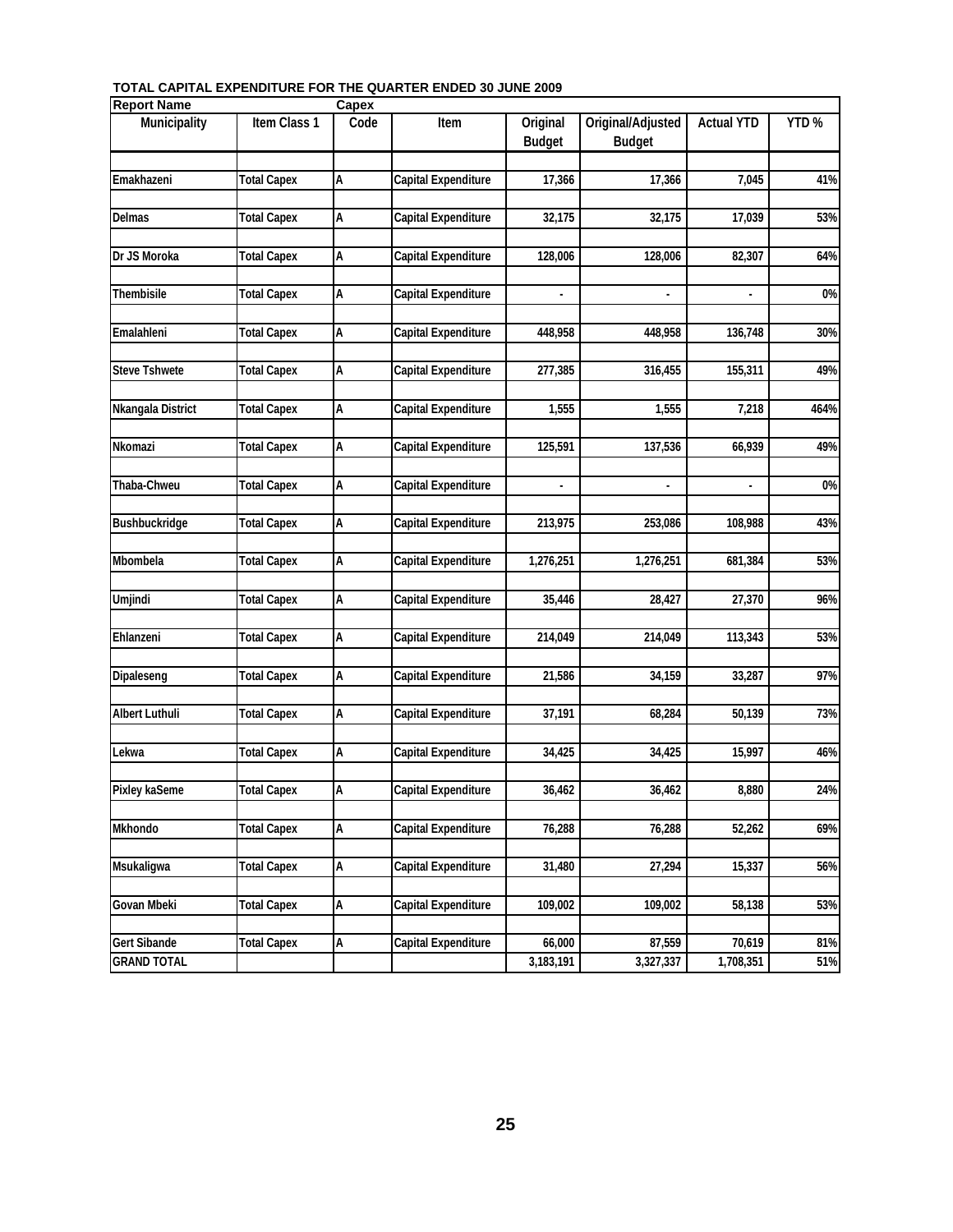| <b>Report Name</b>  |                        | Capex                              |                                     |                          |                          |                          |           |
|---------------------|------------------------|------------------------------------|-------------------------------------|--------------------------|--------------------------|--------------------------|-----------|
| <b>Municipality</b> | Item Class1            | Code                               | Item                                | Original                 | Original/Adjusted        |                          |           |
|                     |                        |                                    |                                     | <b>Budget</b>            | <b>Budget</b>            | <b>Actual YTD</b>        | YTD%      |
|                     |                        |                                    |                                     |                          |                          |                          |           |
| Emakhazeni          | Capex                  | A1                                 | Water and Sanitation                | 8,300                    | 8,300                    | 4,454                    | 54%       |
|                     |                        | A <sub>2</sub>                     | Electricity                         | L,                       |                          |                          | 0%        |
|                     |                        | $\overline{A3}$<br>$\overline{A4}$ | Housing<br>Roads, Pavements, Bridge | 2,000                    | 2,000                    | ÷.<br>285                | 0%<br>14% |
|                     |                        | A <sub>5</sub>                     |                                     | 7,066                    | 7,066                    |                          | 33%       |
|                     | <b>Total Capex</b>     |                                    | Other                               | 17,366                   | 17,366                   | 2,306<br>7,045           | 41%       |
|                     | Source - Finance       | $\overline{B1}$                    | <b>External Loans</b>               |                          |                          |                          | 0%        |
|                     |                        | B <sub>2</sub>                     | <b>Internal Contributions</b>       | 1,795                    | 1,795                    | 658                      | 37%       |
|                     |                        | B <sub>3</sub>                     | <b>Grants and Subsidies</b>         | 15,570                   | 15,570                   | 6,387                    | 41%       |
|                     |                        | B4                                 | Other                               |                          |                          |                          | 0%        |
|                     | Source - Finance Total |                                    |                                     | 17,365                   | 17,365                   | 7,045                    | 41%       |
| Delmas              | $\overline{C}$ apex    | A1                                 | Water and Sanitation                | 9,196                    | 9,196                    | 5,908                    | 64%       |
|                     |                        | A <sub>2</sub>                     | Electricity                         | 1,108                    | 1,108                    | $\overline{\phantom{a}}$ | 0%        |
|                     |                        | A3                                 | Housing                             |                          |                          |                          | 0%        |
|                     |                        | A4                                 | Roads, Pavements, Bridge            | 14,514                   | 14,514                   | 5,536                    | 38%       |
|                     |                        | A <sub>5</sub>                     | Other                               | 7,357                    | 7,357                    | 5,595                    | 76%       |
|                     | <b>Total Capex</b>     |                                    |                                     | 32,175                   | 32,175                   | 17,039                   | 53%       |
|                     | Source - Finance       | <b>B1</b>                          | <b>External Loans</b>               | 10,000                   | 10,000                   |                          | 0%        |
|                     |                        | B <sub>2</sub>                     | <b>Internal Contributions</b>       | 671                      | 671                      |                          | 0%        |
|                     |                        | B <sub>3</sub>                     | Grants and Subsidies                | 11,496                   | 11,496                   | 10,040                   | 87%       |
|                     |                        | B4                                 | Other                               | 10,008                   | 10,008                   | 7,000                    | 70%       |
|                     | Source - Finance Total |                                    |                                     | 32,175                   | 32,175                   | 17,040                   | 53%       |
| Dr JS Moroka        | Capex                  | A1                                 | Water and Sanitation                | 35,365                   | 35,365                   | 17,817                   | 50%       |
|                     |                        | A <sub>2</sub>                     | Electricity                         | 8,408                    | 8,408                    | 5,636                    | 67%       |
|                     |                        | A3                                 | Housing                             |                          |                          |                          | 0%        |
|                     |                        | $\overline{A4}$                    | Roads, Pavements, Bridge            | 45,911                   | 45,911                   | 29,447                   | 64%       |
|                     |                        | A <sub>5</sub>                     | Other                               | 38,322                   | 38,322                   | 29,407                   | 77%       |
|                     | <b>Total Capex</b>     |                                    |                                     | 128,006                  | 128,006                  | 82,307                   | 64%       |
|                     | Source - Finance       | $\overline{B1}$<br>B <sub>2</sub>  | <b>External Loans</b>               |                          |                          |                          | 0%        |
|                     |                        | B <sub>3</sub>                     | <b>Internal Contributions</b>       | 53,365                   | 53,365                   | 19,683                   | 37%       |
|                     |                        | B <sub>4</sub>                     | Grants and Subsidies<br>Other       | 74,642                   | 74,642                   | 50,791                   | 68%<br>0% |
|                     | Source - Finance Total |                                    |                                     | 128,007                  | 128,007                  | 70,474                   | 55%       |
| Thembisile          | Capex                  | A1                                 | Water and Sanitation                | $\frac{1}{2}$            |                          |                          | 0%        |
|                     |                        | A2                                 | Electricity                         | $\sim$                   | $\sim$                   | ÷,                       | 0%        |
|                     |                        | A3                                 | Housing                             | ÷,                       |                          |                          | 0%        |
|                     |                        | $\overline{A4}$                    | Roads, Pavements, Bridge            | $\blacksquare$           | $\overline{\phantom{a}}$ | $\overline{\phantom{a}}$ | 0%        |
|                     |                        | A <sub>5</sub>                     | Other                               | $\overline{a}$           | $\sim$                   | $\blacksquare$           | 0%        |
|                     | <b>Total Capex</b>     |                                    |                                     |                          | $\blacksquare$           |                          | 0%        |
|                     | Source - Finance       | B <sub>1</sub>                     | External Loans                      | $\overline{\phantom{a}}$ |                          |                          | 0%        |
|                     |                        | B <sub>2</sub>                     | <b>Internal Contributions</b>       | $\overline{\phantom{a}}$ | $\overline{\phantom{a}}$ | $\blacksquare$           | 0%        |
|                     |                        | B <sub>3</sub>                     | <b>Grants and Subsidies</b>         |                          |                          |                          | 0%        |
|                     |                        | B4                                 | Other                               |                          |                          |                          | 0%        |
|                     | Source - Finance Total |                                    |                                     | $\blacksquare$           | $\blacksquare$           | $\blacksquare$           | 0%        |
| Emalahleni          | Capex                  | A1                                 | <b>Water and Sanitation</b>         | 92,357                   | 92,357                   | 45,868                   | 50%       |
|                     |                        | A2                                 | Electricity                         | 57,814                   | 57,814                   | 13,954                   | 24%       |
|                     |                        | A3                                 | Housing                             | 2,422                    | 2,422                    |                          | 0%        |
|                     |                        | A4                                 | Roads, Pavements, Bridge            | 90.659                   | 90,659                   | 26,831                   | 30%       |
|                     |                        | A <sub>5</sub>                     | Other                               | 205,706                  | 205,706                  | 50,095                   | 24%       |
|                     | <b>Total Capex</b>     |                                    |                                     | 448,958                  | 448,958                  | 136,748                  | 30%       |
|                     | Source - Finance       | B <sub>1</sub>                     | <b>External Loans</b>               | 205,538                  | 205,538                  | 74,856                   | 36%       |
|                     |                        | B <sub>2</sub>                     | <b>Internal Contributions</b>       | 69,803                   | 69,803                   |                          | 0%        |
|                     |                        | B <sub>3</sub>                     | <b>Grants and Subsidies</b>         | 173,596                  | 173,596                  | 49,998                   | 29%       |
|                     |                        | B <sub>4</sub>                     | Other                               | 20                       | 20                       | 11,895                   | 59475%    |
|                     | Source - Finance Total |                                    |                                     | 448,957                  | 448,957                  | 136,749                  | 30%       |

#### **TOTAL DETAILED CAPITAL EXPENDITURE REPORT FOR THE QUARTER ENDED 30 JUNE 2009**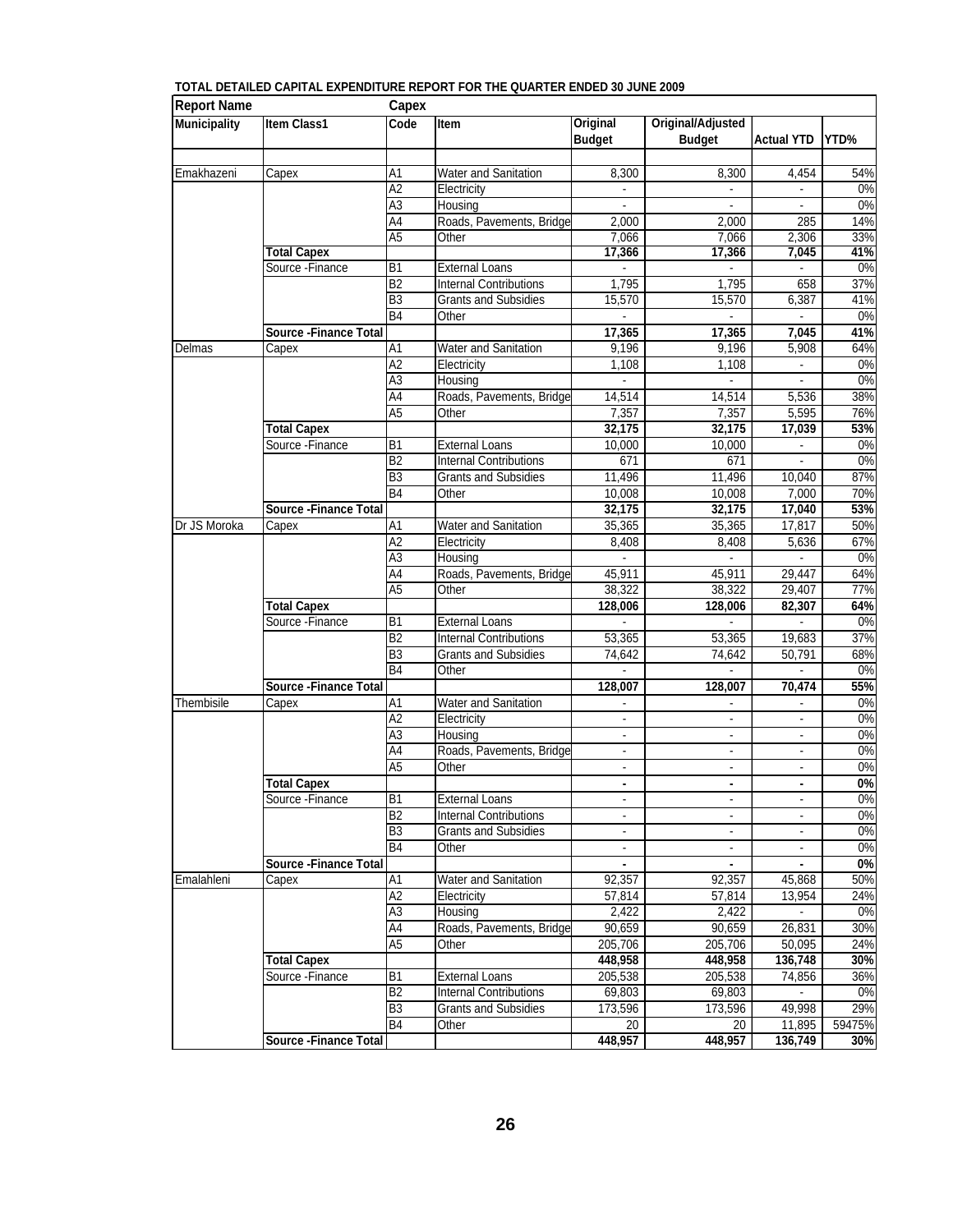| Steve Tshwete     | Capex                  | A1              | Water and Sanitation          | 47,133                   | 66,629                   | 31,514                      | 47%   |
|-------------------|------------------------|-----------------|-------------------------------|--------------------------|--------------------------|-----------------------------|-------|
|                   |                        | $\overline{A2}$ | Electricity                   | 122,477                  | 131,298                  | 56,403                      | 43%   |
|                   |                        | $\overline{A3}$ | Housing                       |                          |                          |                             | 0%    |
|                   |                        | A4              | Roads, Pavements, Bridges     | 38,228                   | 45,645                   | 36,861                      | 81%   |
|                   |                        | A <sub>5</sub>  | Other                         | 69,547                   | 72,883                   | 30,533                      | 42%   |
|                   | <b>Total Capex</b>     |                 |                               | 277,385                  | 316,455                  | 155,311                     | 49%   |
|                   | Source - Finance       | B1              | <b>External Loans</b>         | 49,889                   | 50,831                   | 27,351                      | 54%   |
|                   |                        | B2              | <b>Internal Contributions</b> | 187,809                  | 222,462                  | 88,744                      | 40%   |
|                   |                        | B <sub>3</sub>  | <b>Grants and Subsidies</b>   | 17,604                   | 22,050                   | 18,104                      | 82%   |
|                   |                        | B4              | Other                         | 22,084                   | 21,114                   | 21,114                      | 100%  |
|                   | Source - Finance Total |                 |                               | 277,386                  | 316,457                  | 155,313                     | 49%   |
| Nkangala District | Capex                  | A1              | Water and Sanitation          |                          |                          |                             | 0%    |
|                   |                        | A <sup>2</sup>  | Electricity                   | ÷.                       |                          |                             | 0%    |
|                   |                        | $\overline{A3}$ | Housing                       | $\overline{\phantom{a}}$ | $\overline{a}$           |                             | 0%    |
|                   |                        | A4              | Roads, Pavements, Bridges     |                          | $\overline{a}$           |                             | 0%    |
|                   |                        | A <sub>5</sub>  | Other                         | 1,555                    | 1,555                    | 7,218                       | 464%  |
|                   | <b>Total Capex</b>     |                 |                               | 1,555                    | 1,555                    | 7,218                       | 464%  |
|                   | Source - Finance       | B <sub>1</sub>  | <b>External Loans</b>         |                          |                          |                             | 0%    |
|                   |                        | B <sub>2</sub>  | <b>Internal Contributions</b> |                          | $\overline{a}$           |                             | 0%    |
|                   |                        | B <sub>3</sub>  | <b>Grants and Subsidies</b>   | $\overline{a}$           | $\overline{a}$           | $\overline{\phantom{a}}$    | 0%    |
|                   |                        | B <sub>4</sub>  | Other                         | 1,555                    | 1,555                    | 7,218                       | 464%  |
|                   | Source - Finance Total |                 |                               | 1,555                    | 1,555                    | 7,218                       | 464%  |
| Nkomazi           | Capex                  | A1              | Water and Sanitation          | 76,079                   | 78,819                   | 42,733                      | 54%   |
|                   |                        | $\overline{A2}$ | Electricity                   | 16,270                   | 16,270                   | 410                         | 3%    |
|                   |                        | $\overline{A3}$ | Housing                       |                          | $\overline{a}$           |                             | 0%    |
|                   |                        | A4              | Roads, Pavements, Bridges     | 14,720                   | 14,720                   | 4,188                       | 28%   |
|                   |                        | $\overline{A5}$ | Other                         | 18,522                   | 27,727                   | 19,608                      | 71%   |
|                   | <b>Total Capex</b>     |                 |                               | 125,591                  | 137,536                  | 66,939                      | 49%   |
|                   | Source - Finance       | B <sub>1</sub>  | <b>External Loans</b>         | 28,300                   | 28,300                   |                             | 0%    |
|                   |                        | B2              | <b>Internal Contributions</b> | 23,414                   | 23,414                   | $\overline{a}$              | 0%    |
|                   |                        | B <sub>3</sub>  | <b>Grants and Subsidies</b>   | 73,877                   | 73,877                   | 57,798                      | 78%   |
|                   |                        | B <sub>4</sub>  | Other                         | $\mathbb{Z}^2$           | $\overline{a}$           |                             | 0%    |
|                   | Source - Finance Total |                 |                               | 125,591                  | 125,591                  | 57,798                      | 46%   |
| Thaba-Chweu       | Capex                  | A1              | Water and Sanitation          |                          |                          |                             | 0%    |
|                   |                        | A2              | Electricity                   |                          |                          |                             | 0%    |
|                   |                        | $\overline{A3}$ | Housing                       |                          |                          |                             | $0\%$ |
|                   |                        | A4              | Roads, Pavements, Bridges     |                          |                          |                             | 0%    |
|                   |                        | $\overline{A5}$ | Other                         | $\overline{a}$           | $\overline{a}$           | $\overline{a}$              | 0%    |
|                   | <b>Total Capex</b>     |                 |                               | $\frac{1}{2}$            | $\overline{\phantom{a}}$ | $\overline{\phantom{a}}$    | 0%    |
|                   | Source-Finance         | B <sub>1</sub>  | <b>External Loans</b>         | $\overline{a}$           | $\overline{a}$           | $\overline{\phantom{a}}$    | 0%    |
|                   |                        | B <sub>2</sub>  | <b>Internal Contributions</b> | $\overline{\phantom{a}}$ | $\overline{a}$           | $\mathcal{L}_{\mathcal{A}}$ | 0%    |
|                   |                        | B <sub>3</sub>  | <b>Grants and Subsidies</b>   | $\blacksquare$           | $\overline{\phantom{a}}$ | $\blacksquare$              | 0%    |
|                   |                        | <b>B4</b>       | Other                         | $\overline{\phantom{a}}$ | $\overline{\phantom{a}}$ | $\overline{\phantom{a}}$    | 0%    |
|                   | Source - Finance Total |                 |                               | $\blacksquare$           | $\overline{\phantom{a}}$ | $\blacksquare$              | $0\%$ |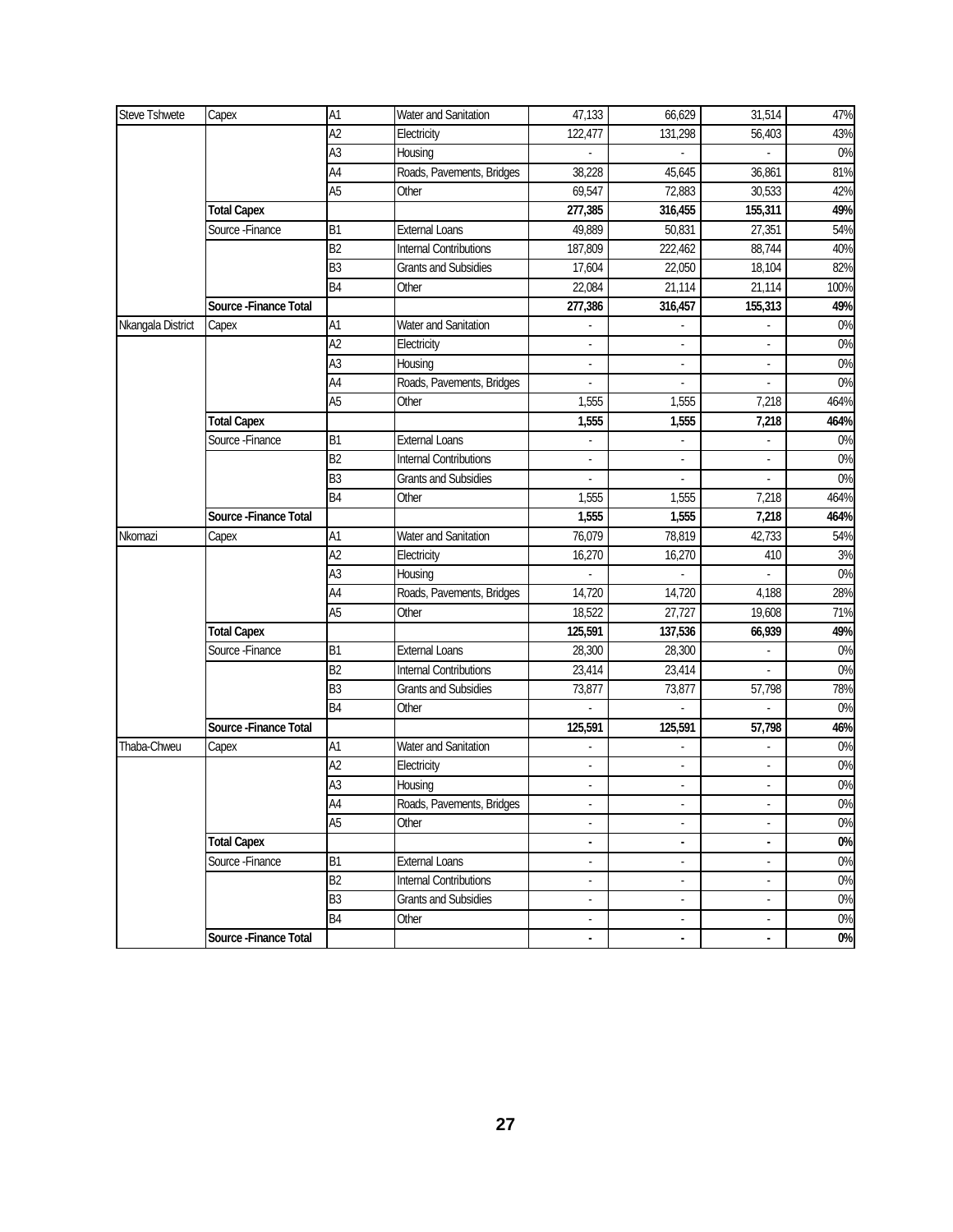| Bushbuckridge | Capex                                  | A1              | Water and Sanitation          | 148,035         | 176,036      | 79,008   | 45%       |
|---------------|----------------------------------------|-----------------|-------------------------------|-----------------|--------------|----------|-----------|
|               |                                        | $\overline{A2}$ | Electricity                   | 1,500           | 1,000        |          | $0\%$     |
|               |                                        | A3              | Housing                       |                 | 1,500        | 1,116    | 74%       |
|               |                                        | A4              | Roads, Pavements, Bridges     | 17,600          | 30,790       | 11,998   | 39%       |
|               |                                        | A <sub>5</sub>  | Other                         | 46,840          | 43,760       | 16,866   | 39%       |
|               | <b>Total Capex</b>                     |                 |                               | 213,975         | 253,086      | 108,988  | 43%       |
|               | Source - Finance                       | <b>B1</b>       | <b>External Loans</b>         |                 |              |          | 0%        |
|               |                                        | B <sub>2</sub>  | <b>Internal Contributions</b> |                 |              |          | $0\%$     |
|               |                                        | B <sub>3</sub>  | <b>Grants and Subsidies</b>   | 213,975         | 253,086      | 108,988  | 43%       |
|               |                                        | B <sub>4</sub>  | Other                         |                 |              |          | 0%        |
|               | Source -Finance Total                  |                 |                               | 213,975         | 253,086      | 108,988  | 43%       |
| Mbombela      | Capex                                  | A1              | Water and Sanitation          | 136,462         | 136,462      | 71,885   | 53%       |
|               |                                        | A2              | Electricity                   | 67,441          | 67,441       | 61,909   | 92%       |
|               |                                        | A <sub>3</sub>  | Housing                       | 2,246           | 2,246        |          | $0\%$     |
|               |                                        | A4              | Roads, Pavements, Bridges     | 77,233          | 77,233       | 40,053   | 52%       |
|               |                                        | A <sub>5</sub>  | Other                         | 992,869         | 992,869      | 507,537  | 51%       |
|               | <b>Total Capex</b>                     |                 |                               | 1,276,251       | 1,276,251    | 681,384  | 53%       |
|               | Source - Finance                       | <b>B1</b>       | <b>External Loans</b>         |                 |              |          | 0%        |
|               |                                        | B2              | <b>Internal Contributions</b> |                 |              | 6,867    | $0\%$     |
|               |                                        | B3              | <b>Grants and Subsidies</b>   |                 |              | 567,368  | $0\%$     |
|               |                                        | B4              | Other                         | 1,276,251       | 1,276,251    | 44,801   | 4%        |
|               | Source - Finance Total                 |                 |                               | 1,276,251       | 1,276,251    | 619,036  | 49%       |
| Umjindi       | Capex                                  | A1              | Water and Sanitation          | 4,669           | 4,669        | 9,856    | 211%      |
|               |                                        | A <sub>2</sub>  | Electricity                   | 13,285          | 12,605       | 13,850   | 110%      |
|               |                                        | A <sub>3</sub>  | Housing                       |                 |              |          | 0%        |
|               |                                        | A <sub>4</sub>  | Roads, Pavements, Bridges     | 6,193           | 6,193        | 845      | 14%       |
|               |                                        | A <sub>5</sub>  | Other                         | 11,299          | 4,960        | 2,819    | 57%       |
|               | <b>Total Capex</b><br>Source - Finance | <b>B1</b>       | <b>External Loans</b>         | 35,446<br>6,000 | 28,427<br>×. | 27,370   | 96%<br>0% |
|               |                                        | B2              | <b>Internal Contributions</b> | 6,038           | 4,519        | 3,665    | 81%       |
|               |                                        | B3              | <b>Grants and Subsidies</b>   | 23,408          | 23,908       | 23,436   | 98%       |
|               |                                        | <b>B4</b>       | Other                         |                 |              |          | 0%        |
|               | Source -Finance Total                  |                 |                               | 35,446          | 28,427       | 27,101   | 95%       |
| Ehlanzeni     | Capex                                  | A1              | Water and Sanitation          | 26,372          | 26,372       | 23,802   | 90%       |
|               |                                        | A <sub>2</sub>  | Electricity                   | 5,941           | 5,941        | 4,751    | 80%       |
|               |                                        | A3              | Housing                       |                 |              |          | 0%        |
|               |                                        | A4              | Roads, Pavements, Bridges     | 52,095          | 52.095       | 20,778   | 40%       |
|               |                                        | A <sub>5</sub>  | Other                         | 129,641         | 129,641      | 64,012   | 49%       |
|               | <b>Total Capex</b>                     |                 |                               | 214,049         | 214,049      | 113,343  | 53%       |
|               | Source - Finance                       | <b>B1</b>       | <b>External Loans</b>         |                 | ×.           |          | $0\%$     |
|               |                                        | <b>B2</b>       | Internal Contributions        | 191,207         | 191,207      | 91,081   | 48%       |
|               |                                        | B <sub>3</sub>  | <b>Grants and Subsidies</b>   | 22,842          | 22,842       | 22,261   | 97%       |
|               |                                        | <b>B4</b>       | Other                         |                 | ÷,           | ÷.       | 0%        |
|               | Source - Finance Total                 |                 |                               | 214,049         | 214,049      | 113,342  | 53%       |
| Dipaleseng    | Capex                                  | A1              | Water and Sanitation          | 8,000           | 19,889       | 19,845   | 100%      |
|               |                                        | A <sub>2</sub>  | Electricity                   |                 | 849          | 448      | 53%       |
|               |                                        | A <sub>3</sub>  | Housing                       |                 |              |          | 0%        |
|               |                                        | A4              | Roads, Pavements, Bridges     | 3,441           | 3,871        | 4,163    | 108%      |
|               |                                        | A <sub>5</sub>  | Other                         | 10,145          | 9,550        | 8,831    | 92%       |
|               | <b>Total Capex</b>                     |                 |                               | 21,586          | 34,159       | 33,287   | 97%       |
|               | Source - Finance                       | <b>B1</b>       | <b>External Loans</b>         |                 | ×.           |          | 0%        |
|               |                                        | B <sub>2</sub>  | Internal Contributions        | 2,300           | 3,020        | 2,310    | 76%       |
|               |                                        | <b>B3</b>       | <b>Grants and Subsidies</b>   | 19,286          | 31,139       | 30.977   | 99%       |
|               |                                        | <b>B4</b>       | Other                         | ÷.              | ä,           | $\omega$ | 0%        |
|               | Source - Finance Total                 |                 |                               | 21,586          | 34,159       | 33,287   | 97%       |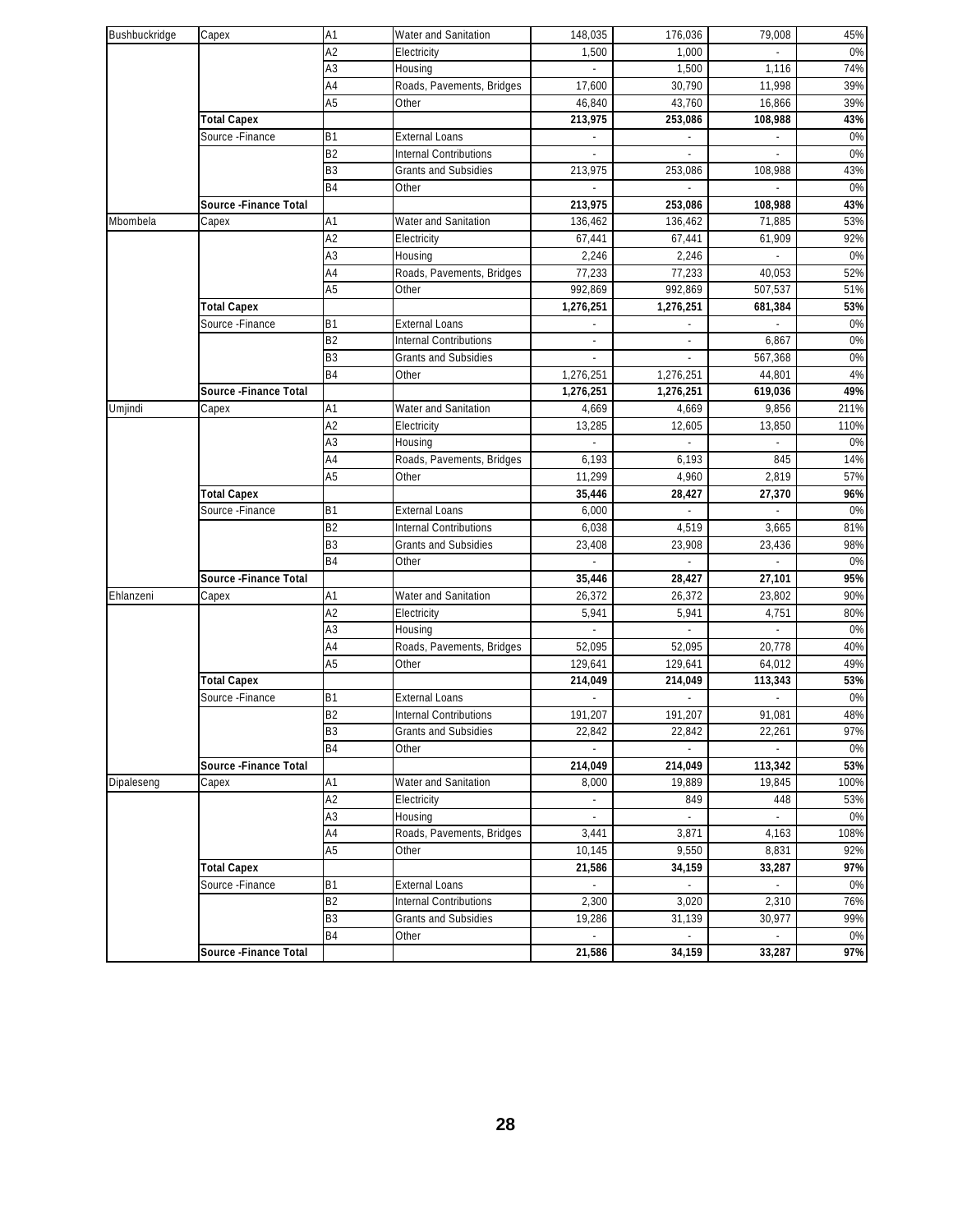| Albert Luthuli       | Capex                  | A1             | Water and Sanitation          | 20,414 | 24,993 | 11,667                   | 47%   |
|----------------------|------------------------|----------------|-------------------------------|--------|--------|--------------------------|-------|
|                      |                        | A2             | Electricity                   | 1,750  | 18,025 | 2,808                    | 16%   |
|                      |                        | A <sub>3</sub> | Housing                       |        |        |                          | $0\%$ |
|                      |                        | AA             | Roads, Pavements, Bridges     | 1,250  | 5,507  | 2,591                    | 47%   |
|                      |                        | A <sub>5</sub> | Other                         | 34,191 | 44,752 | 44,740                   | 100%  |
|                      | <b>Total Capex</b>     |                |                               | 37,191 | 68,284 | 50,139                   | 73%   |
|                      | Source - Finance       | B <sub>1</sub> | <b>External Loans</b>         |        |        |                          | $0\%$ |
|                      |                        | B <sub>2</sub> | Internal Contributions        | 12,829 | 14,008 | 10,301                   | 74%   |
|                      |                        | B3             | <b>Grants and Subsidies</b>   | 44,776 | 79,269 | 51,505                   | 65%   |
|                      |                        | B <sub>4</sub> | Other                         |        |        |                          | 0%    |
|                      | Source - Finance Total |                |                               | 57,605 | 93,277 | 61,806                   | 66%   |
| Lekwa                | Capex                  | A1             | Water and Sanitation          | 12,000 | 12,000 | 518                      | $4\%$ |
|                      |                        | A2             | Electricity                   |        |        | 1,848                    | $0\%$ |
|                      |                        | A <sub>3</sub> | Housing                       |        |        | 1,432                    | 0%    |
|                      |                        | AA             | Roads, Pavements, Bridges     |        |        | 106                      | 0%    |
|                      |                        | A <sub>5</sub> | Other                         | 22,425 | 22,425 | 12,093                   | 54%   |
|                      | <b>Total Capex</b>     |                |                               | 34,425 | 34,425 | 15,997                   | 46%   |
|                      | Source-Finance         | B <sub>1</sub> | <b>External Loans</b>         |        |        | $\overline{\phantom{a}}$ | $0\%$ |
|                      |                        | B <sub>2</sub> | <b>Internal Contributions</b> | 2,931  | 2,931  | 1,250                    | 43%   |
|                      |                        | B3             | <b>Grants and Subsidies</b>   | 31,494 | 31,494 | 14,747                   | 47%   |
|                      |                        | B <sub>4</sub> | Other                         |        |        | $\overline{\phantom{a}}$ | 0%    |
|                      | Source - Finance Total |                |                               | 34,425 | 34,425 | 15,997                   | 46%   |
| Pixley ka Seme Capex |                        | A1             | Water and Sanitation          | 15,350 | 15,350 | 893                      | $6\%$ |
|                      |                        | A2             | Electricity                   | 1,575  | 1,575  | 137                      | 9%    |
|                      |                        | A <sub>3</sub> | Housing                       |        |        | 352                      | $0\%$ |
|                      |                        | A4             | Roads, Pavements, Bridges     | 3,200  | 3,200  | 1,904                    | 60%   |
|                      |                        | A <sub>5</sub> | Other                         | 16,337 | 16,337 | 5,594                    | 34%   |
|                      | <b>Total Capex</b>     |                |                               | 36,462 | 36,462 | 8,880                    | 24%   |
|                      | Source - Finance       | B <sub>1</sub> | <b>External Loans</b>         |        |        |                          | $0\%$ |
|                      |                        | B <sub>2</sub> | <b>Internal Contributions</b> |        |        | $\sim$                   | 0%    |
|                      |                        | B3             | Grants and Subsidies          | 25,102 | 25,102 | 4,554                    | 18%   |
|                      |                        | <b>B4</b>      | Other                         | 11,360 | 11,360 | 4,325                    | 38%   |
|                      | Source - Finance Total |                |                               | 36,462 | 36,462 | 8,879                    | 24%   |
| Mkhondo              | Capex                  | A1             | Water and Sanitation          | 41,141 | 41,141 | 2,126                    | 5%    |
|                      |                        | A2             | Electricity                   | 27,859 | 27,859 | 8,138                    | 29%   |
|                      |                        | A <sub>3</sub> | Housing                       |        |        | 2,223                    | $0\%$ |
|                      |                        | A4             | Roads, Pavements, Bridges     | 2,000  | 2,000  | 23,831                   | 1192% |
|                      |                        | A <sub>5</sub> | Other                         | 5,288  | 5,288  | 15,944                   | 302%  |
|                      | <b>Total Capex</b>     |                |                               | 76,288 | 76,288 | 52,262                   | 69%   |
|                      | Source - Finance       | B <sub>1</sub> | <b>External Loans</b>         |        |        |                          | 0%    |
|                      |                        | B <sub>2</sub> | <b>Internal Contributions</b> | 32,167 | 32,167 |                          | $0\%$ |
|                      |                        | B3             | Grants and Subsidies          | 30,141 | 30,141 | 37,118                   | 123%  |
|                      |                        | <b>B4</b>      | Other                         | 13,980 | 13,980 | 13,255                   | 95%   |
|                      | Source - Finance Total |                |                               | 76,288 | 76,288 | 50,373                   | 66%   |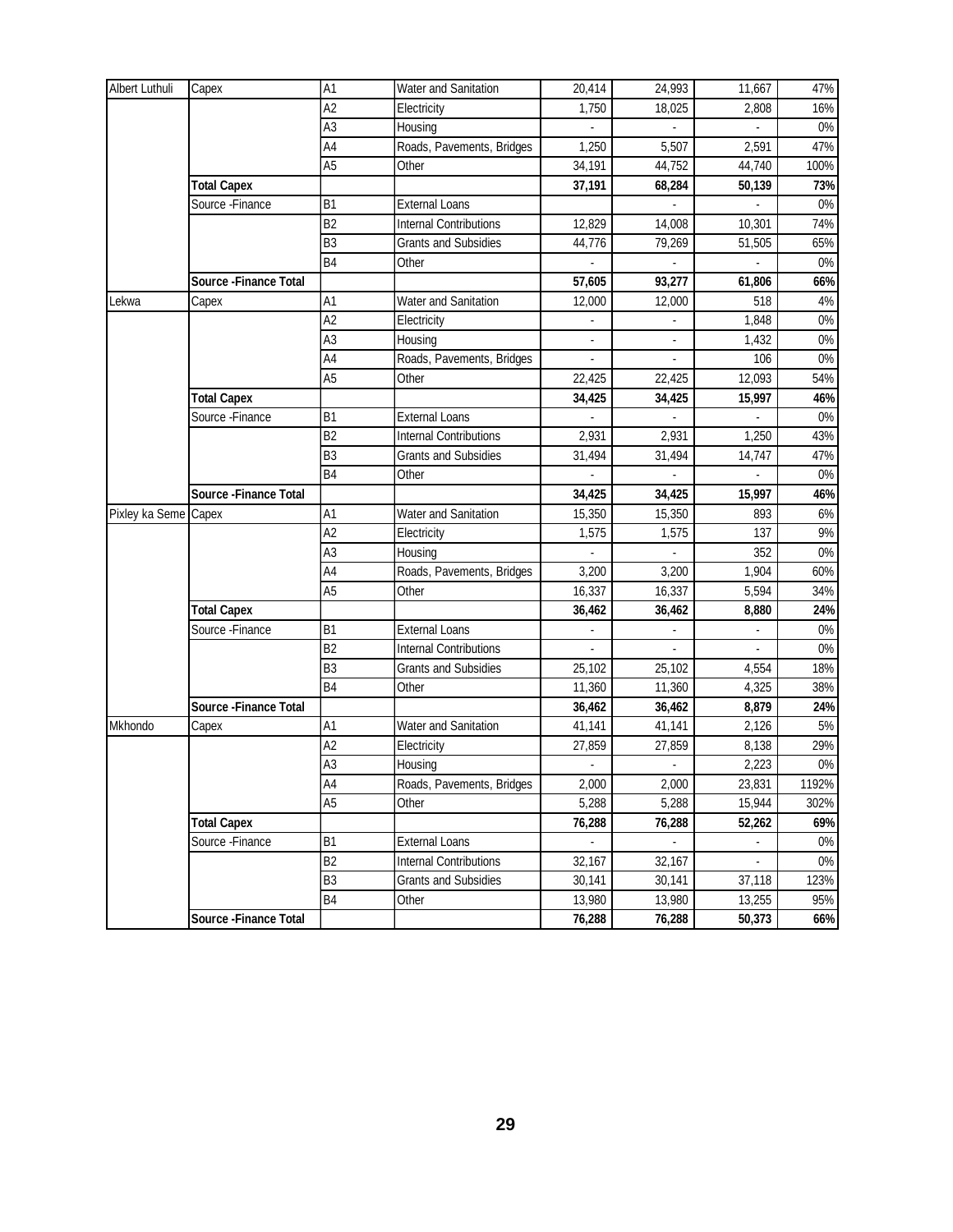| Msukaligwa          | Capex                  | A1              | Water and Sanitation          | 10,000                   | 16,210         | 8,542                    | 53%    |
|---------------------|------------------------|-----------------|-------------------------------|--------------------------|----------------|--------------------------|--------|
|                     |                        | $\overline{A2}$ | Electricity                   | 5,220                    |                |                          | $0\%$  |
|                     |                        | $\overline{A3}$ | Housing                       |                          |                |                          | 0%     |
|                     |                        | $\overline{A4}$ | Roads, Pavements, Bridges     | 1,064                    | 1,064          | 949                      | 89%    |
|                     |                        | A <sub>5</sub>  | Other                         | 15.196                   | 10,020         | 5.846                    | 58%    |
|                     | <b>Total Capex</b>     |                 |                               | 31,480                   | 27,294         | 15,337                   | 56%    |
|                     | Source - Finance       | B1              | <b>External Loans</b>         | 2,000                    | 2,000          | 1,815                    | 91%    |
|                     |                        | B2              | <b>Internal Contributions</b> | 5,696                    | 6,515          | 2,732                    | 42%    |
|                     |                        | B <sub>3</sub>  | <b>Grants and Subsidies</b>   | 23,784                   | 18,778         | 10,791                   | 57%    |
|                     |                        | B <sub>4</sub>  | Other                         |                          |                |                          | $0\%$  |
|                     | Source - Finance Total |                 |                               | 31,480                   | 27,293         | 15,338                   | 56%    |
| <b>Govan Mbeki</b>  | Capex                  | $\overline{A1}$ | Water and Sanitation          | 51,862                   | 51,862         | 29,031                   | 56%    |
|                     |                        | A2              | Electricity                   | 8,281                    | 8,281          | 4,512                    | 54%    |
|                     |                        | $\overline{A3}$ | Housing                       |                          |                |                          | 0%     |
|                     |                        | $\overline{A4}$ | Roads, Pavements, Bridges     | 7,000                    | 7,000          | 6,873                    | 98%    |
|                     |                        | A <sub>5</sub>  | Other                         | 41,859                   | 41,859         | 17,722                   | 42%    |
|                     | <b>Total Capex</b>     |                 |                               | 109,002                  | 109,002        | 58,138                   | 53%    |
|                     | Source - Finance       | B <sub>1</sub>  | <b>External Loans</b>         | 17,500                   | 17,500         | (8,099)                  | $-46%$ |
|                     |                        | B <sub>2</sub>  | <b>Internal Contributions</b> | 15,834                   | 15,834         | 4,777                    | 30%    |
|                     |                        | B3              | <b>Grants and Subsidies</b>   | 75,667                   | 75,667         | 12,445                   | 16%    |
|                     |                        | B <sub>4</sub>  | Other                         |                          |                |                          | 0%     |
|                     | Source - Finance Total |                 |                               | 109,001                  | 109,001        | 9,123                    | 8%     |
| <b>Gert Sibande</b> | Capex                  | A1              | Water and Sanitation          |                          |                |                          | 0%     |
|                     |                        | A2              | Electricity                   | $\overline{\phantom{a}}$ | ÷              | $\overline{\phantom{a}}$ | 0%     |
|                     |                        | A <sub>3</sub>  | Housing                       |                          | $\overline{a}$ | $\overline{a}$           | 0%     |
|                     |                        | $\overline{A4}$ | Roads, Pavements, Bridges     |                          |                |                          | 0%     |
|                     |                        | A <sub>5</sub>  | Other                         | 66.000                   | 87,559         | 70.619                   | 81%    |
|                     | <b>Total Capex</b>     |                 |                               | 66,000                   | 87,559         | 70,619                   | 81%    |
|                     | Source - Finance       | B <sub>1</sub>  | <b>External Loans</b>         |                          |                |                          | 0%     |
|                     |                        | B <sub>2</sub>  | <b>Internal Contributions</b> |                          |                |                          | 0%     |
|                     |                        | B <sub>3</sub>  | <b>Grants and Subsidies</b>   |                          |                |                          | 0%     |
|                     |                        | <b>B4</b>       | Other                         | 66,000                   | 87,559         | 70,619                   | 81%    |
|                     | Source - Finance Total |                 |                               | 6,320,795                | 6,580,162      | 3,223,258                | 49%    |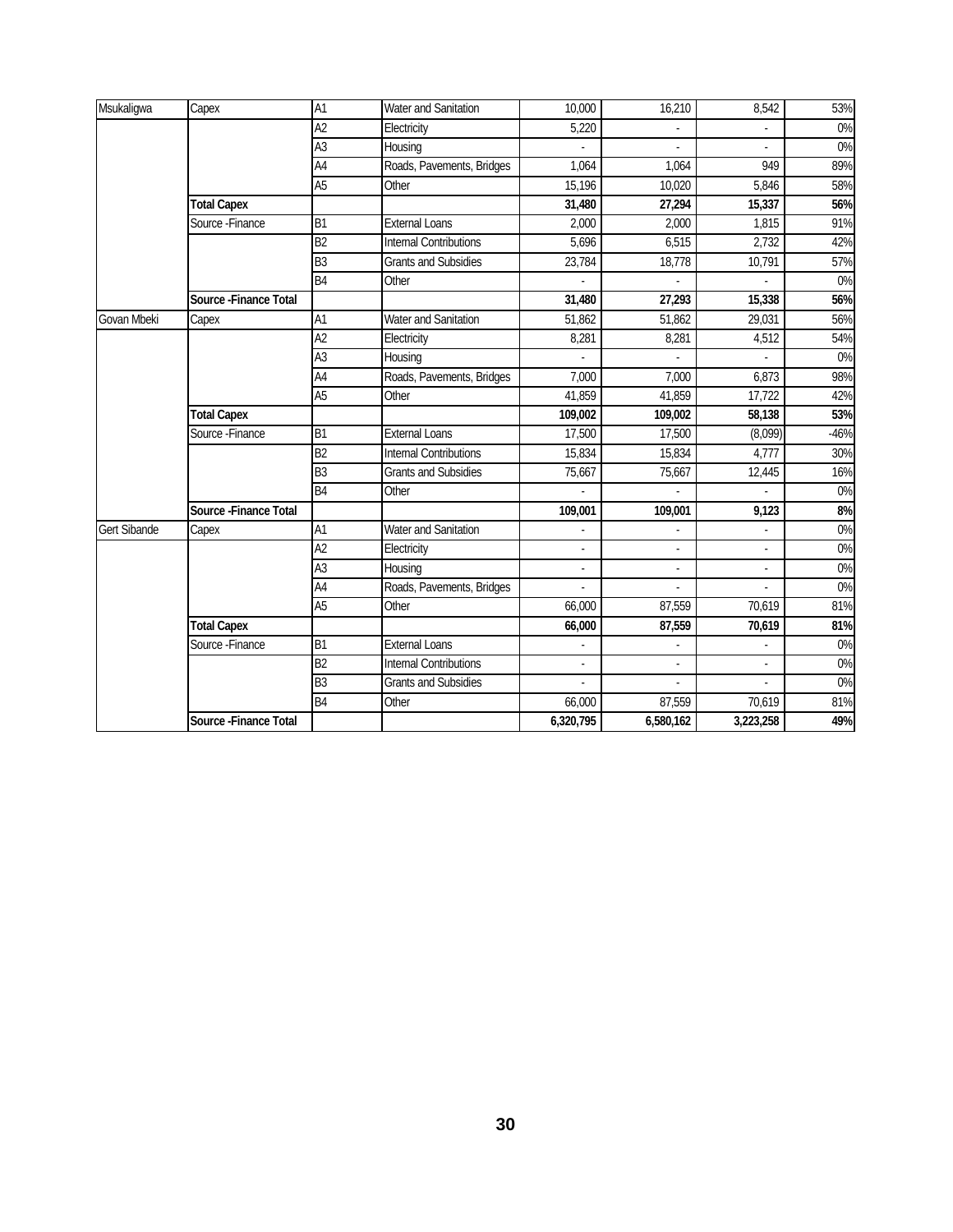#### **OPERATING REVENUE AND EXPENDITURE REPORT FOR THE QUARTER ENDED 30 JUNE 2009**

|              | Report Name Operating Revenue and Expenditure |                |                               |                           |                          |                          |       |
|--------------|-----------------------------------------------|----------------|-------------------------------|---------------------------|--------------------------|--------------------------|-------|
| Municipality | Item Class1                                   | Code           | Item                          |                           | Original/Adjust          |                          |       |
|              |                                               |                |                               | Original Budget ed Budget |                          | <b>Actual YTD</b>        | YTD%  |
|              |                                               |                |                               |                           |                          |                          |       |
| Emakhazeni   | Operating Revenue                             | A1             | Property rates                | 9,500                     | 9,500                    | 9,951                    | 105%  |
|              |                                               | A <sub>2</sub> | Service charges               | 35,136                    | 35,136                   | 28,984                   | 82%   |
|              |                                               | A <sub>3</sub> | <b>RSC</b> levies             |                           |                          |                          | $0\%$ |
|              |                                               | A4             | Other own revenue             | 33,347                    | 33,347                   | 26,983                   | 81%   |
|              | <b>Operating Revenue Total</b>                |                |                               | 77,983                    | 77,983                   | 65,918                   | 85%   |
|              | Opex                                          | Β1             | Employee related costs        | 32,148                    | 32,148                   | 26,270                   | 82%   |
|              |                                               | B2             | Provision for working capital | 2,175                     | 2,175                    |                          | 0%    |
|              |                                               | B <sub>3</sub> | Repairs and maintanance       | 6,473                     | 6,473                    | 3,398                    | 52%   |
|              |                                               | B4             | <b>Bulk purchases</b>         | 11,519                    | 11,519                   | 11,337                   | 98%   |
|              |                                               | <b>B5</b>      | Other expenditure             | 25,668                    | 25,668                   | 21,787                   | 85%   |
|              | Opex Total                                    |                |                               | 77,983                    | 77,983                   | 62,792                   | 81%   |
| Delmas       | <b>Operating Revenue</b>                      | A1             | Property rates                | 20,063                    | 20,063                   | 18,789                   | 94%   |
|              |                                               | A <sub>2</sub> | Service charges               | 61,845                    | 67,345                   | 70,028                   | 104%  |
|              |                                               | A3             | <b>RSC</b> levies             |                           |                          |                          | 0%    |
|              |                                               | A4             | Other own revenue             | 36,339                    | 36,339                   | 56,538                   | 156%  |
|              | <b>Operating Revenue Total</b>                |                |                               | 118,247                   | 123,747                  | 145,355                  | 117%  |
|              | Opex                                          | B <sub>1</sub> | Employee related costs        | 32,373                    | 32,373                   | 37,647                   | 116%  |
|              |                                               | B <sub>2</sub> | Provision for working capital | 13,000                    | 13,000                   | 13,000                   | 100%  |
|              |                                               | B <sub>3</sub> | Repairs and maintanance       | 8,832                     | 8,832                    | 7,878                    | 89%   |
|              |                                               | B <sub>4</sub> | <b>Bulk purchases</b>         | 23.600                    | 29,100                   | 28,635                   | 98%   |
|              |                                               | <b>B5</b>      | Other expenditure             | 40,419                    | 40,419                   | 31,433                   | 78%   |
|              | Opex Total                                    |                |                               | 118,224                   | 123,724                  | 118,593                  | 96%   |
| Dr JS Moroka | <b>Operating Revenue</b>                      | A1             | Property rates                | 1,400                     | 1,400                    | 1,413                    | 101%  |
|              |                                               | A <sub>2</sub> | Service charges               |                           | $\overline{\phantom{a}}$ |                          | 0%    |
|              |                                               | A3             | <b>RSC</b> levies             |                           | ÷,                       |                          | 0%    |
|              |                                               | A <sub>4</sub> | Other own revenue             | 198,531                   | 198,531                  | 201,648                  | 102%  |
|              | <b>Operating Revenue Total</b>                |                |                               | 199,931                   | 199,931                  | 203,061                  | 102%  |
|              | Opex                                          | B <sub>1</sub> | Employee related costs        | 56,789                    | 56,789                   | 44,828                   | 79%   |
|              |                                               | B <sub>2</sub> | Provision for working capital | 8,300                     | 8,300                    | 2,931                    | 35%   |
|              |                                               | B <sub>3</sub> | Repairs and maintanance       | 34,373                    | 34,373                   | 30,188                   | 88%   |
|              |                                               | B <sub>4</sub> | <b>Bulk purchases</b>         |                           |                          |                          | $0\%$ |
|              |                                               | <b>B5</b>      | Other expenditure             | 98.206                    | 98,206                   | 74,403                   | 76%   |
|              | Opex Total                                    |                |                               | 197,668                   | 197,668                  | 152,350                  | 77%   |
| Thembisile   | <b>Operating Revenue</b>                      | A1             | Property rates                |                           |                          |                          | 0%    |
|              |                                               | A2             | Service charges               |                           |                          |                          | $0\%$ |
|              |                                               | A <sub>3</sub> | <b>RSC</b> levies             |                           |                          |                          | $0\%$ |
|              |                                               | A4             | Other own revenue             |                           |                          |                          | $0\%$ |
|              | <b>Operating Revenue Total</b>                |                |                               |                           |                          |                          | 0%    |
|              | Opex                                          | <b>B1</b>      | Employee related costs        |                           | ÷.                       |                          | $0\%$ |
|              |                                               | B <sub>2</sub> | Provision for working capital | $\sim$                    | $\omega$                 | $\sim$                   | $0\%$ |
|              |                                               | B <sub>3</sub> | Repairs and maintanance       | $\overline{\phantom{a}}$  | $\overline{\phantom{a}}$ | $\overline{\phantom{a}}$ | $0\%$ |
|              |                                               | B4             | Bulk purchases                | $\overline{\phantom{a}}$  | ٠                        | $\overline{\phantom{a}}$ | 0%    |
|              |                                               | <b>B5</b>      | Other expenditure             | $\overline{\phantom{a}}$  | $\blacksquare$           |                          | $0\%$ |
|              | <b>Opex Total</b>                             |                |                               | $\blacksquare$            | $\overline{\phantom{a}}$ | $\overline{\phantom{a}}$ | 0%    |
| Emalahleni   | <b>Operating Revenue</b>                      | A1             | Property rates                | 133,844                   | 133,844                  | 111,824                  | 84%   |
|              |                                               | A2             | Service charges               | 419,260                   | 464,984                  | 383,386                  | 82%   |
|              |                                               | A3             | <b>RSC</b> levies             |                           |                          |                          | 0%    |
|              |                                               | A4             | Other own revenue             | 398,043                   | 398,043                  | 127,057                  | 32%   |
|              | <b>Operating Revenue Total</b>                |                |                               | 951,147                   | 996,871                  | 622,267                  | 62%   |
|              | Opex                                          | B <sub>1</sub> | Employee related costs        | 257,237                   | 257,237                  | 209,871                  | 82%   |
|              |                                               | B <sub>2</sub> | Provision for working capital | 42,307                    | 42,307                   | 43,531                   | 103%  |
|              |                                               | B3             | Repairs and maintanance       | 68,851                    | 68,851                   | 54,844                   | 80%   |
|              |                                               | B <sub>4</sub> | Bulk purchases                | 214,034                   | 249,954                  | 187,954                  | 75%   |
|              |                                               | B <sub>5</sub> | Other expenditure             | 368,719                   | 378,523                  | 138,249                  | 37%   |
|              | Opex Total                                    |                |                               | 951,148                   | 996,872                  | 634,449                  | 64%   |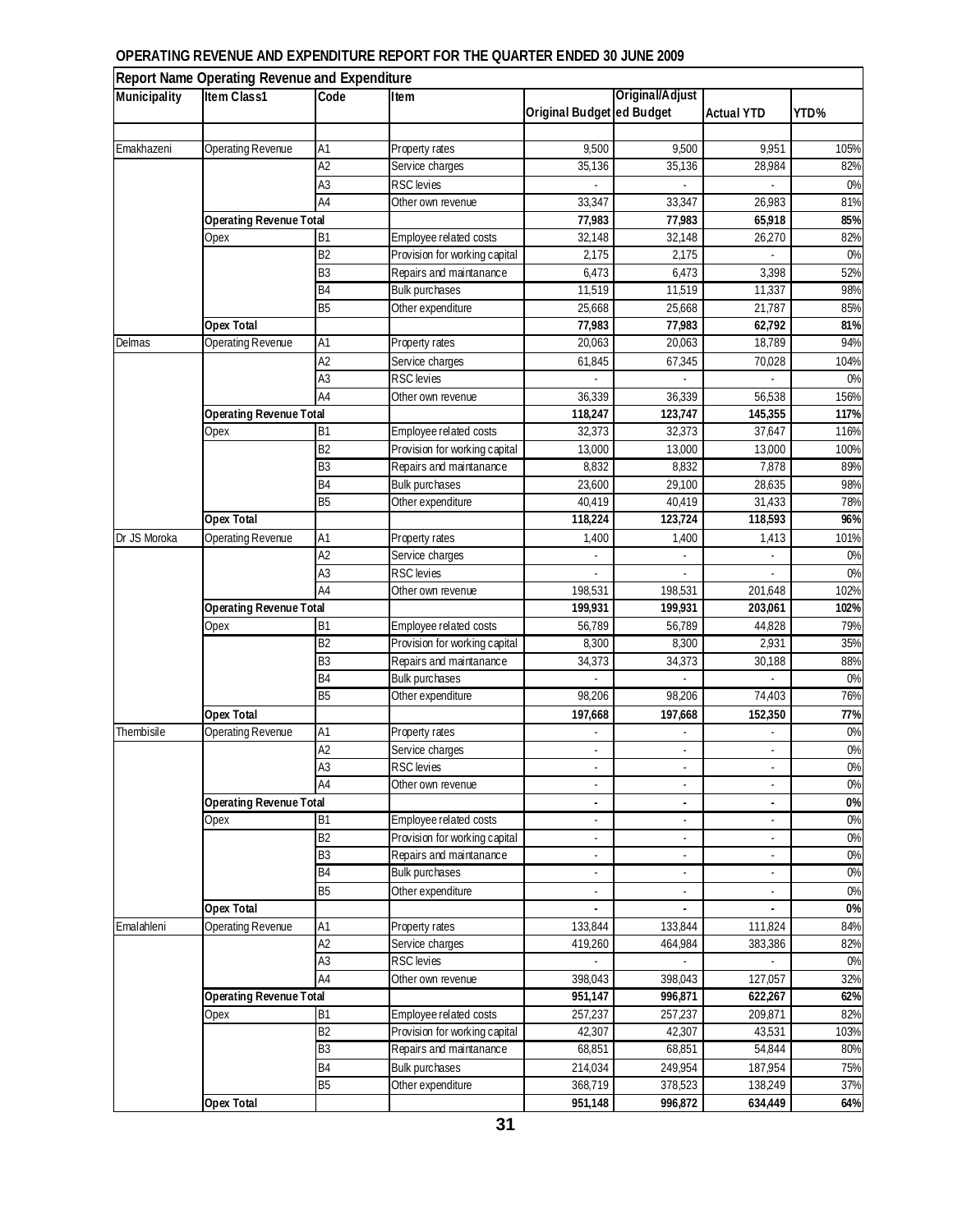| <b>Steve Tshwete</b> | <b>Operating Revenue</b>       | A1              | Property rates                | 171,536                  | 172,847                  | 175,162                  | 101%  |
|----------------------|--------------------------------|-----------------|-------------------------------|--------------------------|--------------------------|--------------------------|-------|
|                      |                                | A <sub>2</sub>  | Service charges               | 242,645                  | 267,730                  | 282,148                  | 105%  |
|                      |                                | A3              | <b>RSC</b> levies             |                          |                          |                          | 0%    |
|                      |                                | A4              | Other own revenue             | 195,661                  | 226,998                  | 194,375                  | 86%   |
|                      | <b>Operating Revenue Total</b> |                 |                               | 609,842                  | 667,575                  | 651,685                  | 98%   |
|                      | Opex                           | <b>B1</b>       | Employee related costs        | 166,661                  | 162,235                  | 154,494                  | 95%   |
|                      |                                | B <sub>2</sub>  | Provision for working capital | 3,793                    | 4,793                    | 4,793                    | 100%  |
|                      |                                | B <sub>3</sub>  | Repairs and maintanance       | 28,101                   | 34,947                   | 31,936                   | 91%   |
|                      |                                | B <sub>4</sub>  | <b>Bulk purchases</b>         | 91,792                   | 113,429                  | 95,683                   | 84%   |
|                      |                                | B <sub>5</sub>  | Other expenditure             | 180,214                  | 189,944                  | 170,763                  | 90%   |
|                      | <b>Opex Total</b>              |                 |                               | 470,561                  | 505,348                  | 457,669                  | 91%   |
| Nkangala District    | <b>Operating Revenue</b>       | A1              | Property rates                |                          |                          |                          | $0\%$ |
|                      |                                | A <sub>2</sub>  | Service charges               |                          |                          |                          | 0%    |
|                      |                                | A <sub>3</sub>  | <b>RSC</b> levies             |                          |                          | 556                      | $0\%$ |
|                      |                                | A4              | Other own revenue             | 261,294                  | 261,294                  | 278,309                  | 107%  |
|                      | <b>Operating Revenue Total</b> |                 |                               | 261,294                  | 261,294                  | 278,865                  | 107%  |
|                      | Opex                           | Β1              | Employee related costs        | 58,990                   | 58.990                   | 23,742                   | 40%   |
|                      |                                | B <sub>2</sub>  | Provision for working capital | 105                      | 105                      |                          | $0\%$ |
|                      |                                | B <sub>3</sub>  | Repairs and maintanance       | 1,564                    | 1,564                    | 627                      | 40%   |
|                      |                                | B <sub>4</sub>  | <b>Bulk purchases</b>         |                          |                          |                          | $0\%$ |
|                      |                                | <b>B5</b>       | Other expenditure             | 387,737                  | 387,737                  | 133,550                  | 34%   |
|                      | <b>Opex Total</b>              |                 |                               | 448,396                  | 448,396                  | 157,919                  | 35%   |
| Nkomazi              | Operating Revenue              | A1              | Property rates                | 23,873                   | 23,873                   | 28,086                   | 118%  |
|                      |                                | $\overline{A2}$ | Service charges               | 38,527                   | 38,527                   | 32,629                   | 85%   |
|                      |                                | $\overline{A3}$ | <b>RSC</b> levies             |                          |                          |                          | $0\%$ |
|                      |                                | A4              | Other own revenue             | 161,534                  | 180,673                  | 279,421                  | 155%  |
|                      | <b>Operating Revenue Total</b> |                 |                               | 223,934                  | 243,073                  | 340,136                  | 140%  |
|                      | Opex                           | B <sub>1</sub>  | Employee related costs        | 110,893                  | 110,893                  | 93,339                   | 84%   |
|                      |                                | B <sub>2</sub>  | Provision for working capital | 1,272                    | 1,272                    |                          | 0%    |
|                      |                                | B <sub>3</sub>  | Repairs and maintanance       | 8,160                    | 25,512                   | 6,377                    | 25%   |
|                      |                                | B <sub>4</sub>  | <b>Bulk purchases</b>         | 25,100                   | 37,950                   | 24,855                   | 65%   |
|                      |                                | B <sub>5</sub>  | Other expenditure             | 74,620                   | 202,440                  | 63,814                   | 32%   |
|                      | <b>Opex Total</b>              |                 |                               | 220,045                  | 378,067                  | 188,385                  | 50%   |
| Thaba-Chweu          | Operating Revenue              | A1              | Property rates                | ä,                       | $\blacksquare$           | ÷,                       | $0\%$ |
|                      |                                | A <sub>2</sub>  | Service charges               |                          | $\frac{1}{2}$            |                          | 0%    |
|                      |                                | A <sub>3</sub>  | <b>RSC</b> levies             | $\blacksquare$           | $\overline{\phantom{a}}$ | $\overline{\phantom{a}}$ | $0\%$ |
|                      |                                | A4              | Other own revenue             | ÷,                       | $\blacksquare$           | $\overline{\phantom{a}}$ | 0%    |
|                      | <b>Operating Revenue Total</b> |                 |                               |                          |                          |                          | $0\%$ |
|                      | Opex                           | <b>B1</b>       | Employee related costs        | $\overline{\phantom{a}}$ | $\overline{\phantom{a}}$ | $\overline{\phantom{a}}$ | 0%    |
|                      |                                | B <sub>2</sub>  | Provision for working capital | $\overline{\phantom{a}}$ | ۰                        |                          | $0\%$ |
|                      |                                | B3              | Repairs and maintanance       |                          | $\overline{\phantom{a}}$ |                          | $0\%$ |
|                      |                                | B4              | <b>Bulk purchases</b>         | $\overline{\phantom{a}}$ | $\omega$                 | $\mathbb{Z}$             | $0\%$ |
|                      |                                | <b>B5</b>       | Other expenditure             | $\blacksquare$           | $\blacksquare$           | $\overline{\phantom{a}}$ | $0\%$ |
|                      | Opex Total                     |                 |                               | ÷,                       | $\overline{\phantom{a}}$ |                          | $0\%$ |
| Bushbuckridge        | <b>Operating Revenue</b>       | A1              | Property rates                | 21,500                   | 10,990                   | 10,940                   | 100%  |
|                      |                                | $\overline{A2}$ | Service charges               | 45,200                   | 47,800                   | 16,774                   | 35%   |
|                      |                                | A <sub>3</sub>  | RSC levies                    |                          |                          |                          | 0%    |
|                      |                                | A4              | Other own revenue             | 408,357                  | 463,101                  | 273,206                  | 59%   |
|                      | <b>Operating Revenue Total</b> |                 |                               | 475,057                  | 521,891                  | 300,920                  | 58%   |
|                      | Opex                           | <b>B1</b>       | Employee related costs        | 95,023                   | 104,955                  | 92,900                   | 89%   |
|                      |                                | B2              | Provision for working capital |                          |                          |                          | $0\%$ |
|                      |                                | B <sub>3</sub>  | Repairs and maintanance       | 39,603                   | 33,285                   | 32,578                   | 98%   |
|                      |                                | B <sub>4</sub>  | <b>Bulk purchases</b>         | 48,000                   | 48,000                   | 41,348                   | 86%   |
|                      |                                | <b>B5</b>       | Other expenditure             | 78,455                   | 82,565                   | 59,896                   | 73%   |
|                      | <b>Opex Total</b>              |                 |                               | 261,081                  | 268,805                  | 226,722                  | 84%   |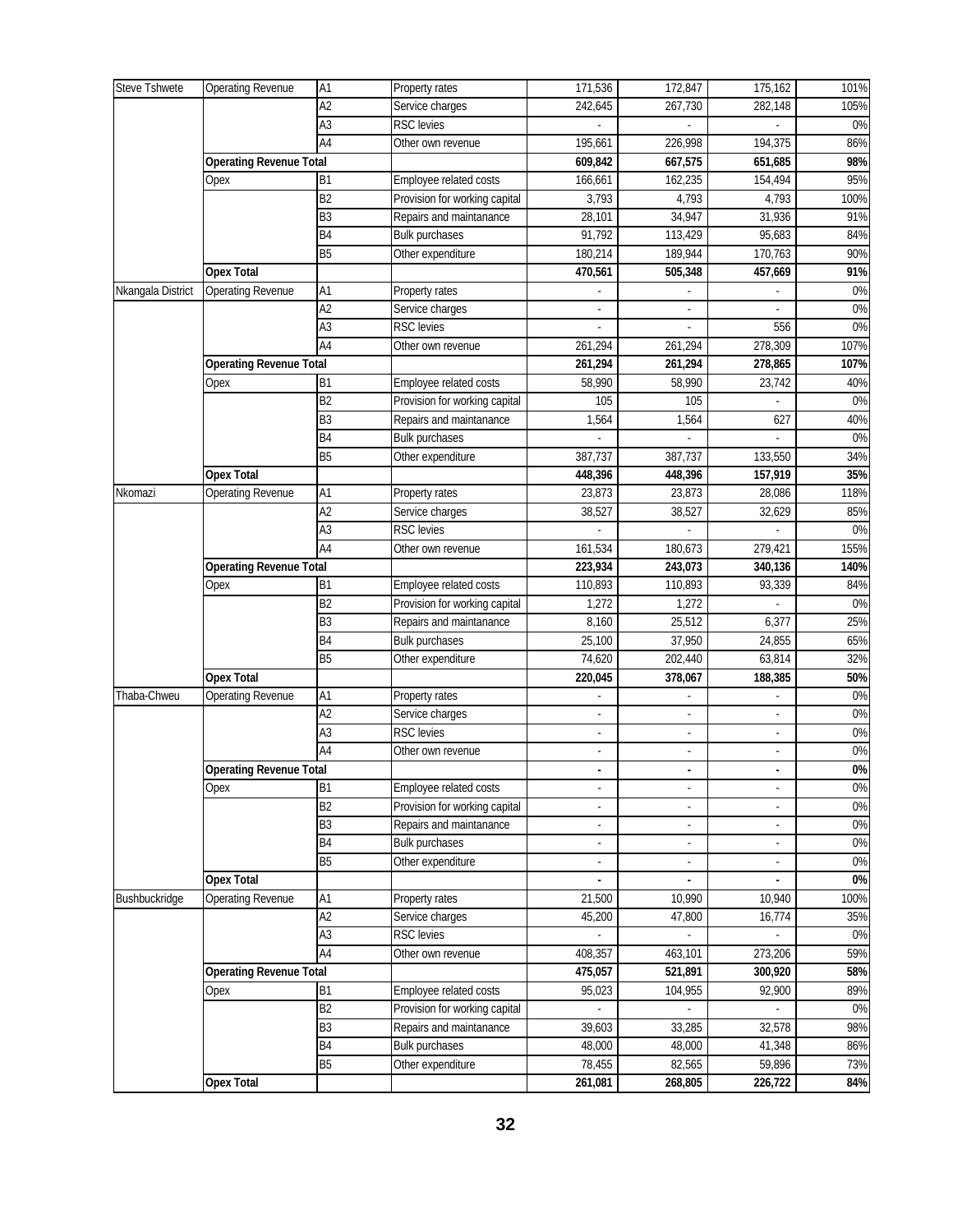| Mbombela   | <b>Operating Revenue</b>       | A1              | Property rates                | 159,907        | 159,907        | 155,444 | 97%   |
|------------|--------------------------------|-----------------|-------------------------------|----------------|----------------|---------|-------|
|            |                                | A2              | Service charges               | 168,223        | 309,233        | 296.865 | 96%   |
|            |                                | A <sub>3</sub>  | <b>RSC</b> levies             |                |                |         | $0\%$ |
|            |                                | A4              | Other own revenue             | 289,143        | 251,854        | 319,896 | 127%  |
|            | Operating Revenue Total        |                 |                               | 617,273        | 720,994        | 772,205 | 107%  |
|            | Opex                           | B <sub>1</sub>  | Employee related costs        | 238,618        | 240,065        | 212,842 | 89%   |
|            |                                | B2              | Provision for working capital |                |                |         | $0\%$ |
|            |                                | B3              | Repairs and maintanance       | 78,115         | 100,086        | 85,424  | 85%   |
|            |                                | B <sub>4</sub>  | <b>Bulk purchases</b>         | 120,081        | 166,034        | 153,490 | 92%   |
|            |                                | <b>B5</b>       | Other expenditure             | 290,664        | 292,698        | 277,744 | 95%   |
|            | <b>Opex Total</b>              |                 |                               | 727,478        | 798,883        | 729,500 | 91%   |
| Umjindi    | <b>Operating Revenue</b>       | A1              | Property rates                | 11,556         | 11,556         | 11,662  | 101%  |
|            |                                | A2              | Service charges               | 57,996         | 58,356         | 55,028  | 94%   |
|            |                                | A <sub>3</sub>  | <b>RSC</b> levies             |                |                |         | $0\%$ |
|            |                                | $\overline{A4}$ | Other own revenue             | 48,172         | 56,179         | 35,695  | 64%   |
|            | <b>Operating Revenue Total</b> |                 |                               | 117,724        | 126,091        | 102,385 | 81%   |
|            | Opex                           | <b>B1</b>       | Employee related costs        | 47,859         | 48,033         | 43,087  | 90%   |
|            |                                | B <sub>2</sub>  | Provision for working capital | 3,500          | 3,500          | 3,500   | 100%  |
|            |                                | B3              | Repairs and maintanance       | 9,113          | 11,113         | 5,059   | 46%   |
|            |                                | <b>B4</b>       | <b>Bulk purchases</b>         | 15,861         | 19,336         | 20,411  | 106%  |
|            |                                | <b>B5</b>       | Other expenditure             | 40,111         | 45,722         | 43,452  | 95%   |
|            | Opex Total                     |                 |                               | 116,444        | 127,704        | 115,509 | 90%   |
| Ehlanzeni  | <b>Operating Revenue</b>       | A1              | Property rates                |                |                |         | $0\%$ |
|            |                                | A2              | Service charges               |                | $\overline{a}$ |         | $0\%$ |
|            |                                | A <sub>3</sub>  | <b>RSC</b> levies             | $\overline{a}$ | $\overline{a}$ |         | $0\%$ |
|            |                                | A4              | Other own revenue             | 144,624        | 144,624        | 149,403 | 103%  |
|            | <b>Operating Revenue Total</b> |                 |                               | 144,624        | 144,624        | 149,403 | 103%  |
|            | Opex                           | B <sub>1</sub>  | Employee related costs        | 59,174         | 59,174         | 57,946  | 98%   |
|            |                                | B2              | Provision for working capital | 3,150          | 3,150          |         | $0\%$ |
|            |                                | B <sub>3</sub>  | Repairs and maintanance       | 399            | 399            | 381     | 95%   |
|            |                                | B <sub>4</sub>  | <b>Bulk purchases</b>         |                |                |         | $0\%$ |
|            |                                | <b>B5</b>       | Other expenditure             | 57,917         | 57,917         | 57,115  | 99%   |
|            | <b>Opex Total</b>              |                 |                               | 120,640        | 120.640        | 115,442 | 96%   |
| Dipaleseng | <b>Operating Revenue</b>       | A1              | Property rates                | 4,581          | 4,500          | 4,633   | 103%  |
|            |                                | A2              | Service charges               | 32,417         | 33,621         | 36,075  | 107%  |
|            |                                | A <sub>3</sub>  | RSC levies                    |                |                |         | $0\%$ |
|            |                                | A4              | Other own revenue             | 30,749         | 31,936         | 32,877  | 103%  |
|            | <b>Operating Revenue Total</b> |                 |                               | 67,747         | 70,057         | 73,585  | 105%  |
|            | Opex                           | <b>B1</b>       | Employee related costs        | 26,866         | 27,256         | 25,129  | 92%   |
|            |                                | B2              | Provision for working capital | 3,003          | 3,020          | 2,310   | 76%   |
|            |                                | B <sub>3</sub>  | Repairs and maintanance       | 3,449          | 3,001          | 1,852   | 62%   |
|            |                                | B4              | <b>Bulk purchases</b>         | 10,000         | 13,026         | 13,852  | 106%  |
|            |                                | B <sub>5</sub>  | Other expenditure             | 24,422         | 23,752         | 15,984  | 67%   |
|            | <b>Opex Total</b>              |                 |                               | 67,740         | 70,055         | 59,127  | 84%   |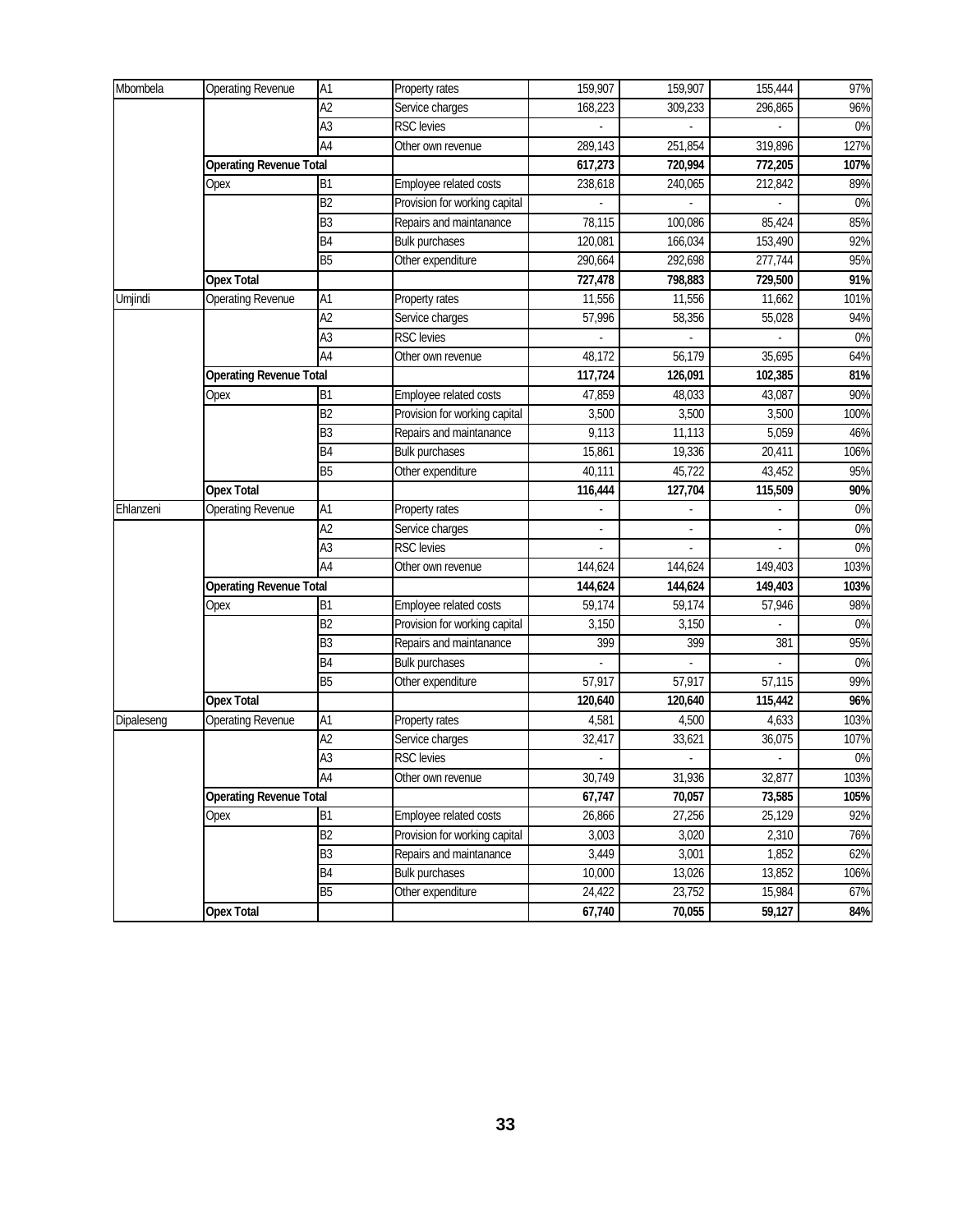| <b>Albert Luthuli</b> | <b>Operating Revenue</b>       | $\overline{A1}$ | Property rates                | 9,850   | 14,000           | 15,625  | 112% |
|-----------------------|--------------------------------|-----------------|-------------------------------|---------|------------------|---------|------|
|                       |                                | A2              | Service charges               | 20,679  | 20,543           | 18,220  | 89%  |
|                       |                                | A3              | <b>RSC</b> levies             |         |                  |         | 0%   |
|                       |                                | A4              | Other own revenue             | 100,135 | 107,391          | 94,703  | 88%  |
|                       | <b>Operating Revenue Total</b> |                 |                               | 130,664 | 141,934          | 128,548 | 91%  |
|                       | Opex                           | <b>B1</b>       | Employee related costs        | 65,720  | 66,563           | 52,177  | 78%  |
|                       |                                | <b>B2</b>       | Provision for working capital | 5,996   | 7,096            | 4,605   | 65%  |
|                       |                                | B <sub>3</sub>  | Repairs and maintanance       | 6,067   | 8,461            | 3,936   | 47%  |
|                       |                                | B4              | <b>Bulk purchases</b>         | 12,729  | 12,629           | 10,973  | 87%  |
|                       |                                | <b>B5</b>       | Other expenditure             | 50,152  | 47,185           | 35,621  | 75%  |
|                       | <b>Opex Total</b>              |                 |                               | 140,664 | 141,934          | 107,312 | 76%  |
| Lekwa                 | <b>Operating Revenue</b>       | A1              | Property rates                | 25,554  | 25,554           | 25,294  | 99%  |
|                       |                                | $\overline{A2}$ | Service charges               | 132,736 | 132,736          | 131,553 | 99%  |
|                       |                                | A3              | <b>RSC</b> levies             |         |                  |         | 0%   |
|                       |                                | A4              | Other own revenue             | 58,322  | 58,322           | 89,835  | 154% |
|                       | <b>Operating Revenue Total</b> |                 |                               | 216,612 | 216,612          | 246,682 | 114% |
|                       | Opex                           | <b>B1</b>       | Employee related costs        | 78,204  | 78,204           | 70,029  | 90%  |
|                       |                                | B <sub>2</sub>  | Provision for working capital | 22,877  | 22,877           | 22,877  | 100% |
|                       |                                | B <sub>3</sub>  | Repairs and maintanance       | 16,967  | 16,967           | 12,005  | 71%  |
|                       |                                | B4              | <b>Bulk purchases</b>         | 47,750  | 47,550           | 58,610  | 123% |
|                       |                                | B <sub>5</sub>  | Other expenditure             | 50,814  | 50,814           | 29,909  | 59%  |
|                       | <b>Opex Total</b>              |                 |                               | 216,612 | 216,412          | 193,430 | 89%  |
| Pixley ka Seme        | <b>Operating Revenue</b>       | A1              | Property rates                | 10,669  | 10,669           | 8,569   | 80%  |
|                       |                                | A2              | Service charges               | 40,033  | 40,033           | 28,627  | 72%  |
|                       |                                | A3              | <b>RSC</b> levies             |         |                  |         | 0%   |
|                       |                                | $\overline{A4}$ | Other own revenue             | 73,393  | 73,393           | 26,444  | 36%  |
|                       | <b>Operating Revenue Total</b> |                 |                               | 124,095 | 124,095          | 63,640  | 51%  |
|                       | Opex                           | B <sub>1</sub>  | Employee related costs        | 38,638  | 38,638           | 38,469  | 100% |
|                       |                                | B <sub>2</sub>  | Provision for working capital | 3,400   | 3,400            | 13,335  | 392% |
|                       |                                | B3              | Repairs and maintanance       | 11,225  | 11,225           | 12,272  | 109% |
|                       |                                | B4              | <b>Bulk purchases</b>         | 3,200   | 3,200            |         | 0%   |
|                       |                                | $\overline{B5}$ | Other expenditure             | 67,633  | 67,633           | 18,020  | 27%  |
|                       | <b>Opex Total</b>              |                 |                               | 124,096 | 124,096          | 82,096  | 66%  |
| Mkhondo               | Operating Revenue              | Α1              | Property rates                | 14,565  | 14,565           | 16,551  | 114% |
|                       |                                | A2              | Service charges               | 37,407  | 37,407           | 19,421  | 52%  |
|                       |                                | $\overline{A3}$ | <b>RSC</b> levies             |         |                  |         | 0%   |
|                       |                                | IA4             | Other own revenue             | 71,704  | 71,704           | 21,256  | 30%  |
|                       | <b>Operating Revenue Total</b> |                 |                               | 123,676 | 123,676          | 57,228  | 46%  |
|                       | Opex                           | <b>B1</b>       | Employee related costs        | 52,395  | 52,395           | 29,314  | 56%  |
|                       |                                | B <sub>2</sub>  | Provision for working capital | $\sim$  | $\sigma_{\rm c}$ | $\sim$  | 0%   |
|                       |                                | B3              | Repairs and maintanance       | 13,864  | 13,864           | 1,393   | 10%  |
|                       |                                | B4              | <b>Bulk purchases</b>         | 17,306  | 17,306           | 12,506  | 72%  |
|                       |                                | B5              | Other expenditure             | 40,108  | 40,108           | 26,252  | 65%  |
|                       | <b>Opex Total</b>              |                 |                               | 123,673 | 123,673          | 69,465  | 56%  |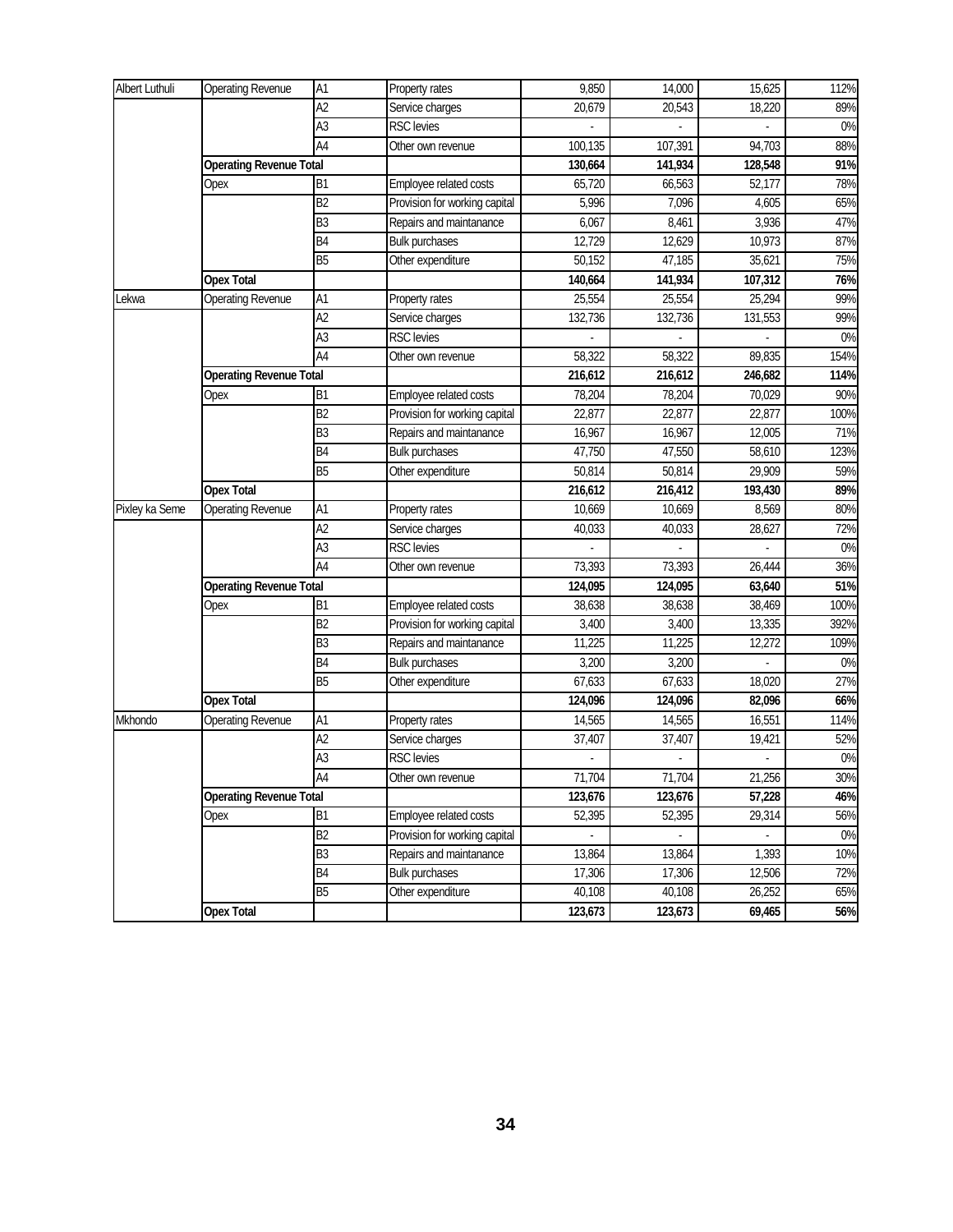| Msukaligwa          | Operating Revenue              | A1              | Property rates                | 37,553     | 35,553     | 32,221    | 91%   |
|---------------------|--------------------------------|-----------------|-------------------------------|------------|------------|-----------|-------|
|                     |                                | A <sub>2</sub>  | Service charges               | 97,180     | 104,675    | 88,935    | 85%   |
|                     |                                | A3              | <b>RSC</b> levies             |            |            |           | 0%    |
|                     |                                | A4              | Other own revenue             | 114,943    | 117,795    | 100,935   | 86%   |
|                     | <b>Operating Revenue Total</b> |                 |                               | 249,676    | 258,023    | 222,091   | 86%   |
|                     | Opex                           | B <sub>1</sub>  | Employee related costs        | 92,029     | 90,087     | 76,930    | 85%   |
|                     |                                | B2              | Provision for working capital | 10,167     | 10,476     | 9,603     | 92%   |
|                     |                                | B <sub>3</sub>  | Repairs and maintanance       | 12,078     | 13,055     | 11,389    | 87%   |
|                     |                                | B <sub>4</sub>  | <b>Bulk purchases</b>         | 36,150     | 43,354     | 40,404    | 93%   |
|                     |                                | <b>B5</b>       | Other expenditure             | 99,224     | 100,302    | 76,188    | 76%   |
|                     | <b>Opex Total</b>              |                 |                               | 249,648    | 257,274    | 214,514   | 83%   |
| Govan Mbeki         | <b>Operating Revenue</b>       | A1              | Property rates                | 124,702    | 147,392    | 109,725   | 74%   |
|                     |                                | A <sub>2</sub>  | Service charges               | 355,670    | 386,739    | 314,097   | 81%   |
|                     |                                | $\overline{A3}$ | <b>RSC</b> levies             |            |            |           | $0\%$ |
|                     |                                | A4              | Other own revenue             | 245,827    | 245,827    | 160,220   | 65%   |
|                     | <b>Operating Revenue Total</b> |                 |                               | 726,199    | 779,958    | 584,042   | 75%   |
|                     | Opex                           | B1              | Employee related costs        | 216,745    | 216,745    | 185,246   | 85%   |
|                     |                                | B2              | Provision for working capital | 61,043     | 61,043     | 50,869    | 83%   |
|                     |                                | B <sub>3</sub>  | Repairs and maintanance       | 34,374     | 40,143     | 31,318    | 78%   |
|                     |                                | B <sub>4</sub>  | <b>Bulk purchases</b>         | 171,218    | 196,268    | 143,275   | 73%   |
|                     |                                | <b>B5</b>       | Other expenditure             | 295,104    | 295,104    | 203,858   | 69%   |
|                     | <b>Opex Total</b>              |                 |                               | 778,484    | 809,303    | 614,566   | 76%   |
| <b>Gert Sibande</b> | <b>Operating Revenue</b>       | A1              | Property rates                |            |            |           | $0\%$ |
|                     |                                | A <sub>2</sub>  | Service charges               |            |            |           | 0%    |
|                     |                                | A <sub>3</sub>  | <b>RSC</b> levies             |            | 398        | 424       | 107%  |
|                     |                                | $\overline{A4}$ | Other own revenue             | 207,036    | 231,139    | 235,472   | 102%  |
|                     | <b>Operating Revenue Total</b> |                 |                               | 207,036    | 231,537    | 235,896   | 102%  |
|                     | Opex                           | B <sub>1</sub>  | Employee related costs        | 44,811     | 34,312     | 29,869    | 87%   |
|                     |                                | B2              | Provision for working capital |            |            |           | $0\%$ |
|                     |                                | B <sub>3</sub>  | Repairs and maintanance       | 695        | 1,280      | 1,114     | 87%   |
|                     |                                | B <sub>4</sub>  | <b>Bulk purchases</b>         |            |            |           | $0\%$ |
|                     |                                | <b>B5</b>       | Other expenditure             | 165,357    | 189,849    | 178,113   | 94%   |
|                     | <b>Opex Total</b>              |                 |                               | 11,241,733 | 12,007,500 | 9,732,779 | 81%   |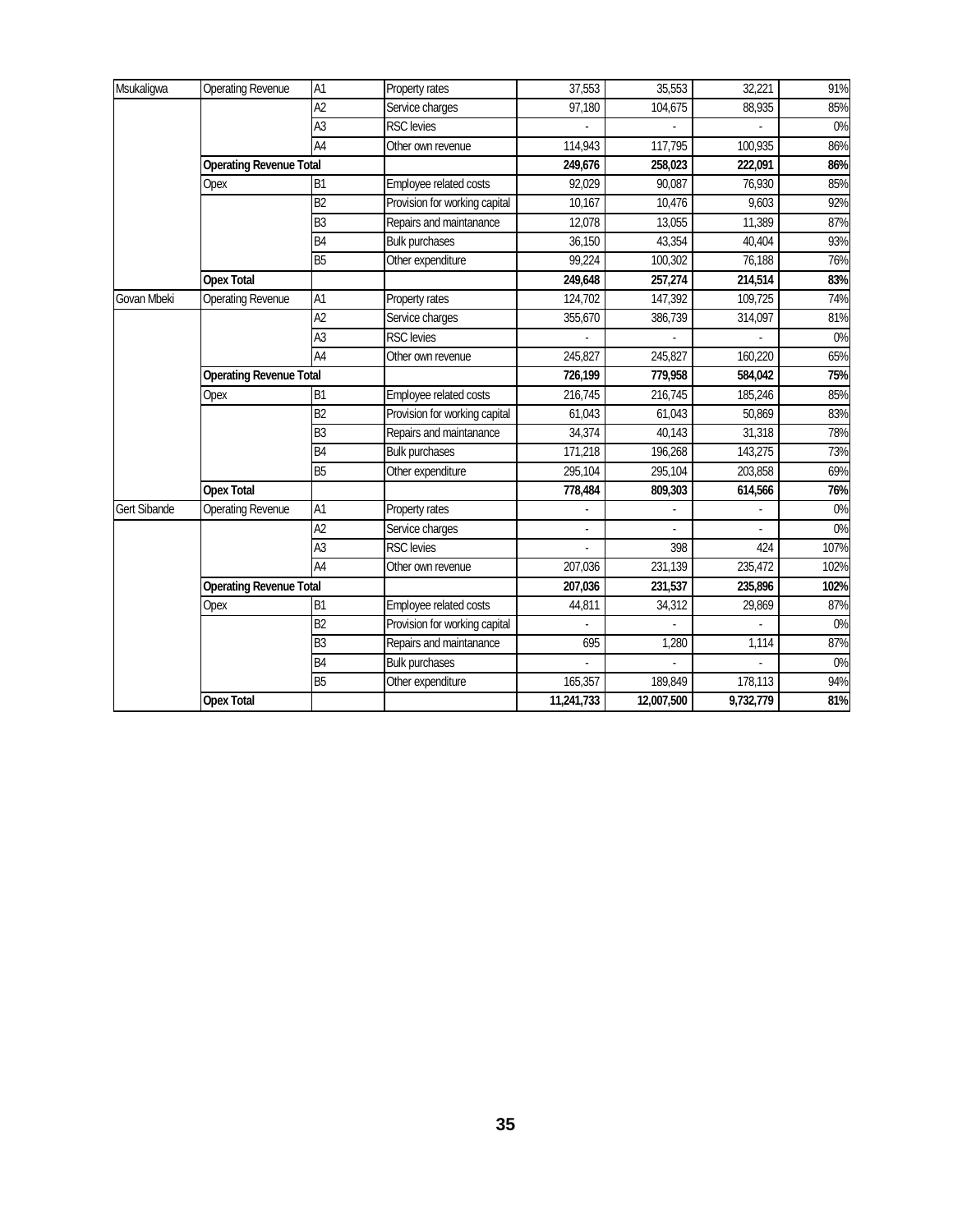| <b>Report Name</b>  | Municipality         | Item Class 1      | <b>Original Budget</b> | Original/Adjusted<br><b>Budget</b> | <b>Actual YTD</b> | YTD  |
|---------------------|----------------------|-------------------|------------------------|------------------------------------|-------------------|------|
|                     |                      |                   | R'000                  | R'000                              | R'000             | %    |
|                     | Emakhazeni           | Operating Revenue | 7,090                  | 7,090                              | 6,729             | 95%  |
| Expenditure by      |                      | Opex              | 4,377                  | 4,377                              | 3,380             | 77%  |
| Function : Water    | Delmas               | Operating Revenue | 35,202                 | 35,202                             | 39,304            | 112% |
| operating Revenue & |                      | Opex              | 23,414                 | 23,414                             | 22,837            | 98%  |
|                     | DR JS Moroka         | Operating Revenue | 18,554                 | 18,554                             | 57,549            | 310% |
|                     |                      | Opex              | 41,960                 | 41,960                             | 49,133            | 117% |
|                     | Thembisile           | Operating Revenue |                        |                                    |                   | 0%   |
|                     |                      | Opex              |                        | $\overline{\phantom{a}}$           | ÷,                | 0%   |
|                     | Emalahleni           | Operating Revenue |                        |                                    |                   | 0%   |
|                     |                      | Opex              |                        |                                    |                   | 0%   |
|                     | <b>Steve Tshwete</b> | Operating Revenue | 55,413                 | 52,357                             | 46,146            | 88%  |
|                     |                      | Opex              | 27,575                 | 28,689                             | 25,906            | 90%  |
|                     | Nkangala DM          | Operating Revenue |                        |                                    |                   | 0%   |
|                     |                      | Opex              |                        |                                    |                   | 0%   |
|                     | Nkomazi              | Operating Revenue | 70,664                 | 70,664                             | 43,152            | 61%  |
|                     |                      | Opex              | 57,853                 | 57,853                             | 51,268            | 89%  |
|                     | Thaba Chweu          | Operating Revenue |                        |                                    |                   | 0%   |
|                     |                      | Opex              |                        |                                    |                   | 0%   |
|                     | Bushbuckridge        | Operating Revenue | 426,935                | 491,231                            | 394,309           | 80%  |
|                     |                      | Opex              | 261,081                | 268,805                            | 226,722           | 84%  |
|                     | Mbombela             | Operating Revenue | 57,292                 | 57,292                             | 54,840            | 96%  |
|                     |                      | Opex              | 84,466                 | 91,248                             | 79,581            | 87%  |
|                     | Umjindi              | Operating Revenue | 15,988                 | 15,988                             | 14,036            | 88%  |
|                     |                      | Opex              | 11,778                 | 11,778                             | 10,286            | 87%  |
|                     | Ehlanzeni DM         | Operating Revenue |                        |                                    |                   | 0%   |
|                     |                      | Opex              |                        |                                    |                   | 0%   |
|                     | Dipaleseng           | Operating Revenue | 12,996                 | 12,996                             | 14,055            | 108% |
|                     |                      | Opex              | 7,761                  | 7,961                              | 6,655             | 84%  |
|                     | Albert Luthuli       | Operating Revenue | 13,405                 | 13,287                             | 2,301             | 17%  |
|                     |                      | Opex              | 18,546                 | 18,951                             | 6,798             | 36%  |
|                     | Lekwa                | Operating Revenue | 27,988                 | 27,988                             | 32,536            | 116% |
|                     |                      | Opex              | 15,659                 | 15,659                             | 12,183            | 78%  |
|                     | Pixley ka Seme       | Operating Revenue | ä,                     | $\blacksquare$                     | ÷.                | 0%   |
|                     |                      | Opex              |                        |                                    |                   | 0%   |
|                     | Mkhondo              | Operating Revenue | 8,171                  | 8,171                              | 10,101            | 124% |
|                     |                      | Opex              | 4,901                  | 4,901                              | 10,148            | 207% |
|                     | Msukaligwa           | Operating Revenue | 22,986                 | 24,805                             | 20,858            | 84%  |
|                     |                      | Opex              | 23,579                 | 24,152                             | 20,735            | 86%  |
|                     | Govan Mbeki          | Operating Revenue | 106,076                | 106,076                            | 92,231            | 87%  |
|                     |                      | Opex              | 108,428                | 108,428                            | 99,530            | 92%  |
|                     | Gert Sibande DM      | Operating Revenue | ÷,                     |                                    | ÷,                | 0%   |
|                     |                      | Opex              | ÷,                     | $\overline{\phantom{a}}$           | ÷,                | 0%   |

#### **Operating Revenue by Functions for the quarter ended 30 June 2009**